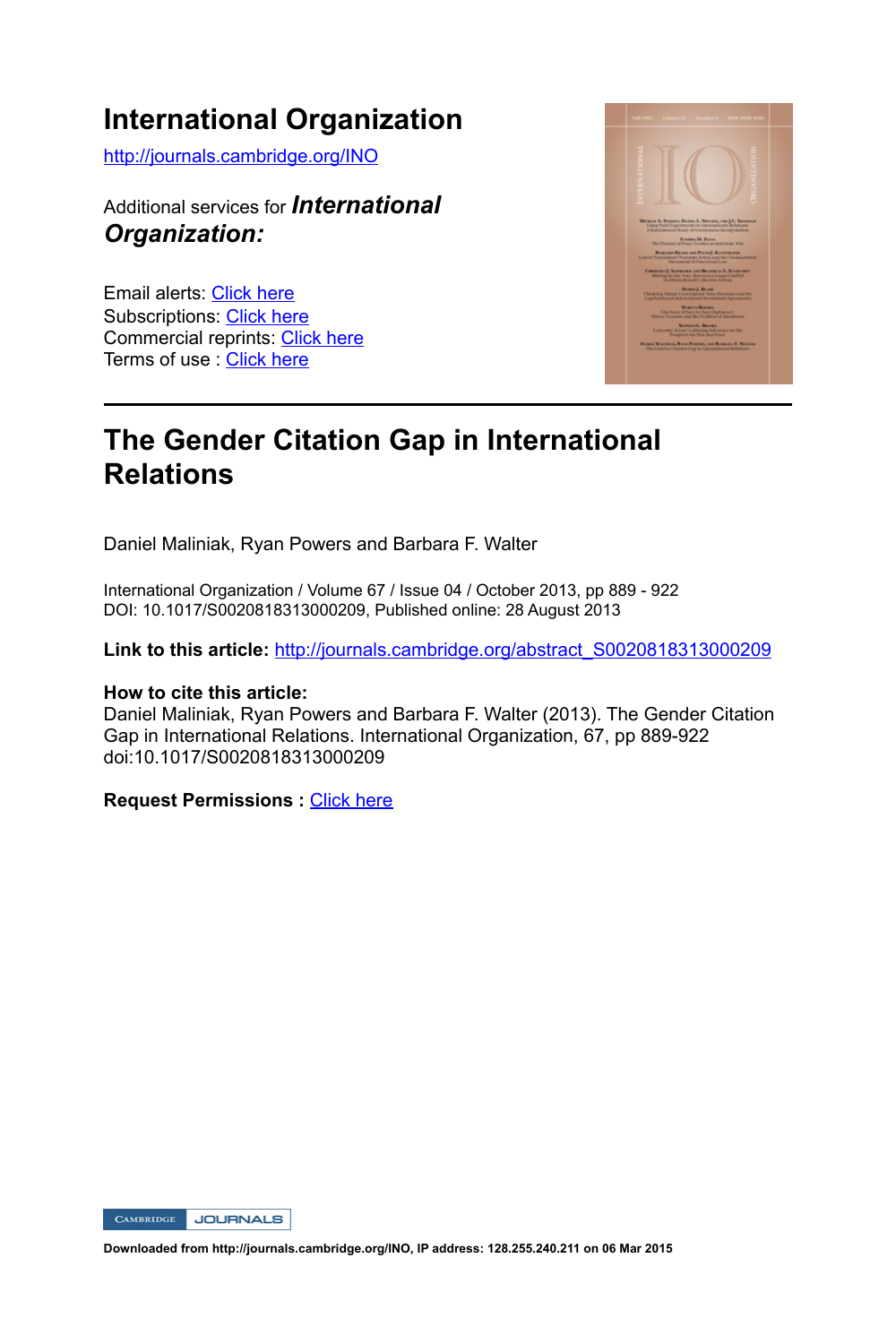# **The Gender Citation Gap in International Relations**

Daniel Maliniak, Ryan Powers, and Barbara F. Walter

**Abstract** This article investigates the extent to which citation and publication patterns differ between men and women in the international relations  $(IR)$  literature. Using data from the Teaching, Research, and International Policy project on peerreviewed publications between 1980 and 2006, we show that women are systematically cited less than men after controlling for a large number of variables including year of publication, venue of publication, substantive focus, theoretical perspective, methodology, tenure status, and institutional affiliation. These results are robust to a variety of modeling choices. We then turn to network analysis to investigate the extent to which the gender of an article's author affects that article's relative centrality in the network of citations between papers in our sample+ Articles authored by women are systematically less central than articles authored by men, all else equal. This is likely because  $(1)$  women tend to cite themselves less than men, and  $(2)$  men (who make up a disproportionate share of IR scholars) tend to cite men more than women. This is the first study in political science to reveal significant gender differences in citation patterns and is especially meaningful because citation counts are increasingly used as a key measure of research's quality and impact.

To what extent—if any—are articles in international relations  $(IR)$  cited differently depending on the gender of the publication's author?<sup>1</sup> We address this question by analyzing citation patterns in the IR literature, using data from the Teaching,

We thank Karen Alter, Tim Büthe, Peter Gourevitch, Zoltan Hajnal, Kelly Kadera, Bob Keohane, David Lake, Lisa Martin, Rose McDermott, Andrew Moravcsik, Sara Mitchell, Maya Oren, Maggie Peters, Jaime Settle, and two anonymous reviewers for invaluable comments. We also thank the Institute for the Theory and Practice of International Relations at the College of William and Mary for providing research assistance. Powers acknowledges support from the National Science Foundation Graduate Fellowship under Grant No. DGE-0718123. Supplementary materials for this article are available at http://dx.doi.org/10.1017/S00208183000209.

1. In this article we use the term *gender* rather than *sex* to refer to our male/female variable. We realize that the two terms are not synonymous, nor is gender dichotomous. We prefer to use the term *gender* because the coding of the author of a publication is based heavily on the pronouns an author uses to identify him- or herself. The result, however, is that we are unable to include a category for transgendered scholars. We regret this. Still, because of the fact that transgendered individuals make up such a small proportion of the total population of IR scholars, any analysis of citation patterns of articles authored by transgendered individuals would be unreliable at best.

*International Organization* 67, Fall 2013, pp. 889–922 © 2013 by The IO Foundation.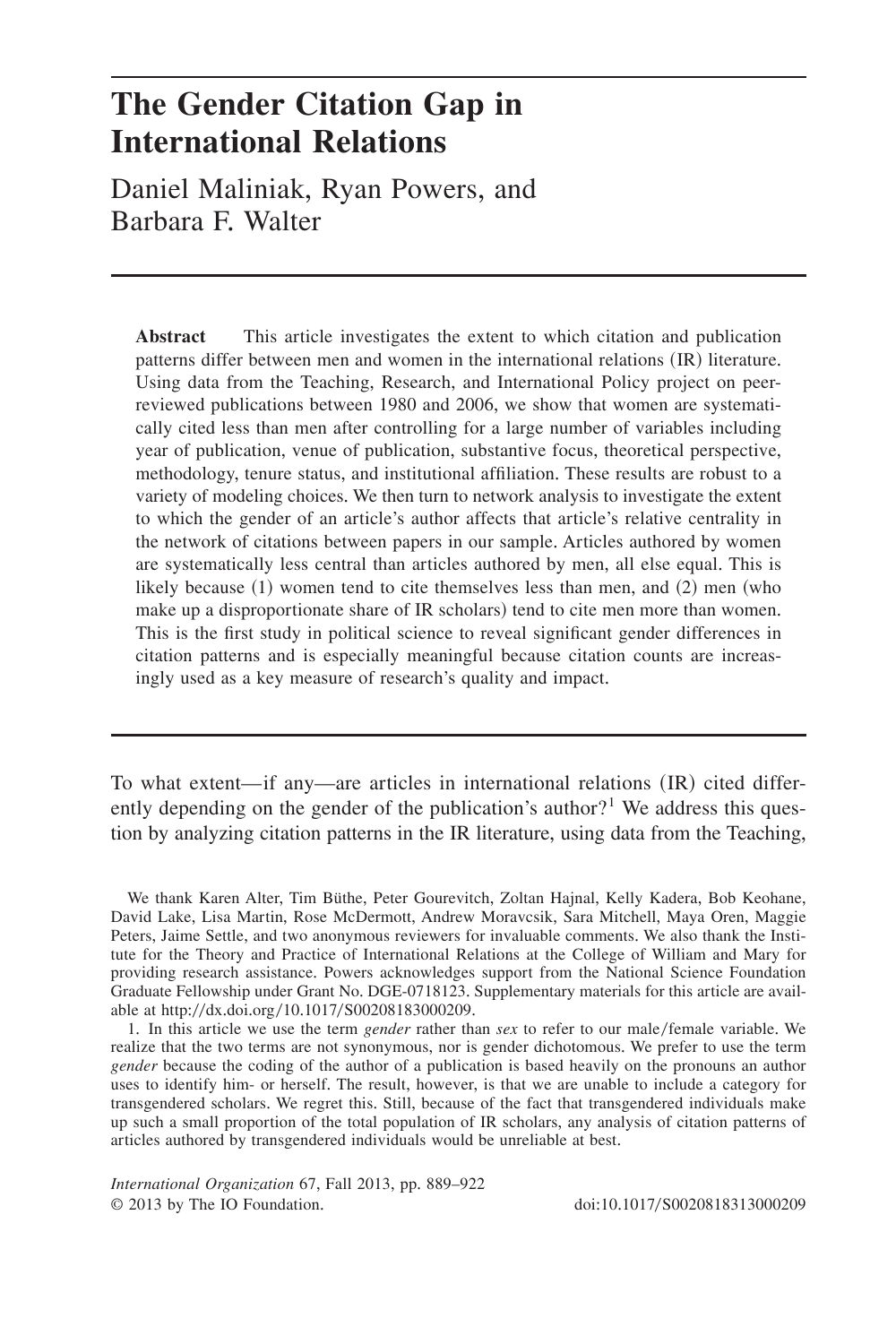Research, and International Policy (TRIP) project.<sup>2</sup> We use the TRIP project's journal article database, which catalogues articles published in the top twelve peer-reviewed IR journals over the period 1980–2006.<sup>3</sup> The TRIP project has coded approximately 3,000 articles on twenty-six different substantive and demographic variables. Using these data, we demonstrate the existence of a persistent gender gap in citation counts: articles written by women are consistently cited less than articles written by men. This is especially true of women who have not yet earned tenure. Observable differences between male and female IR scholars—including productivity, institutional affiliation, publication venue, or epistemology—cannot account for this gap. We explore the gender citation gap further through an analysis of men and women in the network formed by citations between the articles in our sample. Using a dyadic citation data set built from the TRIP data and the Thomson Reuters Web of Knowledge (WOK) database, we show that women are also more concentrated on the periphery of the IR network, where their work is cited less often by authors of the most heavily cited work.

Taken together, these findings offer robust evidence for a gender gap in citation counts in IR. This is a cause for concern. If women in IR are systematically cited less than men in ways that do not appear to be associated with observable differences in their scholarship, and if citation counts continue to be used as a key measure of research impact, then women will be disadvantaged in tenure, promotion, and salary decisions. This article reveals this differential pattern of citation counts and offers two potential explanations for it. Our hope is that by identifying the gender gap in citations and then identifying potential reasons for it, we can begin to address and rectify it.

# **Gender and the IR Literature**

The status of women in academia and political science has long been a topic of discussion and concern at colleges and universities across the United States.<sup>4</sup> Women continue to be underrepresented on political science faculty, at conferences, and in peer-reviewed publications.<sup>5</sup> Today, women are earning PhDs in polit-

2. The TRIP Project is managed by the Institute for the Theory and Practice of International Relations at the College of William and Mary. It gathers data to enable scholars to better understand the development and current state of the discipline of IR and to what extent IR research informs or is informed by the international policymaking process. For more information, see  $\langle \text{http://}\rangle$ irtheoryandpractice.wm.edu/projects/trip/), accessed 8 May 2013.

3. The TRIP project identified the "top" journals on the basis of their impact rating. The database itself contains bibliographic data on all articles up to 2010, but articles have been systematically coded and arbitrated only through 2006.

4. See Schuck 1969; Finifter 1973; Gruberg and Sapiro 1979; and Charles and Grusky 2005.

<sup>5.</sup> See American Political Science Association (APSA) 1992; and Gruberg and Sapiro 1979.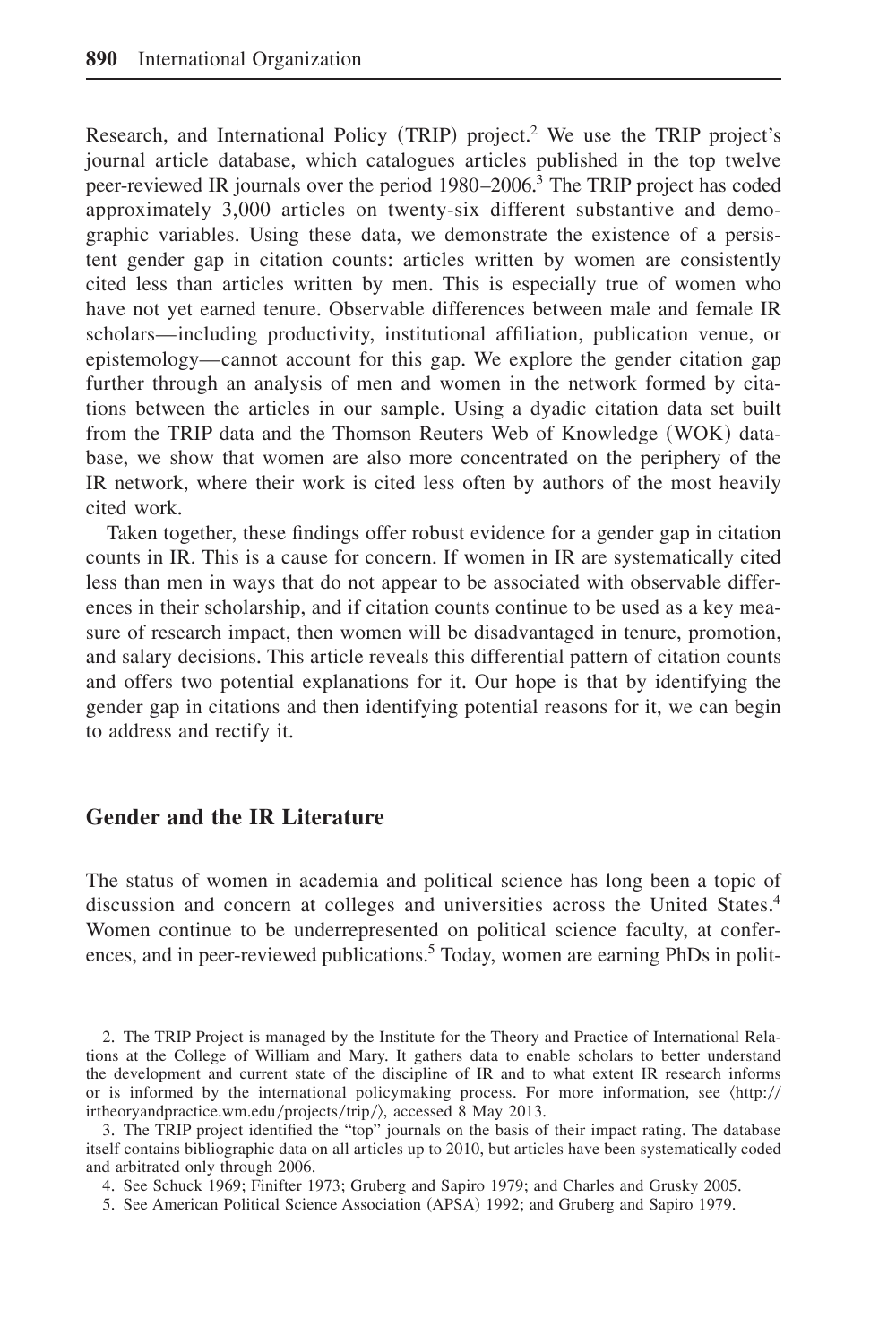ical science in record numbers but are failing to earn tenure in proportion to these numbers.<sup>6</sup>

The disproportionately low number of female faculty is potentially problematic given that the majority of undergraduate and graduate students in the United States are female. In 2010, women represented 57 percent of all students in four-year colleges and universities and 52 percent of all students in PhD programs.<sup>7</sup> It is expected that by 2020, women will represent 60 percent of all students enrolled in four-year degree-granting programs.<sup>8</sup> If colleges and universities are serious about increasing the number of tenured female faculty, especially at large research universities, they will need to understand and address why women are failing to move up the ladder at the same rate as their male counterparts+ Without this, college faculty will continue to be dominated by men even as their student bodies are increasingly dominated by women.

The number of women in academia, as well as their influence, will depend in part on how often their research gets published and whether this research is then cited by other scholars. Decisions about tenure, promotion, and salary, especially at research universities, take into account not just publications but impact, which tends to be partly measured by citation counts. Although hard data do not exist, anecdotal evidence suggests that academia is weighting the influence of citation counts more over time. As one long-standing member of a top-ten political sci-ence department observed:

In thirty years  $\ldots$  citation counts used to be a non-issue in hiring and promotion in my department. Until about three years ago, the issue had come up literally once. I remember because it seemed so odd. Now, the social science citation index and Google Scholar citation counts are regularly raised and discussed except for starting assistant professors.<sup>9</sup>

If departments are increasingly relying on citation counts to measure impact, then at the very least they should know whether any systematic bias exists in such counts. Work in a number of other scholarly fields shows a consistent trend in gendercitation patterns between men and women. In biology,  $10$  biochemistry,  $11$  ecolo $gy$ ,<sup>12</sup> library and information science,<sup>13</sup> and in general studies of the natural sciences, men tend to be more productive in terms of quantity, while women tend to produce higher-quality work, at least as measured by citations. $14$ 

6. See Ginther 2004; APSA 2004 and 2007; and Hesli, Lee, and Mitchell 2012.

7. US Department of Education 2011.

9. Büthe and Aggarwal 2013; not-for-attribution interview with a full professor.

- 10. Sonnert 1995.
- 11. Long 1992.
- 12. Symonds et al. 2006.
- 13. Peñas and Willett 2006.

14. Sonnert and Holton 1996. However, Slyder et al.  $(2011)$  show no difference for articles in the field of forestry and geography for scholars from ten universities. They argue that this may be the

<sup>8.</sup> Ibid.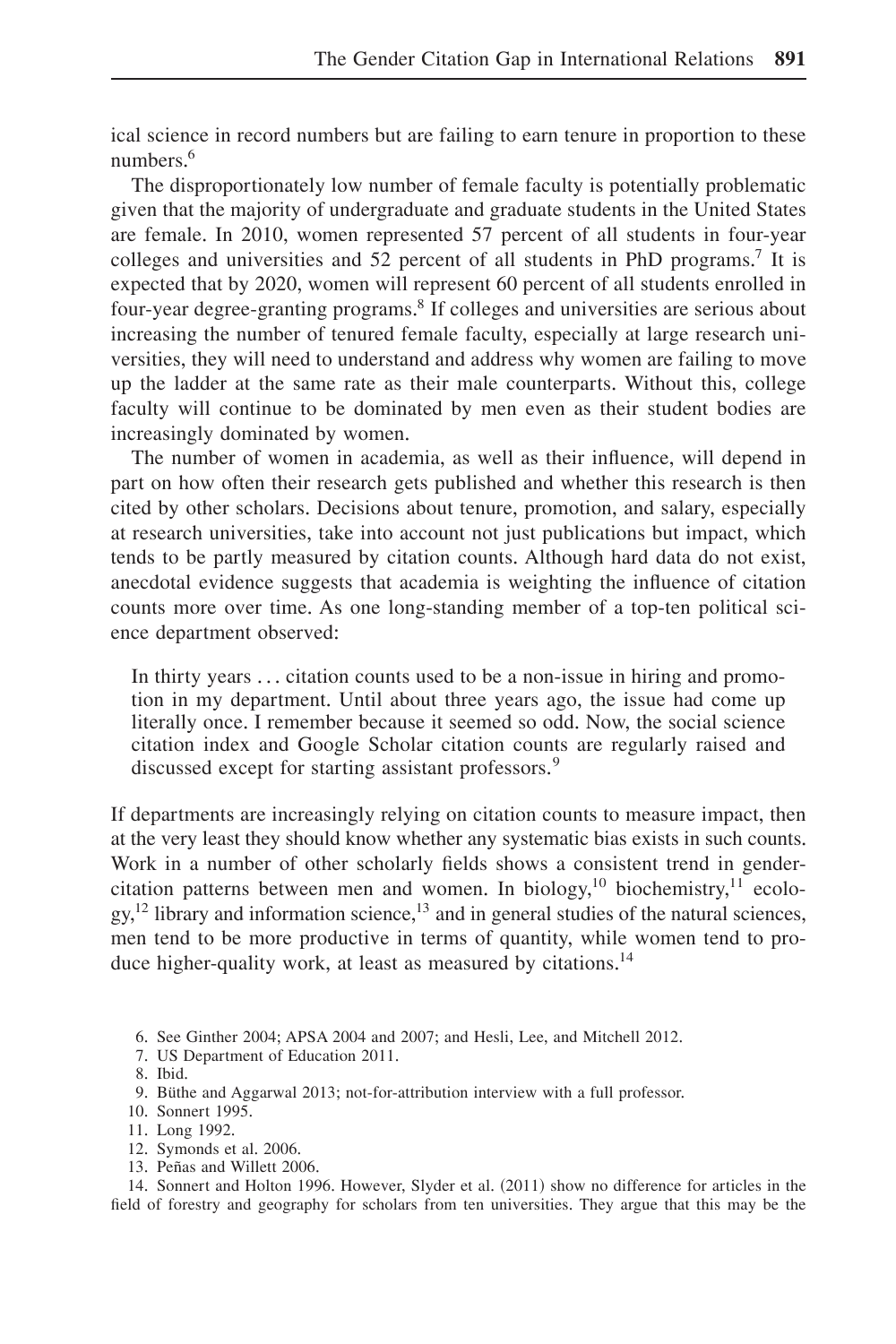Do the same trends exist in IR? Copenheaver and colleagues argue that "gender differences in citation rates appear to be discipline specific, so identifying whether a difference exists within a discipline is an important factor for making fair and equitable decisions regarding the evaluation and promotion of female and male researchers."<sup>15</sup> Mitchell and others provide limited evidence of a gender citation gap in IR in their bibliographic analysis of articles published in *International Stud*ies Quarterly and *International Studies Perspectives* in 2005.<sup>16</sup> They find that articles published by men are less likely to cite work by women than are articles published by women. On the other hand, Østby and colleagues find that gender is not a significant determinant of publication in their analysis of submission and publication rates at the *Journal of Peace Research* between 1983 and 2010.<sup>17</sup> Given the conflicting findings of some of these more limited data sets, more systematic tests are needed to come to a general understanding of how author gender affects the eventual influence of a given article.

To test if a citation gap exists in IR, we looked at more than 3,000 articles published between 1980 and 2006 in twelve influential peer-reviewed IR journals. Our findings suggest that articles authored by women are cited less on average than those authored by men. They also suggest that this gap disappears as soon as women coauthor with men.

We begin our investigation with a very basic analysis of the TRIP data set. We coded all articles in the TRIP database for the gender of the author(s), grouping them into three categories: those written by one or more male authors, those written by one or more female authors, and those written by at least one author of each gender.<sup>18</sup> A simple cross-tabulation suggests that author gender plays a significant role in determining the number of citations a given article garners after publication. Table 1 displays the average number of citations a given article received based on the gender of the author(s). Articles authored by men garnered an average of 4.8 more citations than those authored by women over the period 1980– 2006. Given that the average number of citations per article during this time was about twenty-five, this is quite a significant difference.

There are a number of possible explanations for why this gap exists. First, men and women tend to work at different institutions. According to the 2006 TRIP

result of frequent coauthorship among men and women, a result our analysis supports. In the field of dendrochronology, Copenheaver, Goldbeck, and Cherubini (2010) find no difference between the men and women as first authors, but they also point to the role of coauthorship.

<sup>15.</sup> Copenheaver, Goldbeck, and Cherubini 2010, 128.

<sup>16.</sup> Mitchell, Lange, and Brus forthcoming.

<sup>17.</sup> Østby et al. forthcoming.

<sup>18.</sup> This coding is based first on the pronouns that the individual authors use to refer to themselves in articles or on their department website. If no pronoun is used by the individual, we looked for photographs of the individual on their department or personal website. Finally, if no pronoun usage or photo was available, we coded based on the most common gender associated with the individual. In cases where a name was not overwhelmingly associated with one gender or another, we left the gender of the article as missing data.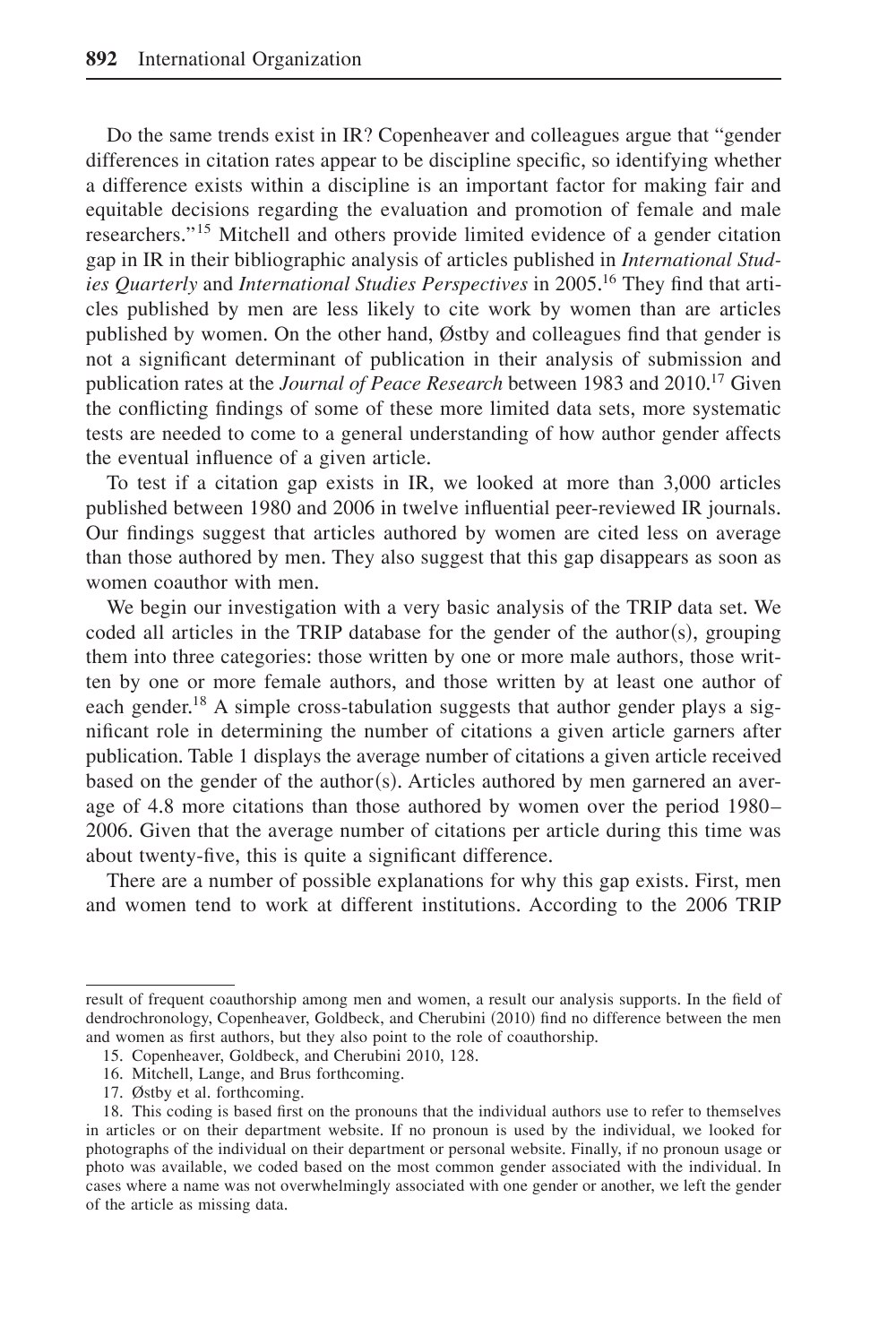survey of IR scholars, men are more likely than women to be employed by PhD– granting institutions, while women are more likely than men to be employed by liberal arts schools.<sup>19</sup> The focus on teaching at liberal arts colleges may lead faculty to produce less research or have fewer opportunities to publicize their work at conferences and/or at seminars at other colleges or universities. It may also be the case that the research produced by faculty at liberal arts colleges could be differentially valued by the profession because of their institutional affiliations. Likewise, tenure requirements and a focus on research may generate different incentives to engage in academic debates and produce research. Because of the gender disparity in placement at liberal arts colleges, we might expect institutional affiliation to partially account for the gender divide in citation counts.

|                                     |              | 1980s                        |        |              | 1990s                        |               |              | 2000s                        |        |
|-------------------------------------|--------------|------------------------------|--------|--------------|------------------------------|---------------|--------------|------------------------------|--------|
|                                     | Mean         | <b>Standard</b><br>deviation | Median | Mean         | <b>Standard</b><br>deviation | <i>Median</i> | <b>Mean</b>  | <b>Standard</b><br>deviation | Median |
| ALL MALE                            | 17.64        | 51.63                        | 5      | 34.39        | 62.80                        | 14            | 22.17        | 39.56                        | 13     |
| ALL FEMALE                          | 10.47        | 11.64                        | 6      | 28.99        | 41.43                        | 14            | 19.84        | 21.46                        | 15     |
| <b>MIXED GENDER</b>                 | 18.29        | 25.36                        | 10     | 32.44        | 40.26                        | 22            | 30.86        | 37.91                        | 16     |
| Total<br><i><b>Observations</b></i> | 17.18<br>771 | 48.84                        | 6      | 33.65<br>832 | 59.06                        | 14            | 22.92<br>686 | 37.58                        | 13     |

**TABLE 1.** *Citations by gender and decade*

Second, women may publish less in the early years of their careers as a result of their need to take parental leave. This may not affect productivity over the long term, but if citations depend in part on building name recognition, then fewer publications early in one's career could translate into fewer citations over time. Symonds and colleagues find that discrepancies between men and women early in their careers can lead to differences in citation rates throughout their time as scholars.<sup>20</sup> Taking a temporary leave from research in the first part of one's career, therefore, may have lasting effects.

Third, the norms of coauthorship have changed over time and differentially across genders. Fisher and others show in their analysis of coauthorship in three political science journals<sup>21</sup> that while coauthorship across these journals has increased, it

21+ *American Political Science Review*, *American Journal of Political Science*, and *Journal of Politics.*

<sup>19.</sup> The TRIP project has conducted more recent surveys, but we use the 2006 numbers in this study because that survey is coincident with the last year of publications included in our sample.

<sup>20.</sup> Symonds et al. 2006.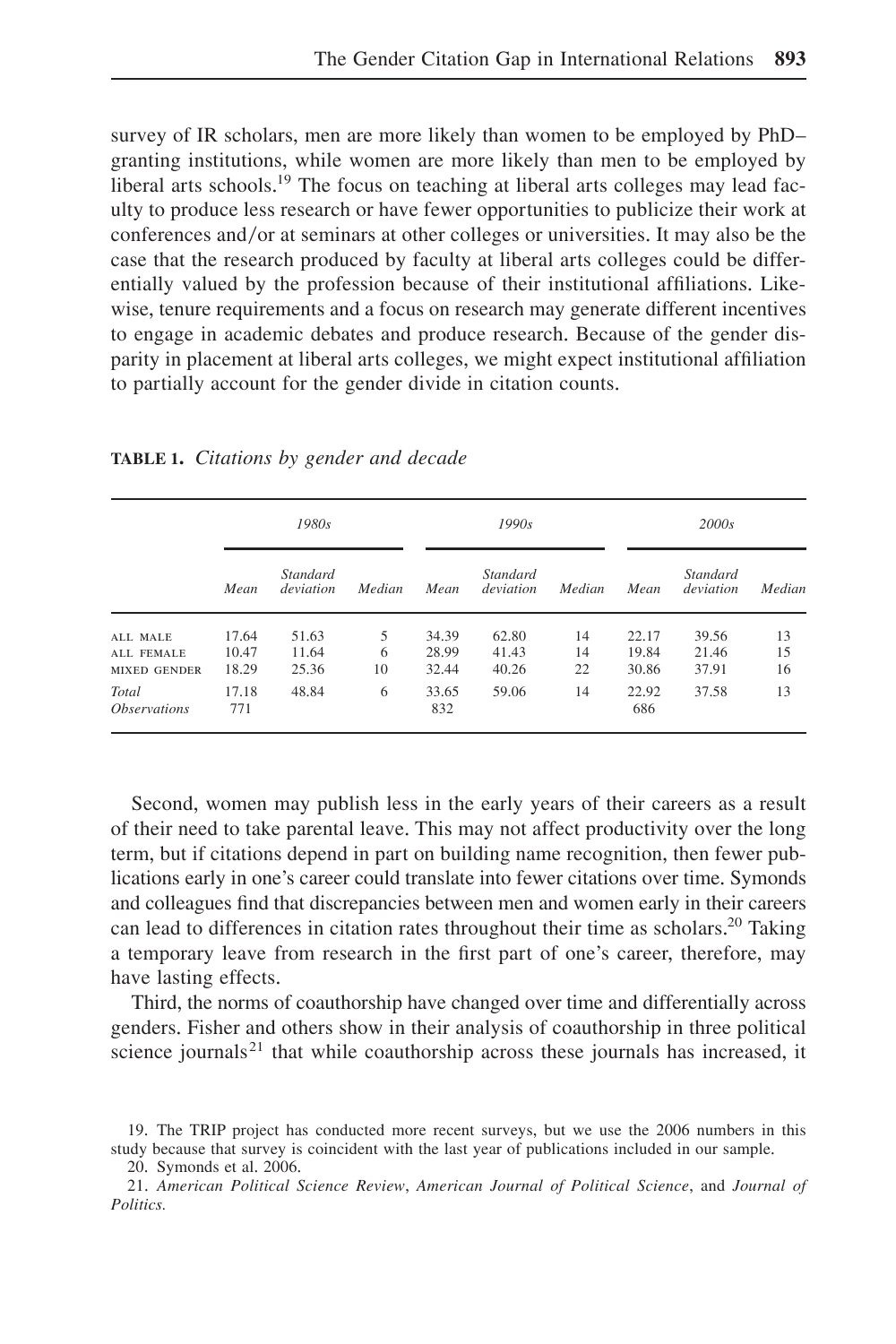has increased more quickly for women.<sup>22</sup> Further, in cross-gender collaborations, they find that women are nearly four times more likely to collaborate with men than men are to collaborate with women. It is possible that women receive fewer citations because coauthors are cited less frequently or acknowledged less often than single authors or authors whose names appear first. To account for these differential coauthorship patterns, we control for coauthorship in general and whether a given instance of coauthorship is mixed gender.

Fourth, men and women tend to study different substantive issues. As Table A1 in the appendix shows, men are more likely to write articles on security, US foreign policy, and methods. Women are more likely to write articles on human rights, comparative foreign policy, health, international law, and the environment.<sup>23</sup> If these topics are less popular and less well cited, then this could also help account for the gender gap in total citation counts.

Fifth, men and women report using different theoretical paradigms to analyze international politics. In the 2006 TRIP survey, women reported that they are more likely to employ constructivism and feminism than their male counterparts. Meanwhile, men are more likely to report employing realism or liberalism.<sup>24</sup> Similar differences are also apparent in our data from the coded articles. Table A2 in the appendix shows this breakdown. Women are more likely than men to publish articles that are constructivist or nonparadigmatic, while men are more likely to publish articles that are atheoretic, realist, or Marxist. There is little difference in the use of liberal theory across genders. Again, if women tend to gravitate toward theoretical approaches that are less widely used and appreciated, then this could account for the lower citation rate.

Sixth, as the 2006 TRIP survey and Breuning and colleagues show, men and women tend to situate their work in different epistemological schools.<sup>25</sup> Men are slightly more likely to report that their work is positivist. Women are nearly twice as likely as men to report their work being postpositivist. We find these trends in

22. Fisher et al. 1998.

24. In the 2006 TRIP survey, 29.8 percent of women reported employing feminism compared to just 16.5 percent of men. Also 7 percent of women reported being primarily committed to feminism compared to just 0.15 percent of men. By contrast, 27 percent of men reported being primarily committed to realism, compared to just 13 percent of women. Similarly 31 percent of men reported being primarily committed to liberalism compared to just 26 percent of women. The survey asked respondents, "What paradigm within international relations are you primarily committed to in your research? If you do not think of yourself as 'committed,' please pick the paradigm in which most other scholars would place your work." Respondents could choose from "Realism," "Liberalism," "Marxism," "Constructivism," "Feminism," or "Other." The 2006 TRIP survey was sent to 2,383 individuals identified as IR scholars in the United States and 275 individuals identified as IR scholars in Canada. The US and Canada samples both had a response rate of approximately 40 percent. For more details on the 2006 TRIP survey methodology, see Maliniak et al. 2007.

25. Breuning, Bredehoft, and Walton 2005.

<sup>23.</sup> These trends are reflected in APSA membership records as well. As of 2008, "APSA divisions with the lowest female representation included international security and arms control, international collaboration, foreign policy, conflict processes, and international history and politics" (Maliniak et al. 2008, 133).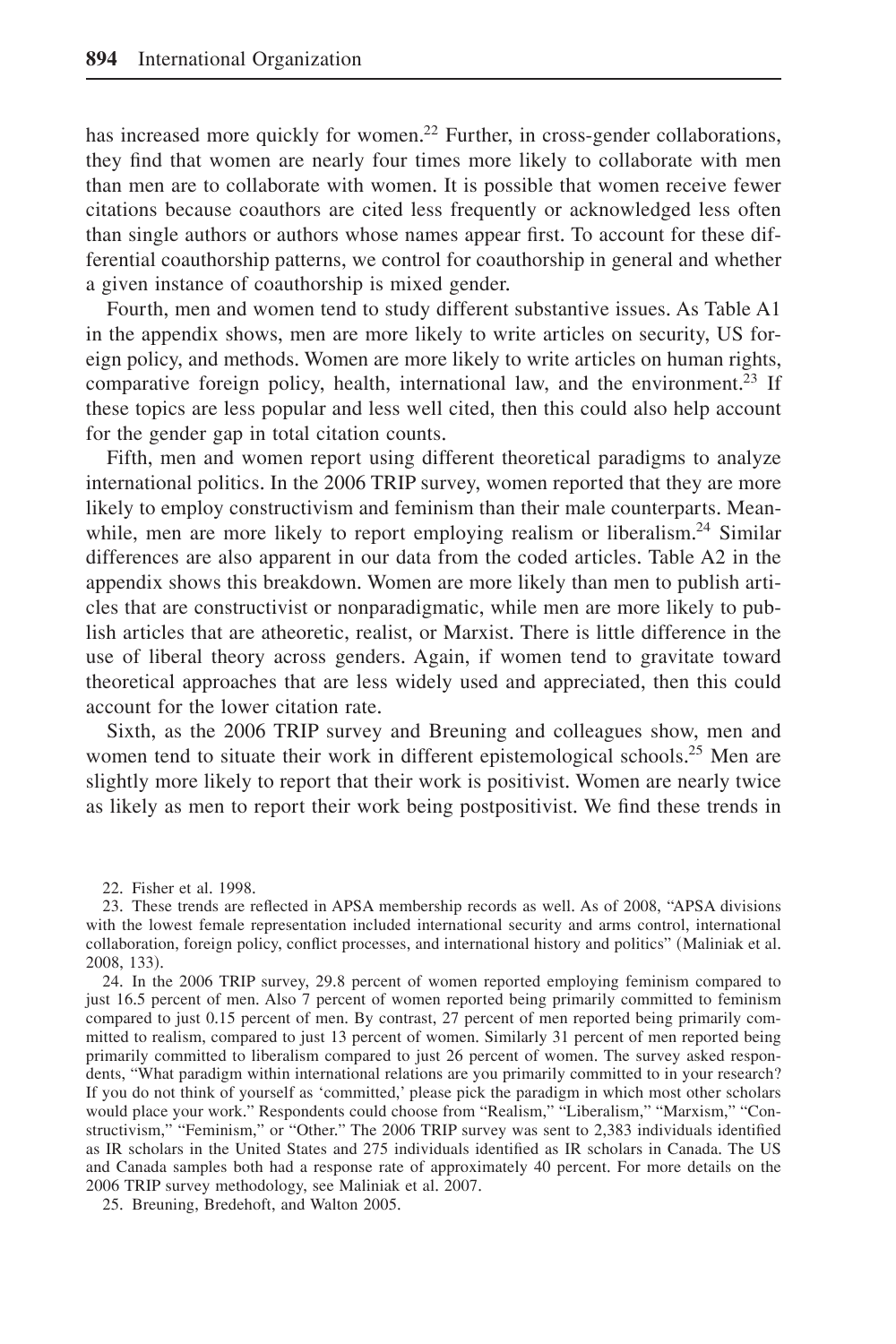our data as well. We know from other recent work that articles not employing a positivist epistemology tend to be cited less, especially in the sampling of journals we include in our analysis. $26$ 

Seventh, the TRIP surveys show that women are just slightly more likely to report employing qualitative methods than are men. Conversely, men are only slightly more likely to report employing quantitative methods than women. Men are also much more likely than women to report using formal methods.<sup>27</sup> As Maliniak and others show, quantitative and formal work are cited more frequently than qualitative work in recent years, potentially explaining the discrepancy in citations.<sup>28</sup>

Finally, it could be that the gap in citations is because of the venue in which men and women publish. Women may tend to publish in certain journals and it is these journals that tend to draw fewer citations than others. Copenheaver and colleagues, for example, find that when they control for journal-specific effects in their analysis of citations, no gender gap remains.<sup>29</sup> It is possible that controlling for the venue in which articles are published will capture some of the variance between male and female citations.

All these explanations represent a range of plausible and compelling reasons for the citation gap in IR. Controlling for these factors, does the gender gap disappear? If not, then other less obvious factors must account for the dearth of citations that women receive.

# **Why Citations?**

Individual citations are significant for two reasons. First, the discipline tends to use citations as an important measure of the quality of scholarly contributions, whether at the level of individual scholars, journals, or even entire institutions. Citations are one of the chief metrics used in academia to evaluate a scholar's performance and influence, and to distribute resources, including salary.<sup>30</sup> They are also used to rate the quality of the faculty and departments across different universities. Finally, citation-related metrics are often part of efforts to evaluate institutional excellence at a global level.<sup>31</sup> When articles are highly cited we tend to assume that they have had a significant impact on the field and that the researcher is influential. Second, the importance of citation counts is likely to increase as they become easier to compile using Google Scholar, ISI, or Scopus. If a persistent gender gap exists in citations, departments and universities should be aware of this.

- 28. Maliniak et al. 2011.
- 29. Copenheaver, Goldbeck, and Cherubini 2010.
- 30. See Fowler and Aksnes 2007; and Dries, Pepermans, and Carlier 2008.
- 31. Hix 2004.

<sup>26.</sup> Maliniak et al. 2008.

<sup>27.</sup> According to Maliniak et al. (2008, 136), "Of the 122 people in the sample who indicated that formal modeling was either their primary or secondary methodology, only 12 were women."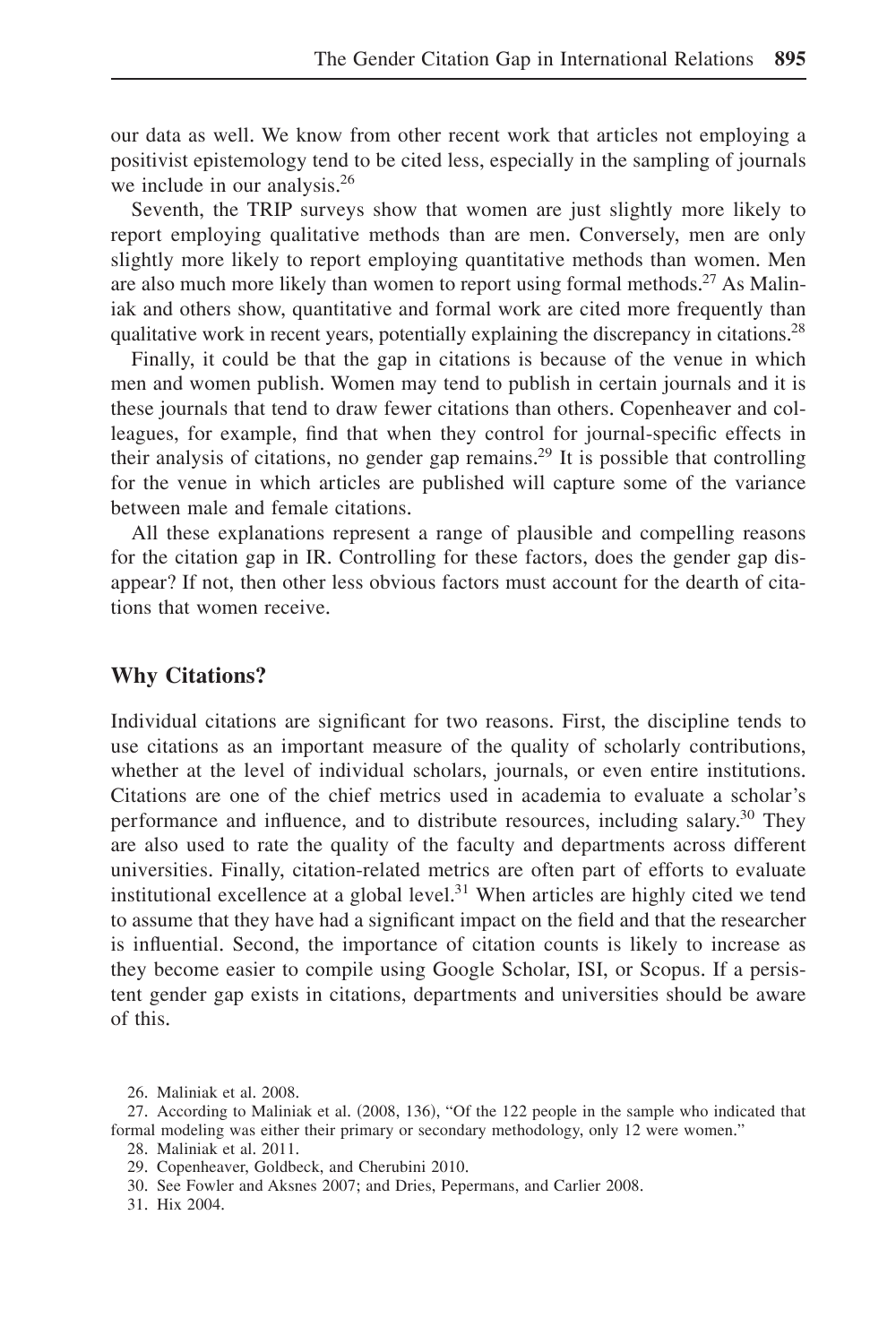It is important to emphasize that our analysis looks at article citations only and not the full range of venues through which scholars communicate their work+ Other outlets include single and coauthored books, chapters in edited volumes, op-eds in newspapers, and (increasingly) blog posts. Given this variety, is it possible that the source of the gender citation gap is the result of self-selection into different types of publications? The evidence suggests not. Indeed, in the 2011 TRIP survey, respondents were asked to rank the "three kinds of research outputs that are most important for you to publish in order to advance your academic career."<sup>32</sup> A plurality of women (45.9 percent) and a large percentage of men (40 percent) listed a singleauthored journal article in a peer-reviewed journal as the most important research output to produce in order to advance their career. Coauthored articles in peerreviewed journals are also ranked in the top three, higher than any other outlet, save single-authored books for a university press and single-authored journal articles in a peer-reviewed journal. Male and female scholars seem to agree that peer-reviewed journal articles are the main currency for stature in the realm of academia.<sup>33</sup>

#### **Data**

Our universe of cases comes from the journals tracked by the TRIP project. These include American Journal of Political Science (AJPS), American Political Sci*ence Review* (APSR), *British Journal of Political Science* (BJPS), *European Journal of International Relations* (EJIR), *International Organization* (IO), *International* Security (IS), *International Studies Quarterly* (ISQ), *Journal of Conflict Resolution* (JCR), *Journal of Peace Research* (JPR), *Journal of Politics* (JOP), *Security Studies* (SS), and *World Politics* (WP). For those journals that publish both IR and non-IR research, we limit our sample to those articles coded as being related to IR by TRIP+

As a dependent variable, we use the count of citations provided by the WOK. These values were gathered by an automated script in March 2013 and linked to the articles in the TRIP database by the unique combination of values formed by the title, journal of publication, issue number, and volume number. The number of citations for each article reflects citations from all articles catalogued in the WOK's Social Science Citation Index Expanded, not just those journals from which we draw our sample.<sup>34</sup>

<sup>32.</sup> Maliniak, Peterson, and Tierney 2012, 58.

<sup>33.</sup> That said, important insights could be gained from the analysis of citation patterns of other types of research output and we hope to do so in future research.

<sup>34.</sup> While Thomson Reuters does not provide an exact number of journals in their WOK database, they write on their website that the database contains more than "12,000 top tier international and regional journals in every area of the natural sciences, social sciences, and arts and humanities." Available at  $\langle$ http://wokinfo.com/publisher\_relations/journals/ $\rangle$ , accessed 8 May 2013.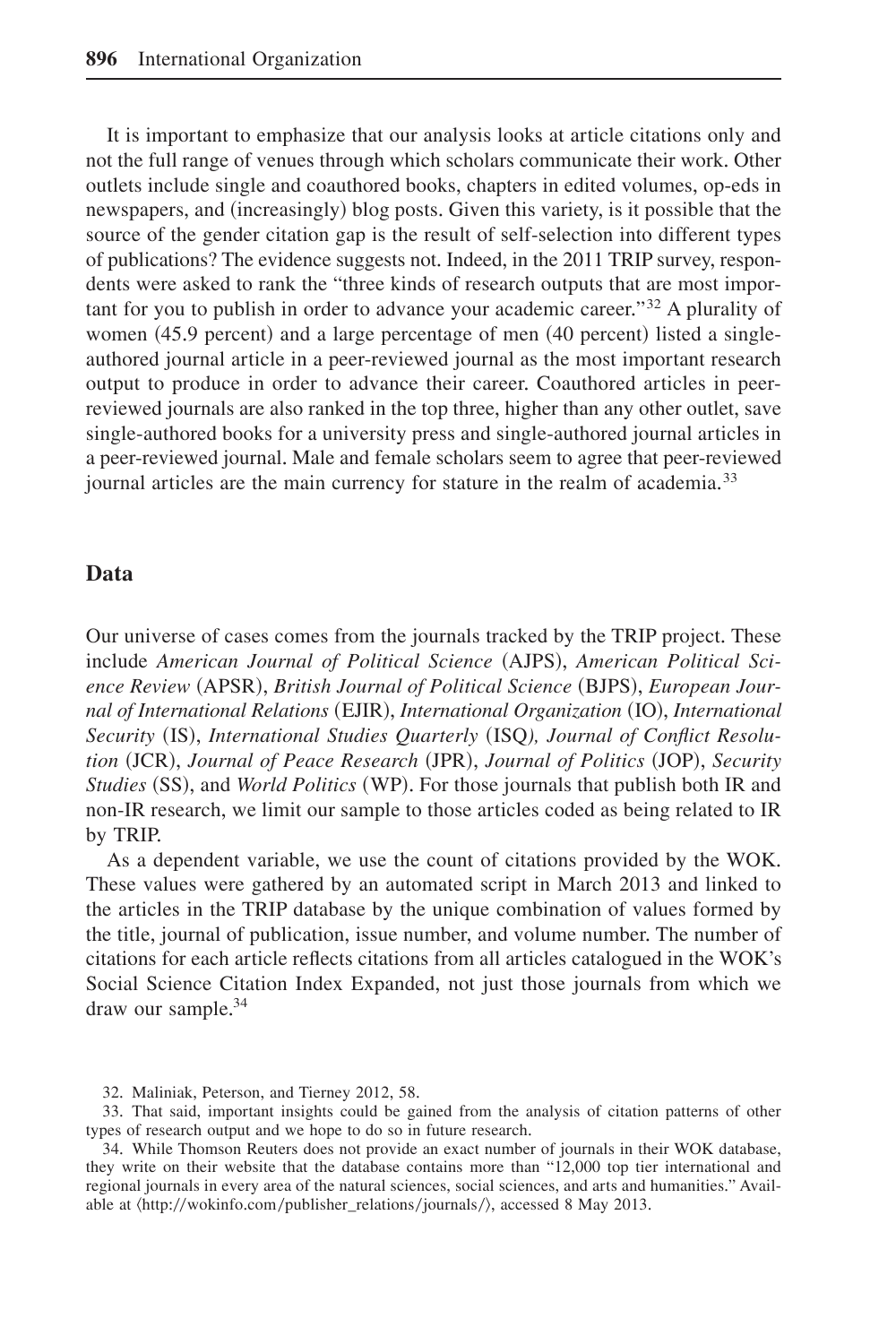Data for our independent variables come from the TRIP project article-coding database.<sup>35</sup> The TRIP project has coded twenty-six variables for each article in issues one and three of each journal from 1980 to 2006. We believe the coded data are a representative sample of the IR literature over the past twenty-five years. The TRIP coding scheme records variables for important article attributes including methodology, epistemology, paradigm, time period, geographic area of study, issue area, and many others. For a more detailed description of the TRIP coding methodology, see the TRIP codebook.

Gender, our independent variable of interest, is taken from the TRIP gender variable which codes gender by the use of gendered pronouns by the author in the publication or on their website. If no gendered pronouns are used, we rely on any available photographs on the author's personal or departmental website. As a last resort, we rely on gender-specific first names. If no information about the author's gender is available, the variable is left as missing+ We capture the gender makeup of a given article's authorship in three mutually exclusive dichotomous variables: all male, all female, or mixed gender.

To operationalize the potential confounding factors contributing to the gendergap in citation counts that we discussed, we use a number of specific variables from the TRIP data. These include the following:

- THEORETICAL PARADIGM. This is a nominal variable that is coded as one of the following: realist, liberal, Marxist, constructivist, nonparadigmatic, or atheoretic/none. As the TRIP codebook explains, "paradigms are defined primarily by their core assumptions and secondarily by the independent variables they emphasize."<sup>36</sup> See the TRIP codebook for a longer description of the paradigm coding rules.
- AGE OF PUBLICATION. This is measured in years since publication. We add a square term to account for the possibility that the effect of age changes with time
- AUTHOR TENURED. This is a dichotomous variable. An author is considered tenured if his or her rank is given as associate professor, professor, or full professor (or their equivalent for scholars at non-US institutions).
- TENURED FEMALE. This is a dichotomous variable that is coded as 1 if there is a tenured female scholar on the paper.
- R1. This is a dichotomous variable. It is coded as 1 if the author is at a "National Research University" as defined by *US News and World Report*'s college and university rankings.
- COAUTHORED. This is a dichotomous variable. It is coded as 1 if the publication has more than one author+

35. Peterson and Tierney 2010.

36. Ibid., 3.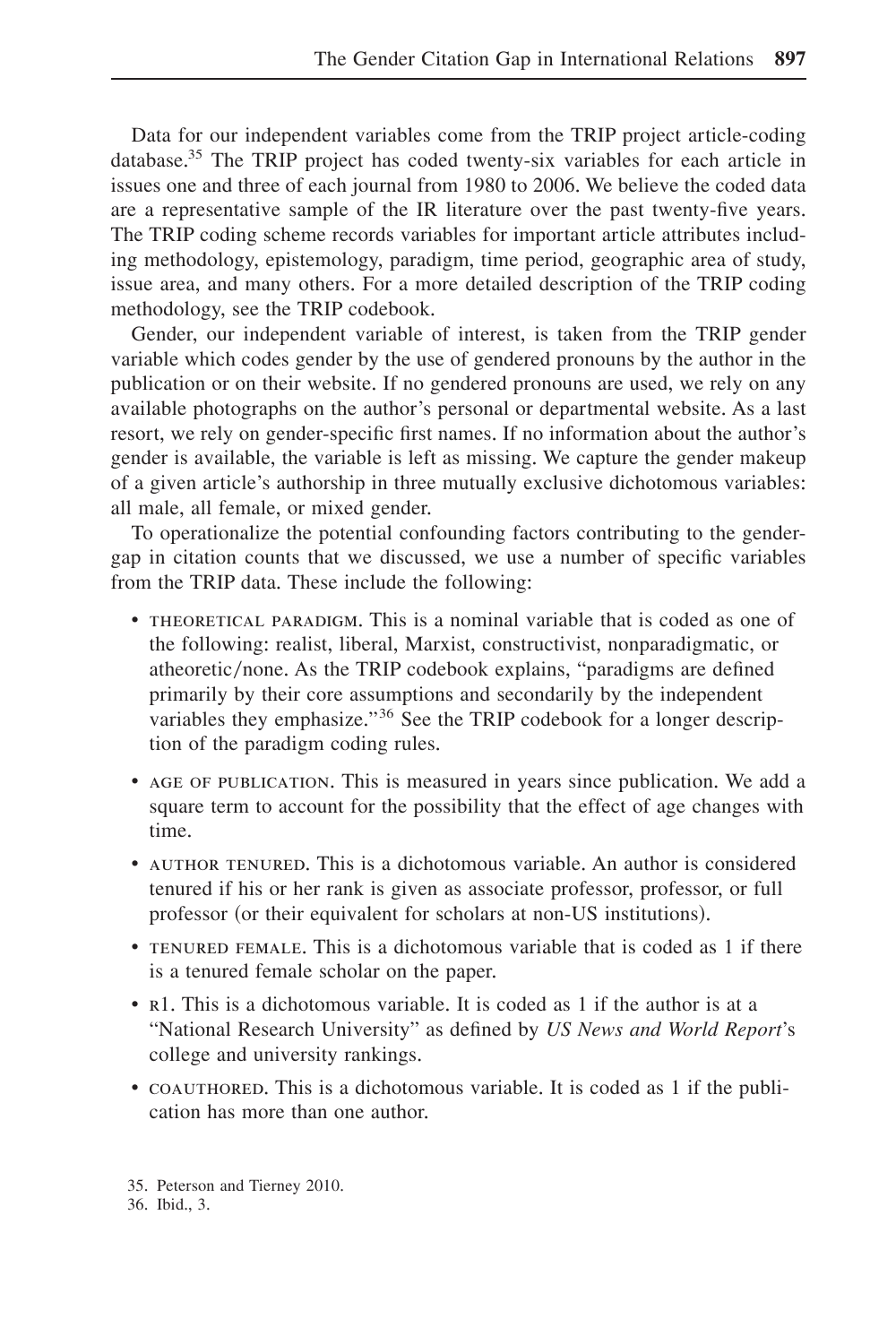- EPISTEMOLOGY. This is a dichotomous variable. As the TRIP codebook explains, "This variable seeks to answer the question, by what criteria does the author establish knowledge claims." $37$  An article is coded as positivist "if  $[$ the author $(s)$  $]$  implicitly or explicitly assume that theoretical or empirical propositions are testable, make causal claims, seek to explain and predict phenomena, assume that research is supported by empirical means, and aspire to the use of a scientific method."<sup>38</sup>
- IDEATIONAL. This dichotomous variable captures the use of ideational factors. The TRIP codebook explains, "Any article where ideas, beliefs, perceptions, learning, norms, identity, knowledge, or personality traits play a central role in the argument, whether as independent or dependent variable, is coded as ideational."
- MATERIAL. This is a dichotomous variable. It is coded as 1 if the article employs "material variables," which are defined by the TRIP codebook as "non-ideational and refer to ascriptive characteristics of actors or the structures in which actors are embedded."
- ISSUE AREA. This nominal variable captures the particular subfield into which an article falls. It can take a value of any one of the following: international security, international political economy, human rights, environment, health, IR theory, US foreign policy, comparative foreign policy, history of the IR discipline, philosophy of science, international law, other, general (or nonspecific), international organization, methodology, comparative politics, American politics, or political theory. The TRIP codebook explains, "we have values for  $[non-IR]$  subfields of political science so that we can track non-IR articles in IR journals."
- METHODOLOGY. This is a set of dichotomous variables. The TRIP codebook explains that this variable is a "measure of whether the study uses quantitative (statistics), qualitative (case studies), formal modeling (calculus, game theory, spatial modeling), or some other methodological approach. Many articles utilize more than one methodology." An article can employ one or more of the following types of methods: quantitative, qualitative, formal modeling, counterfactual, analytics/nonformal conceptual, descriptive, policy analysis, and experimental.
- JOURNAL OF PUBLICATION. This nominal variable takes on the value of one of the twelve journals tracked by the TRIP database.

Table A3 in the appendix provides descriptive statistics on each of these variables.

37. Ibid., 7. 38. Ibid., 10.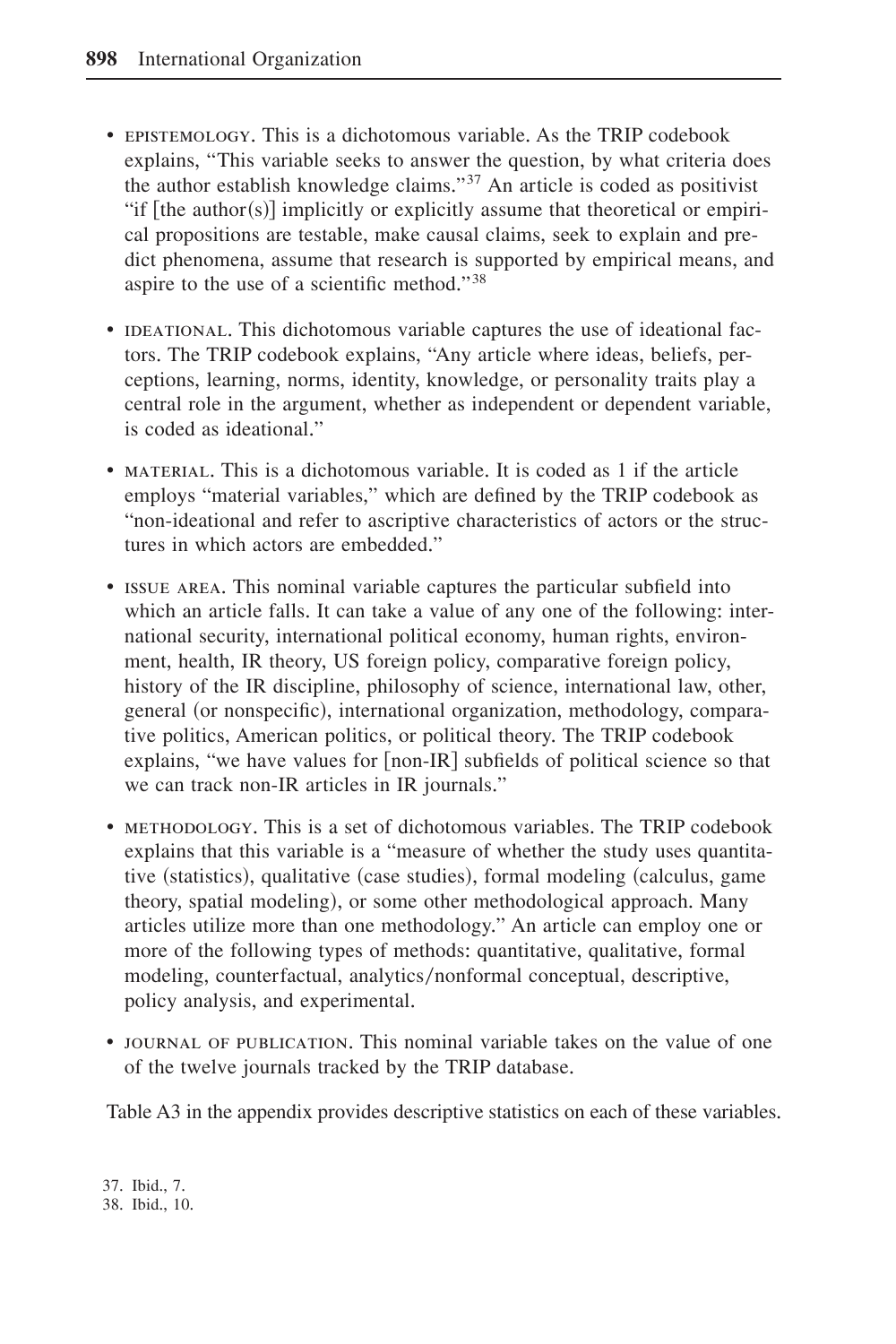# **Analysis**

Using the data we described, we test the extent to which each of our independent variables affects citation counts.<sup>39</sup> Our estimates are based on a negative-binomial model because of clear overdispersion in the citation count variable. In all cases, we include our main independent variables of interest, an ALL FEMALE and a MIXED GENDER variable, with ALL MALE as the reference category.<sup>40</sup> To account for potential idiosyncrasies across publication years in the data, we include year fixedeffects. Moreover, we exclude articles published later than 2006 so that each article has at least five years of exposure to possible citations by the time we gathered the counts. We also include the age of the article  $(in$  years) and a quadratic of age to help control both for exposure but also the changing nature of citation patterns over time.

In our baseline model in Table 2, the ALL FEMALE variable is negative and statistically significant. Given that the coefficient represents the natural log of the expected count of citations, we can interpret this as female-authored articles receiving roughly 80 percent of the citations that a similar male-authored article would receive. Articles having at least one male and one female author show no statistically significant difference in citations from male-only authored articles+ Adding controls for age, in Model 2, we see unsurprisingly that older articles receive more citations than younger articles, but that this effect declines over time+ The effect of article age slightly reduces the magnitude of our gender effect, but it does not affect its direction or statistical significance.

In Model 3 of Table 2, we explore the extent to which accounting for careerrelated factors helps explain the gender gap in citation counts. As noted, women in the field of IR are less likely to be employed by R1 institutions. We account for institutional affiliation by including a variable that captures whether any of the authors are employed at an R1 institution.<sup>41</sup> In this model, R1 affiliation has a positive and significant effect on citation counts. Because we also noted how coauthorship differs across gender, we add a variable to account for whether a given article is coauthored. Coauthorship has a positive and significant effect on

39. A number of the explanations that we suggest may themselves be affected by similar gender biases to those that lead women to be cited less once their research is published. Women may choose to attend particular graduate programs, study particular topics, work at particular institutions, publish in particular journals, and get promoted at different rates as a result of subtle or overt gender-based pressures. If that is the case and these factors contribute to the citation gap, then controlling for these intermediate factors in an analysis of any potential gender bias in citations is not appropriate (King, Keohane, and Verba 1994). Since we have a strong expectation about the direction of the bias thanks to other recent literature, we include these potentially posttreatment variables to illustrate the magnitude of the gender bias more clearly. That is to say, we find a gender effect even after controlling for a wide variety of potentially posttreatment variables.

40. The results are qualitatively similar when we include only an ALL FEMALE dummy variable or a measure of the percent of authors who are female.

41. Our results are similar if we control for being a member of a top-twenty institution as defined by the most recent *US News and World Report* rankings of IR graduate programs.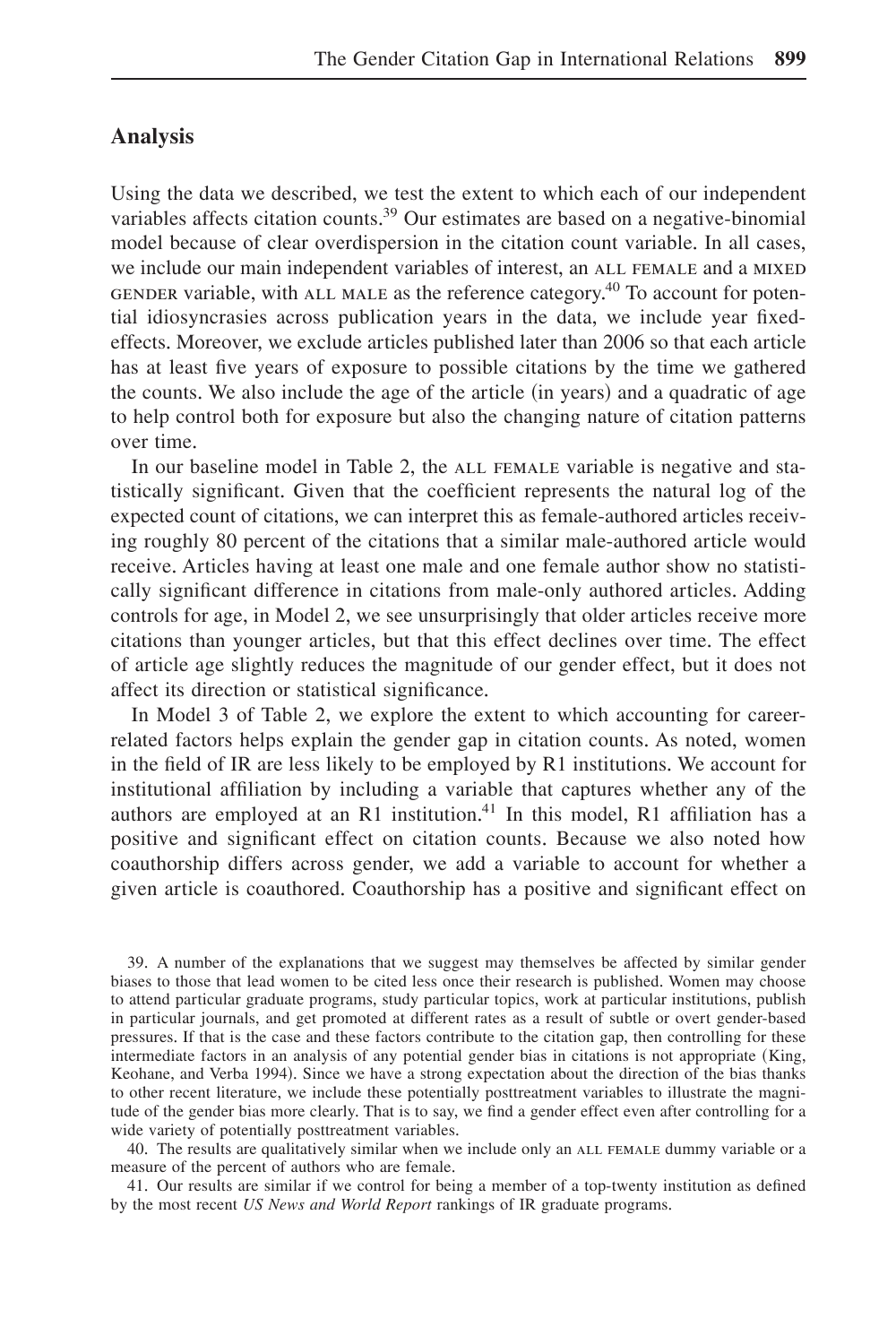|                         | $\frac{(1)}{Gender}$                                                | $\frac{2}{Time}$                                                                       | $\frac{(3)}{Career}$                                                                                                                                                                                                                                                                                                                                                                                                                                          | $\begin{array}{l} (4) \\ \textit{Epistemology} \end{array}$                                                                                                                                                                                                                                                                                                                                           | $\frac{(5)}{Material}$                                                                                                                                                                                                                                                                                                       | $\begin{array}{c} (6) \\ \textit{Ideal} \end{array}$                                                                                                                                                                                                                                                                                                                                                                                             | $P$ aradigm | $(8)$ Issue area                                                                                                                                                                                                                                                                       | $\stackrel{(9)}{Methodology}$                                                                                                                                                                                                                                                                                 | $\begin{array}{c} (10) \\ Kirchen\ sink \end{array}$                                                                                                                                                                                                                                                    |
|-------------------------|---------------------------------------------------------------------|----------------------------------------------------------------------------------------|---------------------------------------------------------------------------------------------------------------------------------------------------------------------------------------------------------------------------------------------------------------------------------------------------------------------------------------------------------------------------------------------------------------------------------------------------------------|-------------------------------------------------------------------------------------------------------------------------------------------------------------------------------------------------------------------------------------------------------------------------------------------------------------------------------------------------------------------------------------------------------|------------------------------------------------------------------------------------------------------------------------------------------------------------------------------------------------------------------------------------------------------------------------------------------------------------------------------|--------------------------------------------------------------------------------------------------------------------------------------------------------------------------------------------------------------------------------------------------------------------------------------------------------------------------------------------------------------------------------------------------------------------------------------------------|-------------|----------------------------------------------------------------------------------------------------------------------------------------------------------------------------------------------------------------------------------------------------------------------------------------|---------------------------------------------------------------------------------------------------------------------------------------------------------------------------------------------------------------------------------------------------------------------------------------------------------------|---------------------------------------------------------------------------------------------------------------------------------------------------------------------------------------------------------------------------------------------------------------------------------------------------------|
| ALL FEMALE              |                                                                     |                                                                                        |                                                                                                                                                                                                                                                                                                                                                                                                                                                               |                                                                                                                                                                                                                                                                                                                                                                                                       |                                                                                                                                                                                                                                                                                                                              |                                                                                                                                                                                                                                                                                                                                                                                                                                                  |             |                                                                                                                                                                                                                                                                                        |                                                                                                                                                                                                                                                                                                               |                                                                                                                                                                                                                                                                                                         |
| <b>MIXED GENDER</b>     | $\begin{array}{c} -216** \\ (.0867) \\ .122 \\ (.0918) \end{array}$ |                                                                                        |                                                                                                                                                                                                                                                                                                                                                                                                                                                               |                                                                                                                                                                                                                                                                                                                                                                                                       |                                                                                                                                                                                                                                                                                                                              |                                                                                                                                                                                                                                                                                                                                                                                                                                                  |             |                                                                                                                                                                                                                                                                                        |                                                                                                                                                                                                                                                                                                               |                                                                                                                                                                                                                                                                                                         |
| ARTICLE AGE             |                                                                     | $-216**$<br>$(.0867)$<br>$(.0867)$<br>$(.0918)$<br>$(.0918)$<br>$(-1.56)$<br>$(-1.56)$ | $\begin{array}{l} \begin{array}{l} \text{--}22* \\[-1.2ex] -1.11 \end{array} \\ \begin{array}{l} \begin{array}{l} \text{--}11.14 \\[-1.2ex] -1.11 \end{array} \\ \begin{array}{l} \begin{array}{l} \text{--}11.14 \\[-1.2ex] -1.11 \end{array} \\ \begin{array}{l} \text{--}1.16 \end{array} \\ \begin{array}{l} \text{--}1.16 \end{array} \\ \begin{array}{l} \text{--}1.16 \end{array} \\ \begin{array}{l} \text{--}1.16 \end{array} \\ \begin{array}{l} \$ | $\begin{array}{l} -229\overset{**}{\cancel{5}}\\ -\left( 0.982 \right)\\ -\left( 1.13\right)\\ -\left( 1.92 \right)\\ -\left( 1.0667 \right)\\ -\left( 0.92 \right)\\ -\left( 0.977 \right)\\ -\left( 0.977 \right)\\ -\left( 0.977 \right)\\ -\left( 0.977 \right)\\ -\left( 0.977 \right)\\ -\left( 0.979 \right)\\ -\left( 0.979 \right)\\ -\left( 0.979 \right)\\ -\left( 0.996 \right)\\ -\left$ | $\begin{array}{l} -228\overset{3}{\cancel{5}}\\ -(0981)\\ -(131)\\ -(132)\\ (122)\\ -(167)\\ -(128)\\ (120)\\ -(121)\\ (121)\\ (122)\\ (123)\\ (123)\\ (123)\\ (123)\\ (123)\\ (123)\\ (123)\\ (124)\\ (125)\\ (126)\\ (127)\\ (128)\\ (129)\\ (129)\\ (129)\\ (121)\\ (121)\\ (123)\\ (123)\\ (124)\\ (124)\\ (125)\\ (126$ | $\begin{array}{l} \left( \begin{array}{c} 2418 \\ -2419 \\ -1115 \\ \end{array} \right) \\ - \left( \begin{array}{c} 1419 \\ -1115 \\ -1115 \\ \end{array} \right) \\ \left( \begin{array}{c} 1419 \\ -1115 \\ -1115 \\ \end{array} \right) \\ \left( \begin{array}{c} 1419 \\ -1115 \\ -1115 \\ \end{array} \right) \\ \left( \begin{array}{c} 1419 \\ -1115 \\ -1115 \\ \end{array} \right) \\ \left( \begin{array}{c} 1419 \\ -1115 \\ -1115$ |             |                                                                                                                                                                                                                                                                                        |                                                                                                                                                                                                                                                                                                               |                                                                                                                                                                                                                                                                                                         |
| ARTICLE AGE             |                                                                     |                                                                                        |                                                                                                                                                                                                                                                                                                                                                                                                                                                               |                                                                                                                                                                                                                                                                                                                                                                                                       |                                                                                                                                                                                                                                                                                                                              |                                                                                                                                                                                                                                                                                                                                                                                                                                                  |             |                                                                                                                                                                                                                                                                                        |                                                                                                                                                                                                                                                                                                               |                                                                                                                                                                                                                                                                                                         |
| SQUARED<br>TENURED      |                                                                     |                                                                                        |                                                                                                                                                                                                                                                                                                                                                                                                                                                               |                                                                                                                                                                                                                                                                                                                                                                                                       |                                                                                                                                                                                                                                                                                                                              |                                                                                                                                                                                                                                                                                                                                                                                                                                                  |             |                                                                                                                                                                                                                                                                                        |                                                                                                                                                                                                                                                                                                               |                                                                                                                                                                                                                                                                                                         |
| TENURED FEMALE          |                                                                     |                                                                                        |                                                                                                                                                                                                                                                                                                                                                                                                                                                               |                                                                                                                                                                                                                                                                                                                                                                                                       |                                                                                                                                                                                                                                                                                                                              |                                                                                                                                                                                                                                                                                                                                                                                                                                                  |             |                                                                                                                                                                                                                                                                                        |                                                                                                                                                                                                                                                                                                               |                                                                                                                                                                                                                                                                                                         |
|                         |                                                                     |                                                                                        |                                                                                                                                                                                                                                                                                                                                                                                                                                                               |                                                                                                                                                                                                                                                                                                                                                                                                       |                                                                                                                                                                                                                                                                                                                              |                                                                                                                                                                                                                                                                                                                                                                                                                                                  |             |                                                                                                                                                                                                                                                                                        |                                                                                                                                                                                                                                                                                                               |                                                                                                                                                                                                                                                                                                         |
| COAUTHORED              |                                                                     |                                                                                        |                                                                                                                                                                                                                                                                                                                                                                                                                                                               |                                                                                                                                                                                                                                                                                                                                                                                                       |                                                                                                                                                                                                                                                                                                                              |                                                                                                                                                                                                                                                                                                                                                                                                                                                  |             |                                                                                                                                                                                                                                                                                        |                                                                                                                                                                                                                                                                                                               |                                                                                                                                                                                                                                                                                                         |
| $\overline{\mathbf{R}}$ |                                                                     |                                                                                        |                                                                                                                                                                                                                                                                                                                                                                                                                                                               |                                                                                                                                                                                                                                                                                                                                                                                                       |                                                                                                                                                                                                                                                                                                                              |                                                                                                                                                                                                                                                                                                                                                                                                                                                  |             |                                                                                                                                                                                                                                                                                        |                                                                                                                                                                                                                                                                                                               |                                                                                                                                                                                                                                                                                                         |
| POSITIVIST              |                                                                     |                                                                                        |                                                                                                                                                                                                                                                                                                                                                                                                                                                               |                                                                                                                                                                                                                                                                                                                                                                                                       |                                                                                                                                                                                                                                                                                                                              |                                                                                                                                                                                                                                                                                                                                                                                                                                                  |             |                                                                                                                                                                                                                                                                                        |                                                                                                                                                                                                                                                                                                               |                                                                                                                                                                                                                                                                                                         |
|                         |                                                                     |                                                                                        |                                                                                                                                                                                                                                                                                                                                                                                                                                                               |                                                                                                                                                                                                                                                                                                                                                                                                       |                                                                                                                                                                                                                                                                                                                              |                                                                                                                                                                                                                                                                                                                                                                                                                                                  |             |                                                                                                                                                                                                                                                                                        |                                                                                                                                                                                                                                                                                                               |                                                                                                                                                                                                                                                                                                         |
| MATERIAL                |                                                                     |                                                                                        |                                                                                                                                                                                                                                                                                                                                                                                                                                                               |                                                                                                                                                                                                                                                                                                                                                                                                       |                                                                                                                                                                                                                                                                                                                              |                                                                                                                                                                                                                                                                                                                                                                                                                                                  |             |                                                                                                                                                                                                                                                                                        |                                                                                                                                                                                                                                                                                                               |                                                                                                                                                                                                                                                                                                         |
| <b>IDEATIONAL</b>       |                                                                     |                                                                                        |                                                                                                                                                                                                                                                                                                                                                                                                                                                               |                                                                                                                                                                                                                                                                                                                                                                                                       |                                                                                                                                                                                                                                                                                                                              |                                                                                                                                                                                                                                                                                                                                                                                                                                                  |             |                                                                                                                                                                                                                                                                                        |                                                                                                                                                                                                                                                                                                               |                                                                                                                                                                                                                                                                                                         |
| ATHEORETIC              |                                                                     |                                                                                        |                                                                                                                                                                                                                                                                                                                                                                                                                                                               |                                                                                                                                                                                                                                                                                                                                                                                                       |                                                                                                                                                                                                                                                                                                                              |                                                                                                                                                                                                                                                                                                                                                                                                                                                  |             |                                                                                                                                                                                                                                                                                        |                                                                                                                                                                                                                                                                                                               |                                                                                                                                                                                                                                                                                                         |
| CONSTRUCTIVIST          |                                                                     |                                                                                        |                                                                                                                                                                                                                                                                                                                                                                                                                                                               |                                                                                                                                                                                                                                                                                                                                                                                                       |                                                                                                                                                                                                                                                                                                                              |                                                                                                                                                                                                                                                                                                                                                                                                                                                  |             |                                                                                                                                                                                                                                                                                        |                                                                                                                                                                                                                                                                                                               |                                                                                                                                                                                                                                                                                                         |
| LIBERAL                 |                                                                     |                                                                                        |                                                                                                                                                                                                                                                                                                                                                                                                                                                               |                                                                                                                                                                                                                                                                                                                                                                                                       |                                                                                                                                                                                                                                                                                                                              |                                                                                                                                                                                                                                                                                                                                                                                                                                                  |             |                                                                                                                                                                                                                                                                                        |                                                                                                                                                                                                                                                                                                               |                                                                                                                                                                                                                                                                                                         |
|                         |                                                                     |                                                                                        |                                                                                                                                                                                                                                                                                                                                                                                                                                                               |                                                                                                                                                                                                                                                                                                                                                                                                       |                                                                                                                                                                                                                                                                                                                              |                                                                                                                                                                                                                                                                                                                                                                                                                                                  |             |                                                                                                                                                                                                                                                                                        |                                                                                                                                                                                                                                                                                                               |                                                                                                                                                                                                                                                                                                         |
| MARXIST                 |                                                                     |                                                                                        |                                                                                                                                                                                                                                                                                                                                                                                                                                                               |                                                                                                                                                                                                                                                                                                                                                                                                       |                                                                                                                                                                                                                                                                                                                              |                                                                                                                                                                                                                                                                                                                                                                                                                                                  |             |                                                                                                                                                                                                                                                                                        |                                                                                                                                                                                                                                                                                                               |                                                                                                                                                                                                                                                                                                         |
| NONPARADIGMATIC         |                                                                     |                                                                                        |                                                                                                                                                                                                                                                                                                                                                                                                                                                               |                                                                                                                                                                                                                                                                                                                                                                                                       |                                                                                                                                                                                                                                                                                                                              |                                                                                                                                                                                                                                                                                                                                                                                                                                                  |             | $\begin{array}{l} -185,000\\ -185,000\\ -185,000\\ -185,000\\ -185,000\\ -185,000\\ -185,000\\ -185,000\\ -185,000\\ -185,000\\ -185,000\\ -185,000\\ -185,000\\ -185,000\\ -185,000\\ -185,000\\ -185,000\\ -185,000\\ -185,000\\ -185,000\\ -185,000\\ -185,000\\ -185,000\\ -185,0$ | $\begin{array}{l} 76,000\\[-4pt] -10,000\\[-4pt] -10,000\\[-4pt] -10,000\\[-4pt] -10,000\\[-4pt] -10,000\\[-4pt] -10,000\\[-4pt] -10,000\\[-4pt] -10,000\\[-4pt] -10,000\\[-4pt] -10,000\\[-4pt] -10,000\\[-4pt] -10,000\\[-4pt] -10,000\\[-4pt] -10,000\\[-4pt] -10,000\\[-4pt] -10,000\\[-4pt] -10,000\\[-$ | $\begin{array}{l} 1,498\\[-1.8ex] -1,089\\[-1.8ex] -1,089\\[-1.8ex] -1,089\\[-1.8ex] -1,089\\[-1.8ex] -1,089\\[-1.8ex] -1,089\\[-1.8ex] -1,089\\[-1.8ex] -1,089\\[-1.8ex] -1,089\\[-1.8ex] -1,089\\[-1.8ex] -1,089\\[-1.8ex] -1,089\\[-1.8ex] -1,089\\[-1.8ex] -1,089\\[-1.8ex] -1,089\\[-1.8ex] -1,08$ |
|                         |                                                                     |                                                                                        |                                                                                                                                                                                                                                                                                                                                                                                                                                                               |                                                                                                                                                                                                                                                                                                                                                                                                       |                                                                                                                                                                                                                                                                                                                              |                                                                                                                                                                                                                                                                                                                                                                                                                                                  |             |                                                                                                                                                                                                                                                                                        |                                                                                                                                                                                                                                                                                                               | $_{(continued)}$                                                                                                                                                                                                                                                                                        |

TABLE 2. Determinants of citation counts **TABLE 2.** *Determinants of citation counts*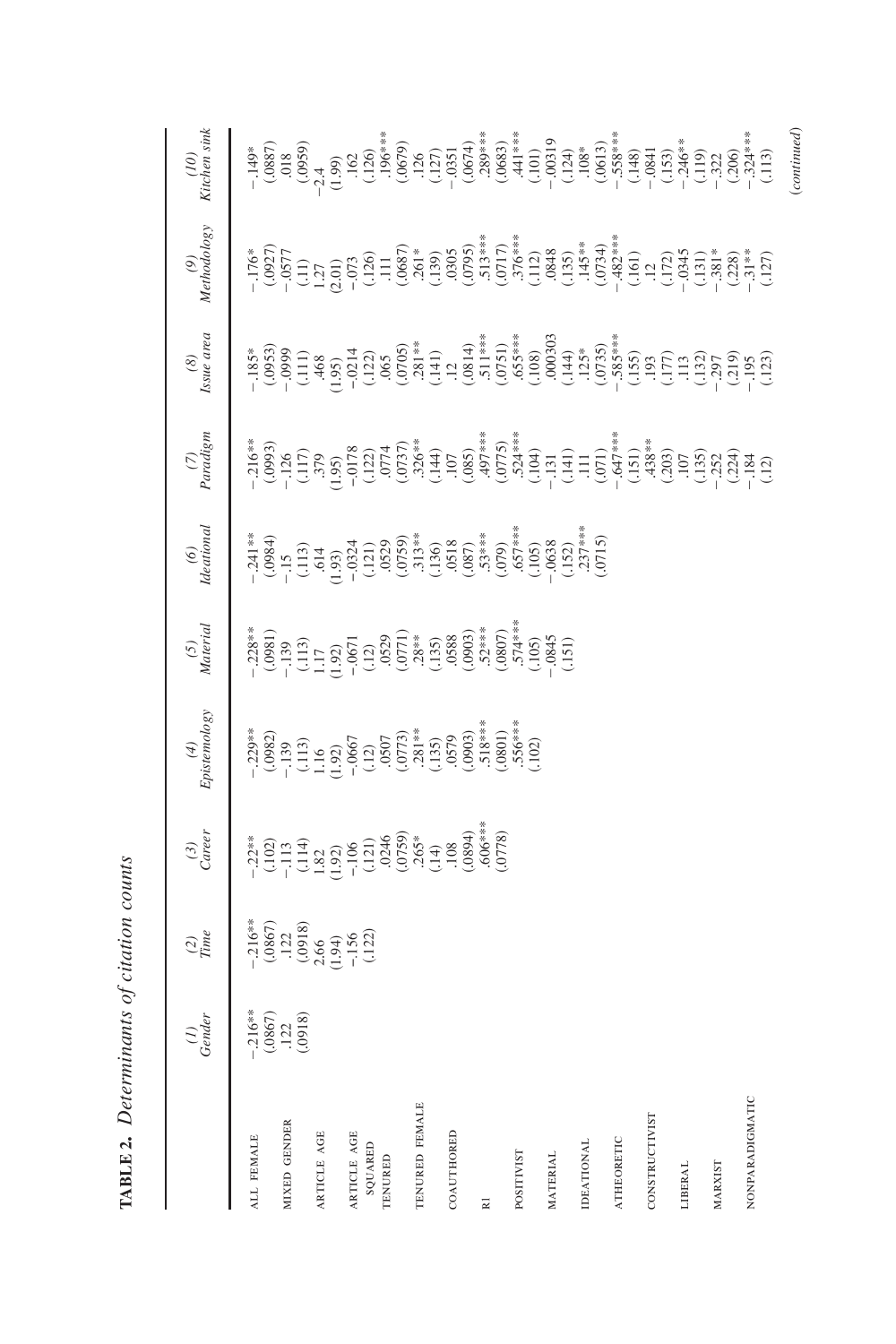|                   | $\frac{(1)}{Gender}$ | $\frac{(2)}{Time}$ | $\frac{(3)}{Career}$ | Epistemology<br>$(4)$ | $\frac{(5)}{Material}$ | $10^{6)}$<br>Ideational | $P$ ara $d$ igm | $(8)$ Issue area                                                                                                                                                                                                                                                                                                                                                                                                                      | $\begin{array}{c} (9) \\ Methodology \end{array}$                                                                                                                                                                                                                                                                                                                                                                                                                                                                                | $\begin{array}{c} (10) \\ Kitchen\,\,sink \end{array}$                                                                                                                                                                                                                                                                                                               |
|-------------------|----------------------|--------------------|----------------------|-----------------------|------------------------|-------------------------|-----------------|---------------------------------------------------------------------------------------------------------------------------------------------------------------------------------------------------------------------------------------------------------------------------------------------------------------------------------------------------------------------------------------------------------------------------------------|----------------------------------------------------------------------------------------------------------------------------------------------------------------------------------------------------------------------------------------------------------------------------------------------------------------------------------------------------------------------------------------------------------------------------------------------------------------------------------------------------------------------------------|----------------------------------------------------------------------------------------------------------------------------------------------------------------------------------------------------------------------------------------------------------------------------------------------------------------------------------------------------------------------|
| AMERICAN POLITICS |                      |                    |                      |                       |                        |                         |                 | $[1,108] \begin{array}{l} \stackrel{4}{\cancel{5}}\\[-2.08] \stackrel{4}{\cancel{5}}\\[-2.08] \stackrel{4}{\cancel{5}}\\[-2.08] \stackrel{4}{\cancel{5}}\\[-2.08] \stackrel{4}{\cancel{5}}\\[-2.08] \stackrel{4}{\cancel{5}}\\[-2.08] \stackrel{4}{\cancel{5}}\\[-2.08] \stackrel{4}{\cancel{5}}\\[-2.08] \stackrel{4}{\cancel{5}}\\[-2.08] \stackrel{4}{\cancel{5}}\\[-2.08] \stackrel{4}{\cancel{5}}\\[-2.08] \stackrel{4}{\cancel$ | $\begin{array}{l} \overset{\ast}{\mathfrak{g}}, \overset{\ast}{\mathfrak{g}}, \overset{\ast}{\mathfrak{g}}, \overset{\ast}{\mathfrak{g}}, \overset{\ast}{\mathfrak{g}}, \overset{\ast}{\mathfrak{g}}, \overset{\ast}{\mathfrak{g}}, \overset{\ast}{\mathfrak{g}}, \overset{\ast}{\mathfrak{g}}, \overset{\ast}{\mathfrak{g}}, \overset{\ast}{\mathfrak{g}}, \overset{\ast}{\mathfrak{g}}, \overset{\ast}{\mathfrak{g}}, \overset{\ast}{\mathfrak{g}}, \overset{\ast}{\mathfrak{g}}, \overset{\ast}{\mathfrak{g}}, \overset{\ast$ | $\ddot{\tilde{q}}_{3}^{*}\ddot{q}_{3}^{*}\ddot{q}_{3}^{*}\ddot{q}_{3}^{*}\ddot{q}_{3}^{*}\ddot{q}_{3}^{*}\ddot{q}_{3}^{*}\ddot{q}_{3}^{*}\ddot{q}_{3}^{*}\ddot{q}_{3}^{*}\ddot{q}_{3}^{*}\ddot{q}_{3}^{*}\ddot{q}_{3}^{*}\ddot{q}_{3}^{*}\ddot{q}_{3}^{*}\ddot{q}_{3}^{*}\ddot{q}_{3}^{*}\ddot{q}_{3}^{*}\ddot{q}_{3}^{*}\ddot{q}_{3}^{*}\ddot{q}_{3}^{*}\ddot{q}_{$ |
|                   |                      |                    |                      |                       |                        |                         |                 |                                                                                                                                                                                                                                                                                                                                                                                                                                       |                                                                                                                                                                                                                                                                                                                                                                                                                                                                                                                                  |                                                                                                                                                                                                                                                                                                                                                                      |
| COMP. FOREIGN     |                      |                    |                      |                       |                        |                         |                 |                                                                                                                                                                                                                                                                                                                                                                                                                                       |                                                                                                                                                                                                                                                                                                                                                                                                                                                                                                                                  |                                                                                                                                                                                                                                                                                                                                                                      |
| POLICY            |                      |                    |                      |                       |                        |                         |                 |                                                                                                                                                                                                                                                                                                                                                                                                                                       |                                                                                                                                                                                                                                                                                                                                                                                                                                                                                                                                  |                                                                                                                                                                                                                                                                                                                                                                      |
| COMP. POLITICS    |                      |                    |                      |                       |                        |                         |                 |                                                                                                                                                                                                                                                                                                                                                                                                                                       |                                                                                                                                                                                                                                                                                                                                                                                                                                                                                                                                  |                                                                                                                                                                                                                                                                                                                                                                      |
|                   |                      |                    |                      |                       |                        |                         |                 |                                                                                                                                                                                                                                                                                                                                                                                                                                       |                                                                                                                                                                                                                                                                                                                                                                                                                                                                                                                                  |                                                                                                                                                                                                                                                                                                                                                                      |
| ENVIRONMENT       |                      |                    |                      |                       |                        |                         |                 |                                                                                                                                                                                                                                                                                                                                                                                                                                       |                                                                                                                                                                                                                                                                                                                                                                                                                                                                                                                                  |                                                                                                                                                                                                                                                                                                                                                                      |
|                   |                      |                    |                      |                       |                        |                         |                 |                                                                                                                                                                                                                                                                                                                                                                                                                                       |                                                                                                                                                                                                                                                                                                                                                                                                                                                                                                                                  |                                                                                                                                                                                                                                                                                                                                                                      |
| <b>GENERAL</b>    |                      |                    |                      |                       |                        |                         |                 |                                                                                                                                                                                                                                                                                                                                                                                                                                       |                                                                                                                                                                                                                                                                                                                                                                                                                                                                                                                                  |                                                                                                                                                                                                                                                                                                                                                                      |
|                   |                      |                    |                      |                       |                        |                         |                 |                                                                                                                                                                                                                                                                                                                                                                                                                                       |                                                                                                                                                                                                                                                                                                                                                                                                                                                                                                                                  |                                                                                                                                                                                                                                                                                                                                                                      |
| <b>HEALTH</b>     |                      |                    |                      |                       |                        |                         |                 |                                                                                                                                                                                                                                                                                                                                                                                                                                       |                                                                                                                                                                                                                                                                                                                                                                                                                                                                                                                                  |                                                                                                                                                                                                                                                                                                                                                                      |
|                   |                      |                    |                      |                       |                        |                         |                 |                                                                                                                                                                                                                                                                                                                                                                                                                                       |                                                                                                                                                                                                                                                                                                                                                                                                                                                                                                                                  |                                                                                                                                                                                                                                                                                                                                                                      |
| HISTORY OF IR     |                      |                    |                      |                       |                        |                         |                 |                                                                                                                                                                                                                                                                                                                                                                                                                                       |                                                                                                                                                                                                                                                                                                                                                                                                                                                                                                                                  |                                                                                                                                                                                                                                                                                                                                                                      |
| <b>DISCIPLINE</b> |                      |                    |                      |                       |                        |                         |                 |                                                                                                                                                                                                                                                                                                                                                                                                                                       |                                                                                                                                                                                                                                                                                                                                                                                                                                                                                                                                  |                                                                                                                                                                                                                                                                                                                                                                      |
| HUMAN RIGHTS      |                      |                    |                      |                       |                        |                         |                 |                                                                                                                                                                                                                                                                                                                                                                                                                                       |                                                                                                                                                                                                                                                                                                                                                                                                                                                                                                                                  |                                                                                                                                                                                                                                                                                                                                                                      |
|                   |                      |                    |                      |                       |                        |                         |                 |                                                                                                                                                                                                                                                                                                                                                                                                                                       |                                                                                                                                                                                                                                                                                                                                                                                                                                                                                                                                  |                                                                                                                                                                                                                                                                                                                                                                      |
| IR THEORY         |                      |                    |                      |                       |                        |                         |                 |                                                                                                                                                                                                                                                                                                                                                                                                                                       |                                                                                                                                                                                                                                                                                                                                                                                                                                                                                                                                  |                                                                                                                                                                                                                                                                                                                                                                      |
|                   |                      |                    |                      |                       |                        |                         |                 |                                                                                                                                                                                                                                                                                                                                                                                                                                       |                                                                                                                                                                                                                                                                                                                                                                                                                                                                                                                                  |                                                                                                                                                                                                                                                                                                                                                                      |
| INT'L. LAW        |                      |                    |                      |                       |                        |                         |                 |                                                                                                                                                                                                                                                                                                                                                                                                                                       |                                                                                                                                                                                                                                                                                                                                                                                                                                                                                                                                  |                                                                                                                                                                                                                                                                                                                                                                      |
|                   |                      |                    |                      |                       |                        |                         |                 |                                                                                                                                                                                                                                                                                                                                                                                                                                       |                                                                                                                                                                                                                                                                                                                                                                                                                                                                                                                                  |                                                                                                                                                                                                                                                                                                                                                                      |
| INT'L. ORG.       |                      |                    |                      |                       |                        |                         |                 |                                                                                                                                                                                                                                                                                                                                                                                                                                       |                                                                                                                                                                                                                                                                                                                                                                                                                                                                                                                                  |                                                                                                                                                                                                                                                                                                                                                                      |
|                   |                      |                    |                      |                       |                        |                         |                 |                                                                                                                                                                                                                                                                                                                                                                                                                                       |                                                                                                                                                                                                                                                                                                                                                                                                                                                                                                                                  |                                                                                                                                                                                                                                                                                                                                                                      |
| IPE               |                      |                    |                      |                       |                        |                         |                 |                                                                                                                                                                                                                                                                                                                                                                                                                                       |                                                                                                                                                                                                                                                                                                                                                                                                                                                                                                                                  |                                                                                                                                                                                                                                                                                                                                                                      |
|                   |                      |                    |                      |                       |                        |                         |                 |                                                                                                                                                                                                                                                                                                                                                                                                                                       |                                                                                                                                                                                                                                                                                                                                                                                                                                                                                                                                  |                                                                                                                                                                                                                                                                                                                                                                      |
| INT'L. SECURITY   |                      |                    |                      |                       |                        |                         |                 |                                                                                                                                                                                                                                                                                                                                                                                                                                       |                                                                                                                                                                                                                                                                                                                                                                                                                                                                                                                                  |                                                                                                                                                                                                                                                                                                                                                                      |
|                   |                      |                    |                      |                       |                        |                         |                 |                                                                                                                                                                                                                                                                                                                                                                                                                                       |                                                                                                                                                                                                                                                                                                                                                                                                                                                                                                                                  |                                                                                                                                                                                                                                                                                                                                                                      |
| METHODOLOGY       |                      |                    |                      |                       |                        |                         |                 |                                                                                                                                                                                                                                                                                                                                                                                                                                       |                                                                                                                                                                                                                                                                                                                                                                                                                                                                                                                                  |                                                                                                                                                                                                                                                                                                                                                                      |
|                   |                      |                    |                      |                       |                        |                         |                 |                                                                                                                                                                                                                                                                                                                                                                                                                                       |                                                                                                                                                                                                                                                                                                                                                                                                                                                                                                                                  |                                                                                                                                                                                                                                                                                                                                                                      |
| <b>OTHER</b>      |                      |                    |                      |                       |                        |                         |                 |                                                                                                                                                                                                                                                                                                                                                                                                                                       |                                                                                                                                                                                                                                                                                                                                                                                                                                                                                                                                  |                                                                                                                                                                                                                                                                                                                                                                      |
|                   |                      |                    |                      |                       |                        |                         |                 |                                                                                                                                                                                                                                                                                                                                                                                                                                       |                                                                                                                                                                                                                                                                                                                                                                                                                                                                                                                                  |                                                                                                                                                                                                                                                                                                                                                                      |
| PHIL. OF SCIENCE  |                      |                    |                      |                       |                        |                         |                 |                                                                                                                                                                                                                                                                                                                                                                                                                                       |                                                                                                                                                                                                                                                                                                                                                                                                                                                                                                                                  |                                                                                                                                                                                                                                                                                                                                                                      |
|                   |                      |                    |                      |                       |                        |                         |                 |                                                                                                                                                                                                                                                                                                                                                                                                                                       |                                                                                                                                                                                                                                                                                                                                                                                                                                                                                                                                  |                                                                                                                                                                                                                                                                                                                                                                      |
|                   |                      |                    |                      |                       |                        |                         |                 |                                                                                                                                                                                                                                                                                                                                                                                                                                       |                                                                                                                                                                                                                                                                                                                                                                                                                                                                                                                                  | (continued)                                                                                                                                                                                                                                                                                                                                                          |

TABLE 2. Continued **TABLE 2.** *Continued*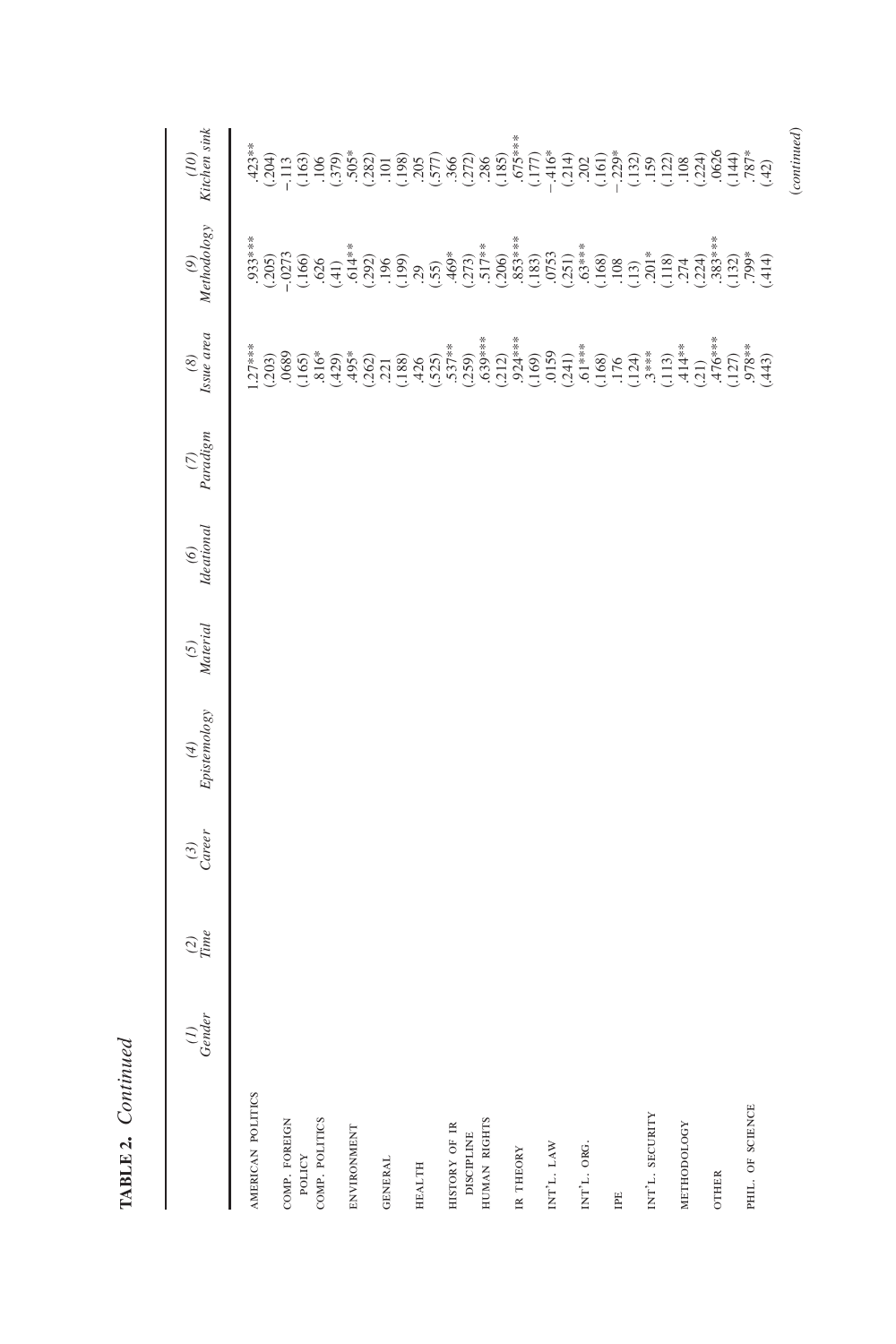|                     | $\frac{(1)}{Gender}$ | $\overset{(2)}{\tau}$ | $rac{(3)}{Career}$ | Epistemology<br>$(4)$ | $\frac{(5)}{Material}$ | $10^{6)}$<br>Ideational | Paradigm<br>$\circ$ | Issue area<br>$(\mathcal{S})$ | Methodogy                                                                                                                                                     | $\begin{array}{c} (10) \\ {\it Kirchen~sink} \end{array}$                                                                                                                                                                                                                                                                                                                                                                                                        |
|---------------------|----------------------|-----------------------|--------------------|-----------------------|------------------------|-------------------------|---------------------|-------------------------------|---------------------------------------------------------------------------------------------------------------------------------------------------------------|------------------------------------------------------------------------------------------------------------------------------------------------------------------------------------------------------------------------------------------------------------------------------------------------------------------------------------------------------------------------------------------------------------------------------------------------------------------|
| POLITICAL THEORY    |                      |                       |                    |                       |                        |                         |                     | $-655***$<br>(.236)           |                                                                                                                                                               |                                                                                                                                                                                                                                                                                                                                                                                                                                                                  |
| QUANTITATIVE        |                      |                       |                    |                       |                        |                         |                     |                               |                                                                                                                                                               |                                                                                                                                                                                                                                                                                                                                                                                                                                                                  |
| QUALITATIVE         |                      |                       |                    |                       |                        |                         |                     |                               |                                                                                                                                                               |                                                                                                                                                                                                                                                                                                                                                                                                                                                                  |
| <b>EXPERIMENTAL</b> |                      |                       |                    |                       |                        |                         |                     |                               |                                                                                                                                                               |                                                                                                                                                                                                                                                                                                                                                                                                                                                                  |
| FORMAL              |                      |                       |                    |                       |                        |                         |                     |                               |                                                                                                                                                               |                                                                                                                                                                                                                                                                                                                                                                                                                                                                  |
| <b>ANALYSIS</b>     |                      |                       |                    |                       |                        |                         |                     |                               |                                                                                                                                                               |                                                                                                                                                                                                                                                                                                                                                                                                                                                                  |
| POLICY ANALYSIS     |                      |                       |                    |                       |                        |                         |                     |                               |                                                                                                                                                               |                                                                                                                                                                                                                                                                                                                                                                                                                                                                  |
| <b>DESCRIPTIVE</b>  |                      |                       |                    |                       |                        |                         |                     |                               |                                                                                                                                                               |                                                                                                                                                                                                                                                                                                                                                                                                                                                                  |
| COUNTERFACTUAL      |                      |                       |                    |                       |                        |                         |                     |                               | $-685$<br>$(348)$<br>$(35)$<br>$(35)$<br>$(36)$<br>$(37)$<br>$(36)$<br>$(37)$<br>$(38)$<br>$(37)$<br>$(38)$<br>$(39)$<br>$(39)$<br>$(39)$<br>$(39)$<br>$(39)$ |                                                                                                                                                                                                                                                                                                                                                                                                                                                                  |
| <b>AJPS</b>         |                      |                       |                    |                       |                        |                         |                     |                               |                                                                                                                                                               |                                                                                                                                                                                                                                                                                                                                                                                                                                                                  |
| APSR                |                      |                       |                    |                       |                        |                         |                     |                               |                                                                                                                                                               |                                                                                                                                                                                                                                                                                                                                                                                                                                                                  |
| <b>BJPS</b>         |                      |                       |                    |                       |                        |                         |                     |                               |                                                                                                                                                               |                                                                                                                                                                                                                                                                                                                                                                                                                                                                  |
| EJIR                |                      |                       |                    |                       |                        |                         |                     |                               |                                                                                                                                                               |                                                                                                                                                                                                                                                                                                                                                                                                                                                                  |
| $\overline{a}$      |                      |                       |                    |                       |                        |                         |                     |                               |                                                                                                                                                               |                                                                                                                                                                                                                                                                                                                                                                                                                                                                  |
| $\overline{1}S$     |                      |                       |                    |                       |                        |                         |                     |                               |                                                                                                                                                               |                                                                                                                                                                                                                                                                                                                                                                                                                                                                  |
| <b>ISQ</b>          |                      |                       |                    |                       |                        |                         |                     |                               |                                                                                                                                                               | $\begin{array}{l} \overset{4}{\cancel{.}}\overset{4}{\cancel{.}}\left(2,0\right)\\ \overset{4}{\cancel{.}}\left(3,0\right)\\ \overset{4}{\cancel{.}}\left(3,0\right)\\ \overset{4}{\cancel{.}}\left(3,0\right)\\ \overset{4}{\cancel{.}}\left(3,0\right)\\ \overset{4}{\cancel{.}}\left(3,0\right)\\ \overset{4}{\cancel{.}}\left(3,0\right)\\ \overset{4}{\cancel{.}}\left(3,0\right)\\ \overset{4}{\cancel{.}}\left(3,0\right)\\ \overset{4}{\cancel{.}}\left$ |
|                     |                      |                       |                    |                       |                        |                         |                     |                               |                                                                                                                                                               | $\label{eq:constrained} (continued)$                                                                                                                                                                                                                                                                                                                                                                                                                             |

TABLE 2. Continued **TABLE 2.** *Continued*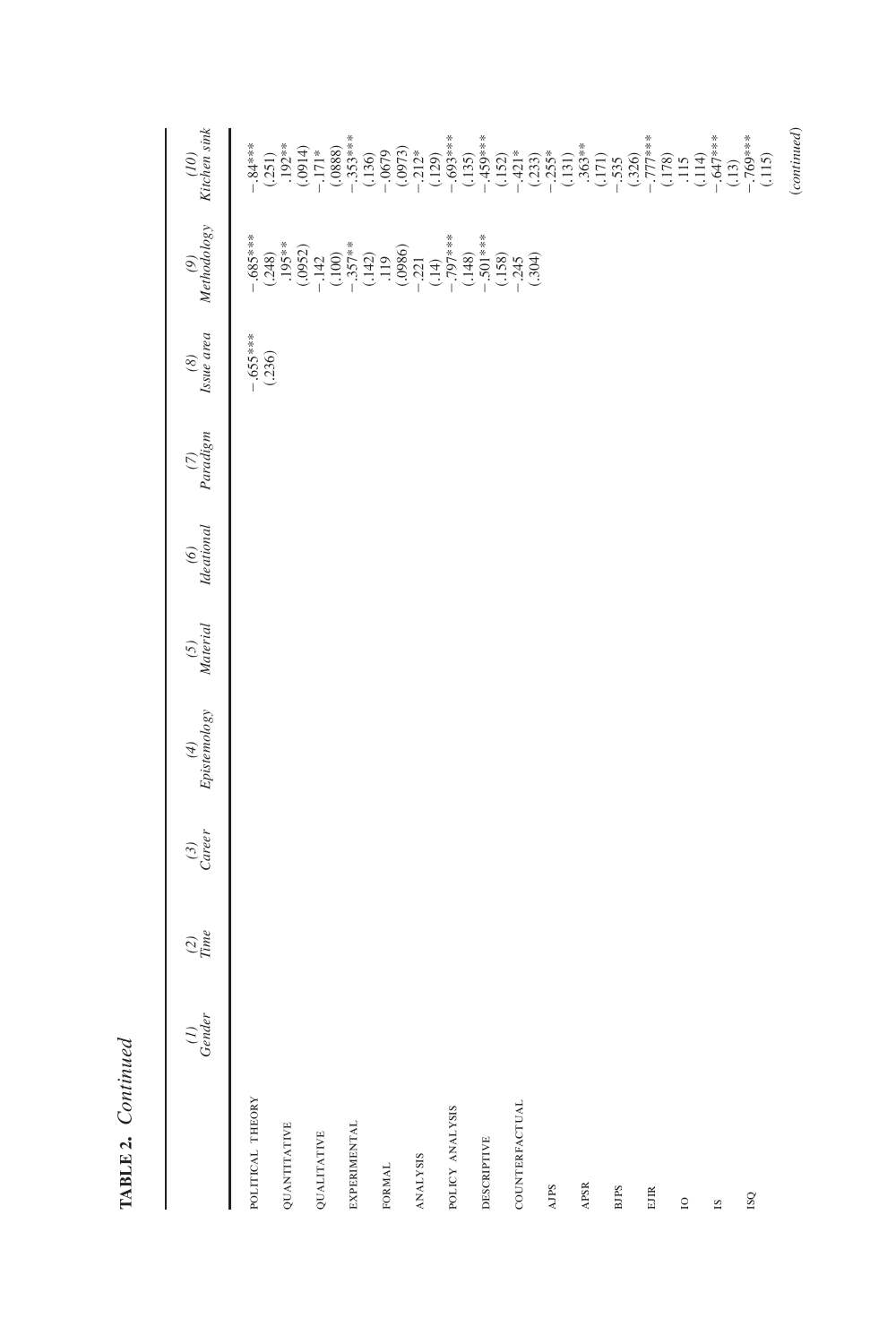TABLE 2. Continued **TABLE 2.** *Continued*

|                                | $\frac{(1)}{Gender}$                                                                                                                                                                                                                                                                                                                                                                                   | $\frac{2}{Time}$                                                                                                 | $\frac{(3)}{Career}$                                                                           | $E$ pistemology                                                                                            | $\frac{(5)}{Material}$                                                                                     | $10(a)$<br>$10(a)$                                                                                           | $P^{(7)}_{\mathit{andigm}}$                                                                        | $(s)$<br>Issue area                                                                                                                 | $\begin{array}{c} (9) \\ Methodology \end{array}$                                                                                                    | $\begin{array}{c} (10) \\ {\it Kirchen~sink} \end{array}$ |
|--------------------------------|--------------------------------------------------------------------------------------------------------------------------------------------------------------------------------------------------------------------------------------------------------------------------------------------------------------------------------------------------------------------------------------------------------|------------------------------------------------------------------------------------------------------------------|------------------------------------------------------------------------------------------------|------------------------------------------------------------------------------------------------------------|------------------------------------------------------------------------------------------------------------|--------------------------------------------------------------------------------------------------------------|----------------------------------------------------------------------------------------------------|-------------------------------------------------------------------------------------------------------------------------------------|------------------------------------------------------------------------------------------------------------------------------------------------------|-----------------------------------------------------------|
| JCR                            |                                                                                                                                                                                                                                                                                                                                                                                                        |                                                                                                                  |                                                                                                |                                                                                                            |                                                                                                            |                                                                                                              |                                                                                                    |                                                                                                                                     |                                                                                                                                                      |                                                           |
| <b>JOP</b>                     |                                                                                                                                                                                                                                                                                                                                                                                                        |                                                                                                                  |                                                                                                |                                                                                                            |                                                                                                            |                                                                                                              |                                                                                                    |                                                                                                                                     |                                                                                                                                                      |                                                           |
| JPR                            |                                                                                                                                                                                                                                                                                                                                                                                                        |                                                                                                                  |                                                                                                |                                                                                                            |                                                                                                            |                                                                                                              |                                                                                                    |                                                                                                                                     |                                                                                                                                                      |                                                           |
| SS                             |                                                                                                                                                                                                                                                                                                                                                                                                        |                                                                                                                  |                                                                                                |                                                                                                            |                                                                                                            |                                                                                                              |                                                                                                    |                                                                                                                                     |                                                                                                                                                      |                                                           |
| Constant                       |                                                                                                                                                                                                                                                                                                                                                                                                        |                                                                                                                  |                                                                                                |                                                                                                            |                                                                                                            |                                                                                                              |                                                                                                    |                                                                                                                                     |                                                                                                                                                      |                                                           |
| $ln(\alpha)$                   | $\begin{array}{r} 2.83 \\ \text{(.94)} \\ \text{(.95)} \\ \text{(.97)} \\ \text{(.926)} \\ \text{(.926)} \\ \text{(.927)} \\ \text{(.937)} \\ \text{(.949.82)} \\ \text{(.949.82)} \\ \text{(.949.83)} \\ \text{(.949.83)} \\ \text{(.949.85)} \\ \text{(.949.87)} \\ \text{(.949.87)} \\ \text{(.949.87)} \\ \text{(.949.87)} \\ \text{(.949.87)} \\ \text{(.949.88)} \\ \text{(.949.87)} \\ \text{($ | $\begin{array}{l} -8.12\\ (7.66)\\ (49***\\ (0326)\\ (0326)\\ 2541\\ 10449.82\\ 10449.82\\ 20959.65 \end{array}$ | $-5.16$<br>$(7.59)$<br>$(405***$<br>$(0349)$<br>$(0340)$<br>$2541$<br>$10385.72$<br>$20839.44$ | $-2.81$<br>$(7.59)$<br>$.383***$<br>$.383***$<br>$.036)$<br>$(0.36)$<br>$2.541$<br>$10354.25$<br>$20778.5$ | $-2.78$<br>$(7.58)$<br>$.383***$<br>$.383***$<br>$.383***$<br>$.036$<br>$.036$<br>$20779.83$<br>$20779.83$ | $\begin{array}{c} -.791 \\ -.791 \\ .376*** \\ .0352) \\ .0352) \\ 2541 \\ 20762.09 \\ 20762.09 \end{array}$ | $(7.73)$<br>$(3.41***$<br>$(0.344)$<br>$(0.0344)$<br>$2541$<br>$10294.05$<br>$10294.05$<br>20672.1 | $\begin{array}{c} -.651 \\ (7.7) \\ .309*** \\ .309*** \\ .3033) \\ (0.33) \\ 2541 \\ 10247.23 \\ 20612.46 \\ 20612.46 \end{array}$ | $\begin{array}{r} -3.37 \\ (7.98) \\ .279*** \\ .379*** \\ .379*** \\ .2541 \\ .2541 \\ 10204.94 \\ 20541.87 \\ 20541.87 \\ 20541.87 \\ \end{array}$ |                                                           |
|                                |                                                                                                                                                                                                                                                                                                                                                                                                        |                                                                                                                  |                                                                                                |                                                                                                            |                                                                                                            |                                                                                                              |                                                                                                    |                                                                                                                                     |                                                                                                                                                      |                                                           |
| $\frac{\log$ likelihood<br>AIC |                                                                                                                                                                                                                                                                                                                                                                                                        |                                                                                                                  |                                                                                                |                                                                                                            |                                                                                                            |                                                                                                              |                                                                                                    |                                                                                                                                     |                                                                                                                                                      |                                                           |
|                                |                                                                                                                                                                                                                                                                                                                                                                                                        |                                                                                                                  |                                                                                                |                                                                                                            |                                                                                                            |                                                                                                              |                                                                                                    |                                                                                                                                     |                                                                                                                                                      |                                                           |

*Notes:* Standard errors in parentheses. \*  $p < .10$ ; \*\*  $p < .05$ ; \*\*\*  $p < .01$ . *Notes:* Standard errors in parentheses. \*  $p < 10$ ; \*\*\*  $p < 0.95$ ; \*\*\*  $p < 0.1$ .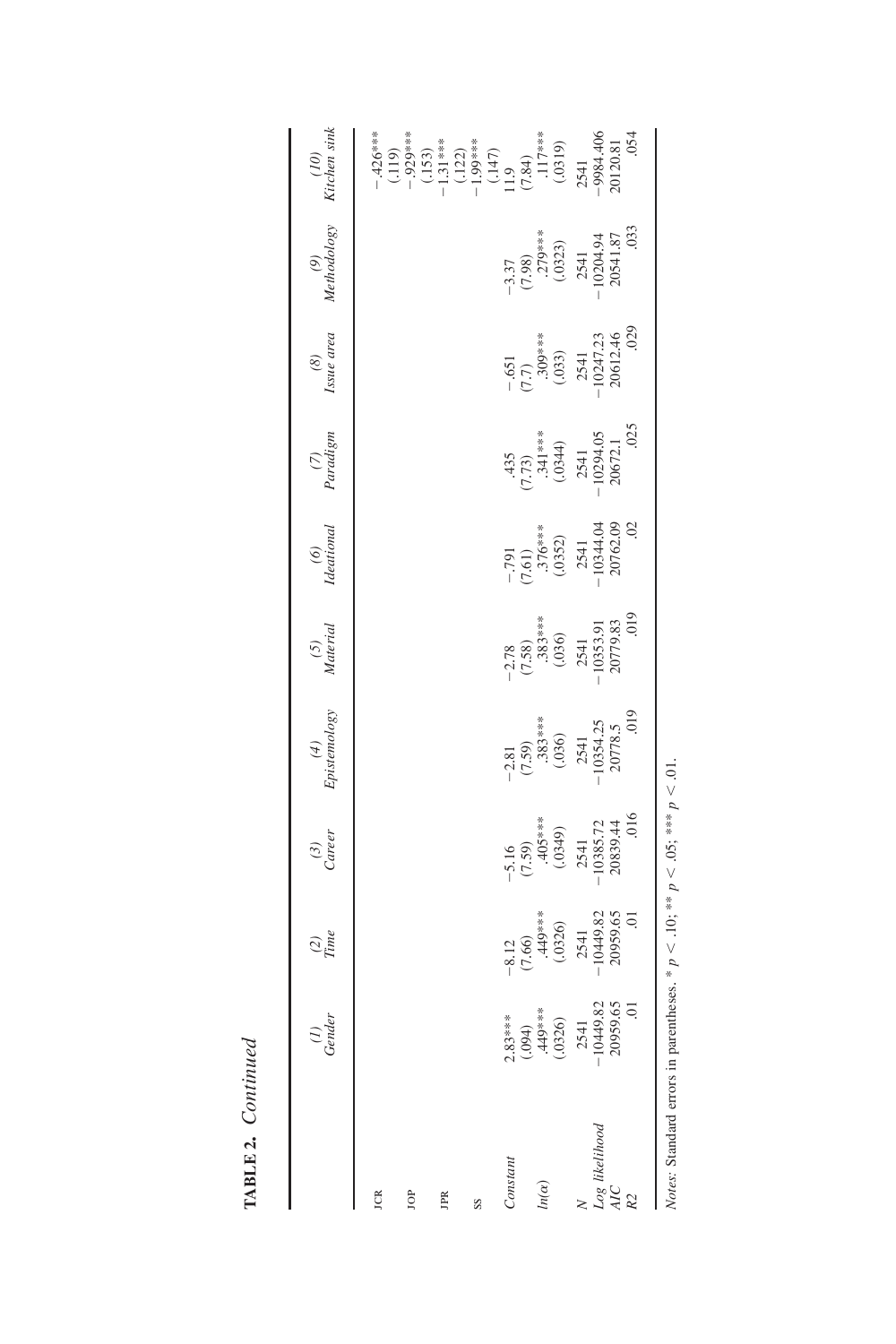citation counts.<sup>42</sup> We also add two variables to account for the effect of tenure across genders. The first is a simple dichotomous variable called TENURE that takes on a value of  $1$  if any of the authors on the article are tenured and  $0$  otherwise. The second is a variable called TENURED FEMALE that takes on a value of 1 if at least one of the authors on a given article is a female with tenure. Figure 1 shows the predicted count of citations and 95 percent confidence interval for all four categories of interest. Tenure is associated with more citations for both point estimates of male and female.



Notes: Estimates for single-authored articles by authors at R1 institutions. Estimates from career model.

#### **FIGURE 1.** *Estimated citation counts with simulated confidence interval*

The articles in our sample authored by women are more likely to employ a nonpositivist or postpositivist epistemology than those authored by men. When we include a dummy variable for whether the article is postpositivist or nonpositivist, as seen in the epistemology model (Model 4), positivist articles receive relatively more cites than similar non- or postpositivist articles+ The coefficient on ALL FEMALE, however, remains negative and significant. The ideational model (Model 6) shows that neither accounting for the ideational variables nor a lack of material variables has a significant effect or changes the signs and significance of our coefficients of interest ALL FEMALE and TENURE.

<sup>42.</sup> Note too that coauthored articles are cited more than single-authored articles. If past findings are correct, and women coauthor articles more often than men do, the positive effect of coauthoring on citation counts may mask some of the citation gender gap+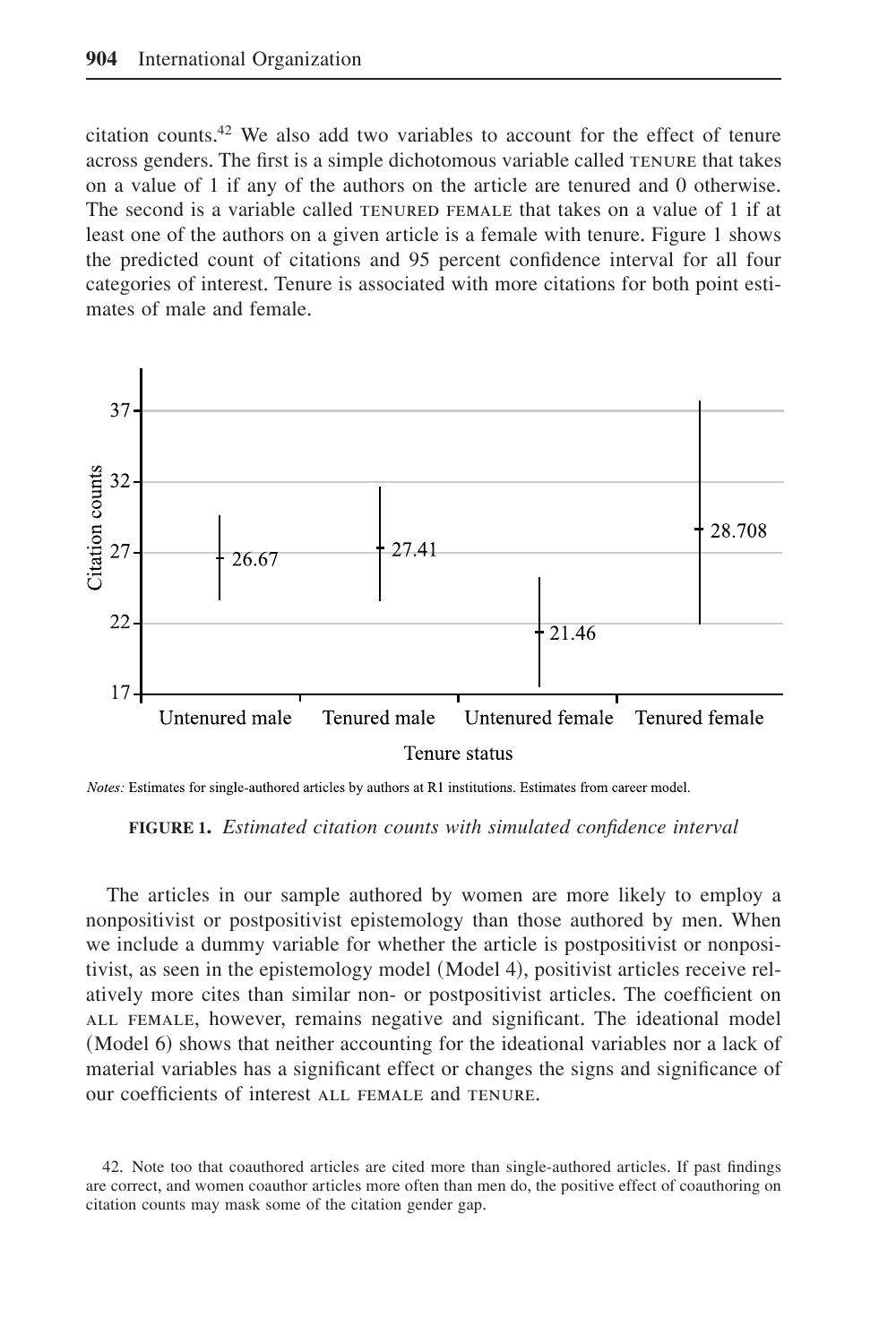Controlling for the particular issue area that a given paper addresses decreases the magnitude of the coefficient on all female, but it remains significant at conventional levels. Including the paradigm of the article does not substantially affect the citation gender gap. Using realism as a base category, our paradigm model (Model 7) shows that atheoretic and Marxist articles tend to be cited relatively less, while constructivist articles have more citations.<sup>43</sup> As Model 7 illustrates, again, our coefficients of interest remain relatively stable after accounting for the research methods employed in each article. Formal or quantitative methods have a positive effect on citation counts, while descriptive methods are associated with fewer article citations. We cannot account for the gender citation gap by controlling for the fact that women are more likely to employ qualitative methods.

Finally, we estimate a kitchen sink model (Model 10) in which we include all article characteristics in one model and control for potential venue-specific citation effects. When we include a variable for each of the twelve journals, the net effect is to decrease the magnitude of coefficient on all female, but to substantially increase the magnitude of the TENURE coefficient. Despite accounting for a wide variety of factors that might affect the number of citations a publication might receive, we cannot explain why gender remains negative and statistically significant. Articles authored by all women are cited systematically less than similar articles written by either all men or by men and women together.

Are these findings driven by a few highly cited, male-authored articles? When we exclude articles with three standard deviations above the mean of cites or more, our results are substantively similar. The coefficient on ALL FEMALE is always negative, with point estimates very close across specifications. The consistency of the effect across many specifications lends support to the general finding, as well as the result being a more general phenomenon across the distribution of articles. Of course, any subset of articles that garners fewer citations will decrease the chance of a gap being statistically significant thanks to information loss+

To illustrate the gender gap in a slightly different way, we create a model of citation counts built from the all-male authored articles only+ If citations occur regardless of the authors' gender, a model that explains variance in citation counts should be equally predictive regardless of the gender of the authors. Using the career model from our analysis, we calculate the predicted number of citations for each article in our data set authored by women only or having at least one author from each gender.

A quick comparison between the average number of predicted citations for maleauthored articles and the actual number of citations shows that the model seems to be quite precise. As Table 3 shows, our model predicts that male-authored articles

<sup>43.</sup> While the TRIP categorization of articles in the feminist tradition would be under nonparadigmatic, we do not think they make up a large enough portion of those articles to account for the positive coefficient. Moreover, while female respondents to the 2011 TRIP survey are also slightly more likely to be constructivists than male respondents, we do not find that accounts for the gap.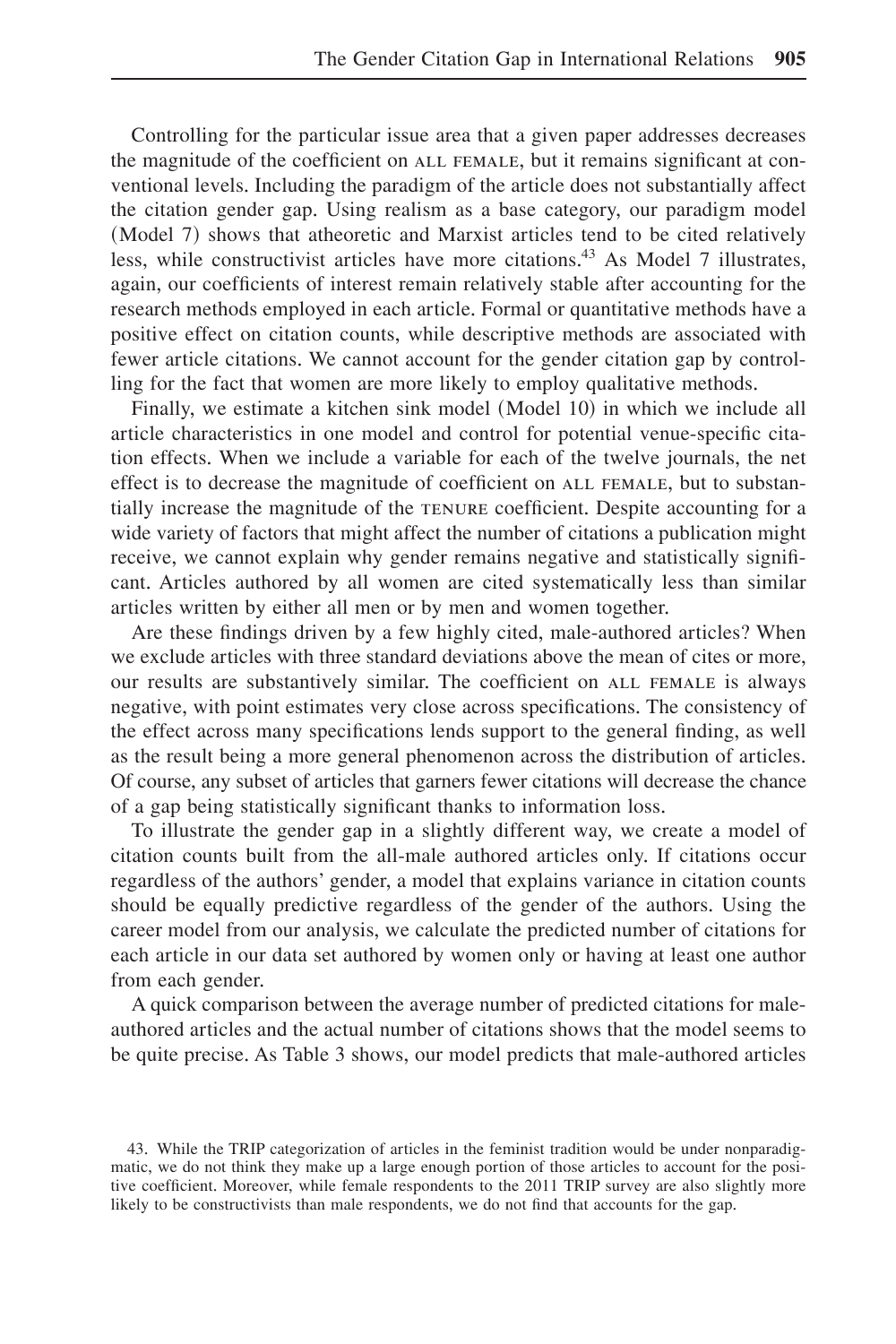should receive 25.3 citations. In reality, they received 25.13. Next, we can use the mixed gender articles to see if the coefficients from the model based on all-male authors do well to predict citations in this excluded group. In this case, a simple t-test shows that a 0.67 difference in the number of citations between the actual and predicted counts is not statistically significant.

|                                                 | All male        | All female | Coed    | Total   |
|-------------------------------------------------|-----------------|------------|---------|---------|
| Predicted                                       | 25.30           | 25.67      | 29.76   | 25.72   |
| Actual                                          | 25.13           | 20.88      | 29.09   | 25.04   |
| <i>Difference</i><br><i><b>Observations</b></i> | $-0.17$<br>2541 | $-4.79$    | $-0.67$ | $-0.69$ |

**TABLE 3.** *Predicted vs. actual citation counts*

The out-of-sample analysis illustrates our key counterfactual: Would the number of citations a given article received change if it were written by a man (or men) instead of a woman (or women)? Our all-male model predicts articles authored by only women should have 4.7 more citations than they actually received. Of course, as is the same with our previous results, we cannot be sure we have controlled for all the important confounding variables. Still, we find this result striking. Even controlling for a wide variety of confounds, articles written by women are cited less often at a statistically significant rate.

As a final robustness check, we apply propensity weighting, as suggested by Imbens for multivalued treatments.<sup>44</sup> This method calls for first running a multinomial logit on the treatment variable, in our case the article's gender composition. We then use the inverse of the predicted probabilities as a weight for that article. In this sense, articles for which the model highly correlates with the gender composition (that is, can predict it well), are weighted less than those for which gender is not related to the covariates. We then run our same negative-binomial regression model but apply these weights. As Table A4 in the appendix shows, this method of matching further supports the consistency of the gender gap result. The coefficient on ALL FEMALE remains negative and significant.

## **Is There Also an "Influence" Gap?**

Thus far, we have shown a robust relationship between the gender of authors and the total number of times their papers are cited+ Putting aside this result, we won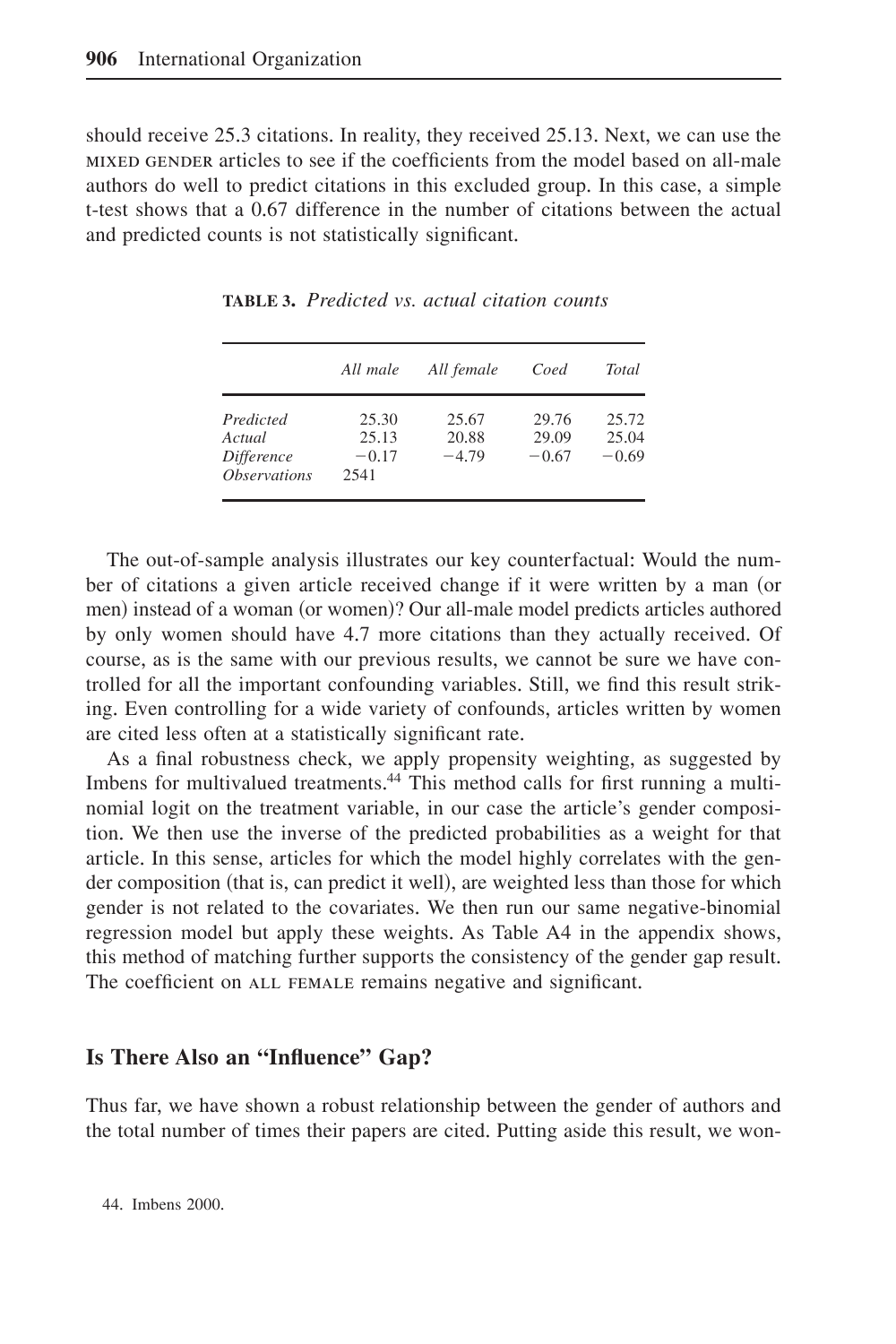der if the ideas and influence of articles authored by women in the field of IR are also being undervalued? To address this, we propose the use of network analysis as a better measure of the impact of female authors on the field+ This additional analysis measures impact much better than a simple citation count. Network analysis not only incorporates how many citations an article gets but also whether an article is cited by more influential articles. It is far more important to be cited in a seminal article than it is to be cited in an obscure one.

To measure the relative influence of a given article we employ the widely used HITS algorithm developed by Kleinberg.<sup>45</sup> HITS calculates a hub score and authority score for each node in the network. Kleinberg's method was developed to measure the relative importance of nodes in the world's largest "citation" network: the Internet.<sup>46</sup> A given node garners authority by being linked to by other nodes. More weight is placed on a link from a node that itself is linked to by many other nodes. To put it in the parlance of citation analysis, an article that is cited by many widely cited articles will have a higher authority score than an article cited by many articles that themselves are only rarely cited.

Using the network of citations produced by the twelve journals in the TRIP article-coding database, we calculate the "authority" score for all articles cited by at least one other article in the largest cluster of articles.<sup>47</sup> These values range from 0 to 1, with 1 being the most highly authoritative article, and 0 having no authority. We take the largest value an article achieves in any year of its publication. In this sense, we are looking to see if an article ever becomes highly influential over the entire period of our sample.

Our results largely mimic those of the citation count models presented earlier. Articles written by female authors are not only being cited less, but authors of the most influential articles are citing them less often. Table 4 presents the results of similar models to those used in the citation analysis using ordinary least squares (OLS) models.<sup>48</sup> In this sense, we should expect that the position of articles written by women is more to the periphery of the IR citation network.

This finding can be seen in Figure 2, which highlights authorship by gender across the network plotted in space. Each circle represents an article. The size of the circle is proportional to its authority score. Articles written by female author $(s)$ 

45. Kleinberg 1999. The HITS algorithm is perhaps better than degree centrality and is a form of eigenvector centrality that makes use of both inward and outward links in the network. See Fowler, Grofman, and Masuoka 2007; Fowler and Aksnes 2007; and Lupu and Voeten 2012+

46. In 1998, several researchers at Stanford developed an algorithm similar to Kleinberg's for use in ranking search engine results. Their method would eventually be known as Google PageRank.

47. The largest cluster is that group of articles within which one could get from any one article to any other via citations, and has the largest number of articles total. We use the largest cluster because our measure takes into account only those articles that have at least one tie to another, connected article. We cannot calculate a centrality value for those single articles or groups of articles that are unconnected to this largest cluster. By definition, the articles we lose are the most peripheral, since they are not cited by any articles in the largest cluster, and do not cite any of those within the largest cluster.

48. The results are robust to a number of other modeling choices, including the use of a tobit model.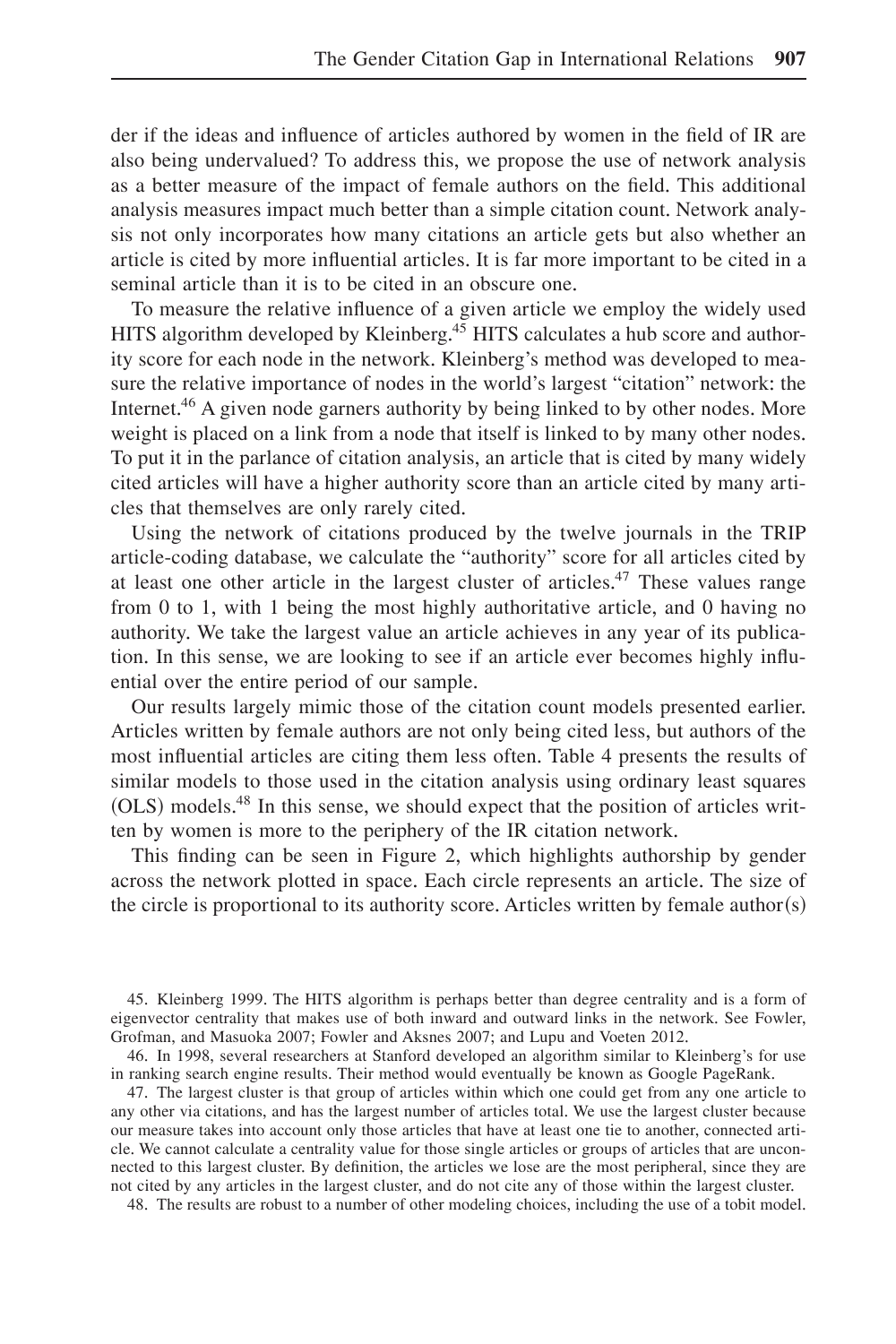|                | $\frac{(1)}{Gender}$                                   | $\overset{(2)}{\tau}$                                                                                                                                                                                                                                                                                             | $\frac{(3)}{Career}$                                                                                                                                                                                                                                                                                             | Epistemology                                                                                                                                                                                                                                                                                                                 | $\frac{(5)}{Material}$                                                                                                                                                                                                                                                                                                 | $10$<br>$10$<br>$10$                                                                                                                                                                                                                                                                                              | Panadigm                                                                                                                                                                                                                                                                                                      | Issue area<br>(8)                                                                                                                                                                                                                                                                             | Methodology                                                                                                                                                                                                                                                                                         | (10)<br>Kitchen sink                                                                                                                  |
|----------------|--------------------------------------------------------|-------------------------------------------------------------------------------------------------------------------------------------------------------------------------------------------------------------------------------------------------------------------------------------------------------------------|------------------------------------------------------------------------------------------------------------------------------------------------------------------------------------------------------------------------------------------------------------------------------------------------------------------|------------------------------------------------------------------------------------------------------------------------------------------------------------------------------------------------------------------------------------------------------------------------------------------------------------------------------|------------------------------------------------------------------------------------------------------------------------------------------------------------------------------------------------------------------------------------------------------------------------------------------------------------------------|-------------------------------------------------------------------------------------------------------------------------------------------------------------------------------------------------------------------------------------------------------------------------------------------------------------------|---------------------------------------------------------------------------------------------------------------------------------------------------------------------------------------------------------------------------------------------------------------------------------------------------------------|-----------------------------------------------------------------------------------------------------------------------------------------------------------------------------------------------------------------------------------------------------------------------------------------------|-----------------------------------------------------------------------------------------------------------------------------------------------------------------------------------------------------------------------------------------------------------------------------------------------------|---------------------------------------------------------------------------------------------------------------------------------------|
| ALL FEMALE     | $-0.121***$<br>$(0.00377)$<br>$-0.0193$<br>$(0.00636)$ |                                                                                                                                                                                                                                                                                                                   |                                                                                                                                                                                                                                                                                                                  |                                                                                                                                                                                                                                                                                                                              |                                                                                                                                                                                                                                                                                                                        |                                                                                                                                                                                                                                                                                                                   |                                                                                                                                                                                                                                                                                                               |                                                                                                                                                                                                                                                                                               |                                                                                                                                                                                                                                                                                                     | $-00869*$<br>$(.00453)$<br>$-00643$<br>$(.00726)$                                                                                     |
| MIXED GENDER   |                                                        |                                                                                                                                                                                                                                                                                                                   |                                                                                                                                                                                                                                                                                                                  |                                                                                                                                                                                                                                                                                                                              |                                                                                                                                                                                                                                                                                                                        |                                                                                                                                                                                                                                                                                                                   |                                                                                                                                                                                                                                                                                                               |                                                                                                                                                                                                                                                                                               |                                                                                                                                                                                                                                                                                                     |                                                                                                                                       |
| ARTICLE AGE    |                                                        | $\begin{array}{l} -0121**\\ (-00377)\\ (-00377)\\ (-00193\\ (-00636)\\ (-00636)\\ (-00341)\\ (-000034)\\ (-000034)\\ (-000034)\\ (-00003)\\ (-000036)\\ (-000036)\\ (-000036)\\ (-000036)\\ (-000036)\\ (-000036)\\ (-000036)\\ (-000036)\\ (-000036)\\ (-000036)\\ (-000036)\\ (-000036)\\ (-000036)\\ (-000036$ | $\begin{array}{r} -0.158^{***} \\ -0.0644 \\ -0.0074 \\ -0.0037 \\ -0.00337 \\ -0.00004 \\ -0.00004 \\ -0.00004 \\ -0.00004 \\ -0.00004 \\ -0.00004 \\ -0.00004 \\ -0.00004 \\ -0.00004 \\ -0.00004 \\ -0.00004 \\ -0.00004 \\ -0.00004 \\ -0.00004 \\ -0.00004 \\ -0.00004 \\ -0.00004 \\ -0.00004 \\ -0.00004$ | $\begin{array}{l} (5.0414) \\ (-1.0414) \\ (-1.00414) \\ (-1.00414) \\ (-1.00414) \\ (-1.00414) \\ (-1.00414) \\ (-1.00414) \\ (-1.00414) \\ (-1.00414) \\ (-1.00414) \\ (-1.00414) \\ (-1.00414) \\ (-1.00414) \\ (-1.00414) \\ (-1.00414) \\ (-1.00414) \\ (-1.00414) \\ (-1.00414) \\ (-1.00414) \\ (-1.00414) \\ (-1.00$ | $\begin{array}{r} -0.145^{***} \\ -0.00450 \\ -0.00350 \\ -0.00350 \\ -0.00350 \\ -0.000036 \\ -0.00000 \\ -0.00000 \\ -0.00000 \\ -0.0000 \\ -0.0000 \\ -0.0003 \\ -0.0003 \\ -0.0003 \\ -0.0003 \\ -0.0003 \\ -0.0003 \\ -0.0003 \\ -0.0003 \\ -0.0003 \\ -0.0003 \\ -0.0003 \\ -0.0003 \\ -0.0003 \\ -0.0003 \\ -0$ | $\begin{array}{r} -0.146_{2}^{***} \\ -0.00439 \\ -0.00756 \\ -0.00356 \\ -0.00356 \\ -0.00094 \\ -0.00094 \\ -0.00094 \\ -0.00094 \\ -0.00094 \\ -0.00094 \\ -0.000094 \\ -0.000094 \\ -0.000094 \\ -0.00000 \\ -0.00000 \\ -0.00000 \\ -0.0001 \\ -0.0001 \\ -0.0001 \\ -0.0001 \\ -0.0001 \\ -0.0001 \\ -0.00$ | $\begin{array}{l} -1.137^{*}_{1} \\ -0.0429 \\ -0.0335 \\ -0.0335 \\ -0.0335 \\ -0.00335 \\ -0.000042 \\ -0.000042 \\ -0.000042 \\ -0.000004 \\ -0.000004 \\ -0.000004 \\ -0.000000 \\ -0.000000 \\ -0.000000 \\ -0.000000 \\ -0.000000 \\ -0.000000 \\ -0.000000 \\ -0.000000 \\ -0.00000 \\ -0.00000 \\ -0$ | $\begin{array}{ll} -0.0959^{*}\\ -0.0954\\ -0.0536\\ -0.0536\\ -0.0356\\ -0.0036\\ -0.00194\\ -0.00194\\ -0.00194\\ -0.00194\\ -0.00194\\ -0.0010\\ -0.0010\\ -0.0010\\ -0.0010\\ -0.0010\\ -0.0010\\ -0.0010\\ -0.0010\\ -0.0010\\ -0.0010\\ -0.0010\\ -0.0010\\ -0.0010\\ -0.0010\\ -0.001$ | $\begin{array}{ll} -00734^{*}\\ -007420\\ -000420\\ -000733\\ -00000033\\ -00000033\\ -0000033\\ -0000033\\ -0000033\\ -000000\\ -000000\\ -000000\\ -000000\\ -00000\\ -00000\\ -00000\\ -00000\\ -00000\\ -00000\\ -00000\\ -0000\\ -0000\\ -0000\\ -0000\\ -0000\\ -0000\\ -0000\\ -0000\\ -000$ |                                                                                                                                       |
|                |                                                        |                                                                                                                                                                                                                                                                                                                   |                                                                                                                                                                                                                                                                                                                  |                                                                                                                                                                                                                                                                                                                              |                                                                                                                                                                                                                                                                                                                        |                                                                                                                                                                                                                                                                                                                   |                                                                                                                                                                                                                                                                                                               |                                                                                                                                                                                                                                                                                               |                                                                                                                                                                                                                                                                                                     | $\begin{array}{c} (00316) \\ (000047) \\ (00006) \\ (000089) \\ (-0045) \\ (00438) \end{array}$                                       |
| ARTICLE AGE    |                                                        |                                                                                                                                                                                                                                                                                                                   |                                                                                                                                                                                                                                                                                                                  |                                                                                                                                                                                                                                                                                                                              |                                                                                                                                                                                                                                                                                                                        |                                                                                                                                                                                                                                                                                                                   |                                                                                                                                                                                                                                                                                                               |                                                                                                                                                                                                                                                                                               |                                                                                                                                                                                                                                                                                                     |                                                                                                                                       |
| SQUARED        |                                                        |                                                                                                                                                                                                                                                                                                                   |                                                                                                                                                                                                                                                                                                                  |                                                                                                                                                                                                                                                                                                                              |                                                                                                                                                                                                                                                                                                                        |                                                                                                                                                                                                                                                                                                                   |                                                                                                                                                                                                                                                                                                               |                                                                                                                                                                                                                                                                                               |                                                                                                                                                                                                                                                                                                     |                                                                                                                                       |
| TENURED        |                                                        |                                                                                                                                                                                                                                                                                                                   |                                                                                                                                                                                                                                                                                                                  |                                                                                                                                                                                                                                                                                                                              |                                                                                                                                                                                                                                                                                                                        |                                                                                                                                                                                                                                                                                                                   |                                                                                                                                                                                                                                                                                                               |                                                                                                                                                                                                                                                                                               |                                                                                                                                                                                                                                                                                                     |                                                                                                                                       |
|                |                                                        |                                                                                                                                                                                                                                                                                                                   |                                                                                                                                                                                                                                                                                                                  |                                                                                                                                                                                                                                                                                                                              |                                                                                                                                                                                                                                                                                                                        |                                                                                                                                                                                                                                                                                                                   |                                                                                                                                                                                                                                                                                                               |                                                                                                                                                                                                                                                                                               |                                                                                                                                                                                                                                                                                                     |                                                                                                                                       |
| TENURED FEMALE |                                                        |                                                                                                                                                                                                                                                                                                                   |                                                                                                                                                                                                                                                                                                                  |                                                                                                                                                                                                                                                                                                                              |                                                                                                                                                                                                                                                                                                                        |                                                                                                                                                                                                                                                                                                                   |                                                                                                                                                                                                                                                                                                               |                                                                                                                                                                                                                                                                                               |                                                                                                                                                                                                                                                                                                     |                                                                                                                                       |
|                |                                                        |                                                                                                                                                                                                                                                                                                                   |                                                                                                                                                                                                                                                                                                                  |                                                                                                                                                                                                                                                                                                                              |                                                                                                                                                                                                                                                                                                                        |                                                                                                                                                                                                                                                                                                                   |                                                                                                                                                                                                                                                                                                               |                                                                                                                                                                                                                                                                                               |                                                                                                                                                                                                                                                                                                     |                                                                                                                                       |
| COAUTHORED     |                                                        |                                                                                                                                                                                                                                                                                                                   |                                                                                                                                                                                                                                                                                                                  |                                                                                                                                                                                                                                                                                                                              |                                                                                                                                                                                                                                                                                                                        |                                                                                                                                                                                                                                                                                                                   |                                                                                                                                                                                                                                                                                                               |                                                                                                                                                                                                                                                                                               |                                                                                                                                                                                                                                                                                                     |                                                                                                                                       |
| $\overline{R}$ |                                                        |                                                                                                                                                                                                                                                                                                                   |                                                                                                                                                                                                                                                                                                                  |                                                                                                                                                                                                                                                                                                                              |                                                                                                                                                                                                                                                                                                                        |                                                                                                                                                                                                                                                                                                                   |                                                                                                                                                                                                                                                                                                               |                                                                                                                                                                                                                                                                                               |                                                                                                                                                                                                                                                                                                     | $(3005)$<br>$(0.00535)$<br>$(0.00535)$<br>$(0.0046)$<br>$(0.0046)$<br>$(0.00548)$                                                     |
|                |                                                        |                                                                                                                                                                                                                                                                                                                   |                                                                                                                                                                                                                                                                                                                  |                                                                                                                                                                                                                                                                                                                              |                                                                                                                                                                                                                                                                                                                        |                                                                                                                                                                                                                                                                                                                   |                                                                                                                                                                                                                                                                                                               |                                                                                                                                                                                                                                                                                               |                                                                                                                                                                                                                                                                                                     |                                                                                                                                       |
| POSITIVIST     |                                                        |                                                                                                                                                                                                                                                                                                                   |                                                                                                                                                                                                                                                                                                                  |                                                                                                                                                                                                                                                                                                                              |                                                                                                                                                                                                                                                                                                                        |                                                                                                                                                                                                                                                                                                                   |                                                                                                                                                                                                                                                                                                               |                                                                                                                                                                                                                                                                                               |                                                                                                                                                                                                                                                                                                     |                                                                                                                                       |
|                |                                                        |                                                                                                                                                                                                                                                                                                                   |                                                                                                                                                                                                                                                                                                                  |                                                                                                                                                                                                                                                                                                                              |                                                                                                                                                                                                                                                                                                                        |                                                                                                                                                                                                                                                                                                                   |                                                                                                                                                                                                                                                                                                               |                                                                                                                                                                                                                                                                                               |                                                                                                                                                                                                                                                                                                     |                                                                                                                                       |
| MATERIAL       |                                                        | $(00431)$<br>(.00458)                                                                                                                                                                                                                                                                                             | $(0.0445)$<br>(.00457)                                                                                                                                                                                                                                                                                           |                                                                                                                                                                                                                                                                                                                              |                                                                                                                                                                                                                                                                                                                        |                                                                                                                                                                                                                                                                                                                   |                                                                                                                                                                                                                                                                                                               |                                                                                                                                                                                                                                                                                               |                                                                                                                                                                                                                                                                                                     |                                                                                                                                       |
| IDEATIONAL     |                                                        |                                                                                                                                                                                                                                                                                                                   |                                                                                                                                                                                                                                                                                                                  |                                                                                                                                                                                                                                                                                                                              |                                                                                                                                                                                                                                                                                                                        |                                                                                                                                                                                                                                                                                                                   |                                                                                                                                                                                                                                                                                                               |                                                                                                                                                                                                                                                                                               |                                                                                                                                                                                                                                                                                                     |                                                                                                                                       |
|                |                                                        |                                                                                                                                                                                                                                                                                                                   |                                                                                                                                                                                                                                                                                                                  |                                                                                                                                                                                                                                                                                                                              |                                                                                                                                                                                                                                                                                                                        |                                                                                                                                                                                                                                                                                                                   |                                                                                                                                                                                                                                                                                                               |                                                                                                                                                                                                                                                                                               |                                                                                                                                                                                                                                                                                                     |                                                                                                                                       |
| ATHEORETIC     |                                                        |                                                                                                                                                                                                                                                                                                                   |                                                                                                                                                                                                                                                                                                                  |                                                                                                                                                                                                                                                                                                                              |                                                                                                                                                                                                                                                                                                                        |                                                                                                                                                                                                                                                                                                                   |                                                                                                                                                                                                                                                                                                               |                                                                                                                                                                                                                                                                                               |                                                                                                                                                                                                                                                                                                     |                                                                                                                                       |
|                |                                                        |                                                                                                                                                                                                                                                                                                                   |                                                                                                                                                                                                                                                                                                                  |                                                                                                                                                                                                                                                                                                                              |                                                                                                                                                                                                                                                                                                                        |                                                                                                                                                                                                                                                                                                                   |                                                                                                                                                                                                                                                                                                               |                                                                                                                                                                                                                                                                                               |                                                                                                                                                                                                                                                                                                     |                                                                                                                                       |
| LIBERAL        |                                                        |                                                                                                                                                                                                                                                                                                                   |                                                                                                                                                                                                                                                                                                                  |                                                                                                                                                                                                                                                                                                                              |                                                                                                                                                                                                                                                                                                                        |                                                                                                                                                                                                                                                                                                                   |                                                                                                                                                                                                                                                                                                               |                                                                                                                                                                                                                                                                                               |                                                                                                                                                                                                                                                                                                     |                                                                                                                                       |
| MARXIST        |                                                        |                                                                                                                                                                                                                                                                                                                   |                                                                                                                                                                                                                                                                                                                  |                                                                                                                                                                                                                                                                                                                              |                                                                                                                                                                                                                                                                                                                        |                                                                                                                                                                                                                                                                                                                   |                                                                                                                                                                                                                                                                                                               | $\begin{array}{c} -000374 \\ (00492) \\ (00492) \\ -0318^{***} \\ -0318^{***} \\ (00649) \\ -0.00649) \\ (00762) \\ -0.0149 \\ (0.0254) \\ \end{array}$                                                                                                                                       | $\begin{array}{c} .00322 \\ .00523 \\ -.0323^{***} \\ .00708 \\ .0264^{***} \\ .0264^{***} \\ .00733 \\ .013 \\ .013 \\ .013 \\ .0254) \\ .0254) \\ .0254) \\ .0254) \\ .0254) \\ .0254) \end{array}$                                                                                               | $\begin{array}{c} 00247\\ -00506\\ -0.013***\\ -0.00758\\ -0.00758\\ -0.00711\\ -0.00711\\ -0.0176\\ -0.0176\\ -0.0249\\ \end{array}$ |
|                |                                                        |                                                                                                                                                                                                                                                                                                                   |                                                                                                                                                                                                                                                                                                                  |                                                                                                                                                                                                                                                                                                                              |                                                                                                                                                                                                                                                                                                                        |                                                                                                                                                                                                                                                                                                                   |                                                                                                                                                                                                                                                                                                               |                                                                                                                                                                                                                                                                                               |                                                                                                                                                                                                                                                                                                     |                                                                                                                                       |
|                |                                                        |                                                                                                                                                                                                                                                                                                                   |                                                                                                                                                                                                                                                                                                                  |                                                                                                                                                                                                                                                                                                                              |                                                                                                                                                                                                                                                                                                                        |                                                                                                                                                                                                                                                                                                                   |                                                                                                                                                                                                                                                                                                               |                                                                                                                                                                                                                                                                                               |                                                                                                                                                                                                                                                                                                     | (cortinued)                                                                                                                           |

TABLE 4. Determinants of authority score **TABLE 4.** *Determinants of authority score*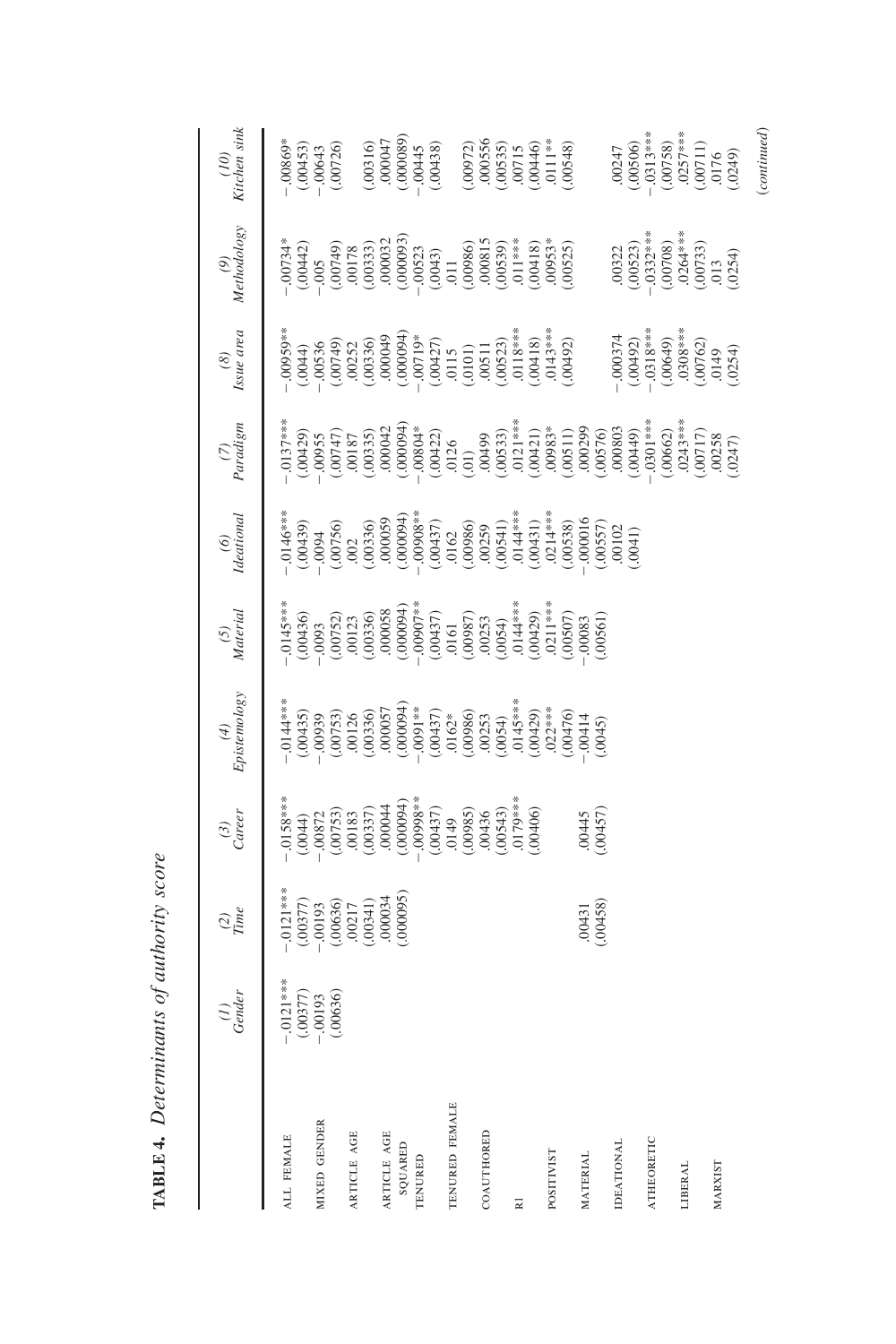| Í      |
|--------|
| t      |
| ľ<br>٦ |

|                      | $\frac{(1)}{Gender}$ | $\frac{(2)}{Time}$ | $\frac{(3)}{Career}$ | $E$ pistemology | $\frac{(5)}{Material}$ | $10^{6}$<br>$10^{4}$ | Para digm                                               | Issue area<br>$(\mathcal{S})$ | Mehodogy                                                                                                                                                                                                                                                                                                                                        | $\begin{array}{c} (10) \\ {\it Kirchen~sink} \end{array}$ |
|----------------------|----------------------|--------------------|----------------------|-----------------|------------------------|----------------------|---------------------------------------------------------|-------------------------------|-------------------------------------------------------------------------------------------------------------------------------------------------------------------------------------------------------------------------------------------------------------------------------------------------------------------------------------------------|-----------------------------------------------------------|
| NONPARADIGMATIC      |                      |                    |                      |                 |                        |                      | $*800796**$                                             |                               |                                                                                                                                                                                                                                                                                                                                                 |                                                           |
| REALIST              |                      |                    |                      |                 |                        |                      | $\begin{array}{c} (004) \\ 0122 \\ (00838) \end{array}$ |                               |                                                                                                                                                                                                                                                                                                                                                 |                                                           |
| COMP. FOREIGN POLICY |                      |                    |                      |                 |                        |                      |                                                         |                               |                                                                                                                                                                                                                                                                                                                                                 |                                                           |
| ENVIRONMENT          |                      |                    |                      |                 |                        |                      |                                                         |                               | $\begin{array}{l} \left( \begin{matrix} 1 & 0 & 0 \\ 0 & 0 & 0 \\ 0 & 0 & 0 \\ 0 & 0 & 0 \\ 0 & 0 & 0 \\ 0 & 0 & 0 \\ 0 & 0 & 0 \\ 0 & 0 & 0 \\ 0 & 0 & 0 \\ 0 & 0 & 0 \\ 0 & 0 & 0 \\ 0 & 0 & 0 \\ 0 & 0 & 0 \\ 0 & 0 & 0 \\ 0 & 0 & 0 \\ 0 & 0 & 0 \\ 0 & 0 & 0 \\ 0 & 0 & 0 \\ 0 & 0 & 0 \\ 0 & 0 & 0 \\ 0 & 0 & 0 \\ 0 & 0 & 0 \\ 0 & 0 & $ |                                                           |
| <b>GENERAL</b>       |                      |                    |                      |                 |                        |                      |                                                         |                               |                                                                                                                                                                                                                                                                                                                                                 |                                                           |
| <b>HEALTH</b>        |                      |                    |                      |                 |                        |                      |                                                         |                               |                                                                                                                                                                                                                                                                                                                                                 |                                                           |
| HISTORY OF IR        |                      |                    |                      |                 |                        |                      |                                                         |                               |                                                                                                                                                                                                                                                                                                                                                 |                                                           |
| <b>DISCIPLINE</b>    |                      |                    |                      |                 |                        |                      |                                                         |                               |                                                                                                                                                                                                                                                                                                                                                 |                                                           |
| HUMAN RIGHTS         |                      |                    |                      |                 |                        |                      |                                                         |                               |                                                                                                                                                                                                                                                                                                                                                 |                                                           |
| IR THEORY            |                      |                    |                      |                 |                        |                      |                                                         |                               |                                                                                                                                                                                                                                                                                                                                                 |                                                           |
| INT'L LAW            |                      |                    |                      |                 |                        |                      |                                                         |                               |                                                                                                                                                                                                                                                                                                                                                 |                                                           |
|                      |                      |                    |                      |                 |                        |                      |                                                         |                               |                                                                                                                                                                                                                                                                                                                                                 |                                                           |
| INT'L ORG.           |                      |                    |                      |                 |                        |                      |                                                         |                               |                                                                                                                                                                                                                                                                                                                                                 |                                                           |
| IPE                  |                      |                    |                      |                 |                        |                      |                                                         |                               |                                                                                                                                                                                                                                                                                                                                                 |                                                           |
|                      |                      |                    |                      |                 |                        |                      |                                                         |                               |                                                                                                                                                                                                                                                                                                                                                 |                                                           |
| INT'L SECURITY       |                      |                    |                      |                 |                        |                      |                                                         |                               |                                                                                                                                                                                                                                                                                                                                                 |                                                           |
| METHODOLOGY          |                      |                    |                      |                 |                        |                      |                                                         |                               |                                                                                                                                                                                                                                                                                                                                                 |                                                           |
|                      |                      |                    |                      |                 |                        |                      |                                                         |                               |                                                                                                                                                                                                                                                                                                                                                 |                                                           |
| <b>OTHER</b>         |                      |                    |                      |                 |                        |                      |                                                         |                               |                                                                                                                                                                                                                                                                                                                                                 |                                                           |
|                      |                      |                    |                      |                 |                        |                      |                                                         |                               |                                                                                                                                                                                                                                                                                                                                                 | (continued)                                               |
|                      |                      |                    |                      |                 |                        |                      |                                                         |                               |                                                                                                                                                                                                                                                                                                                                                 |                                                           |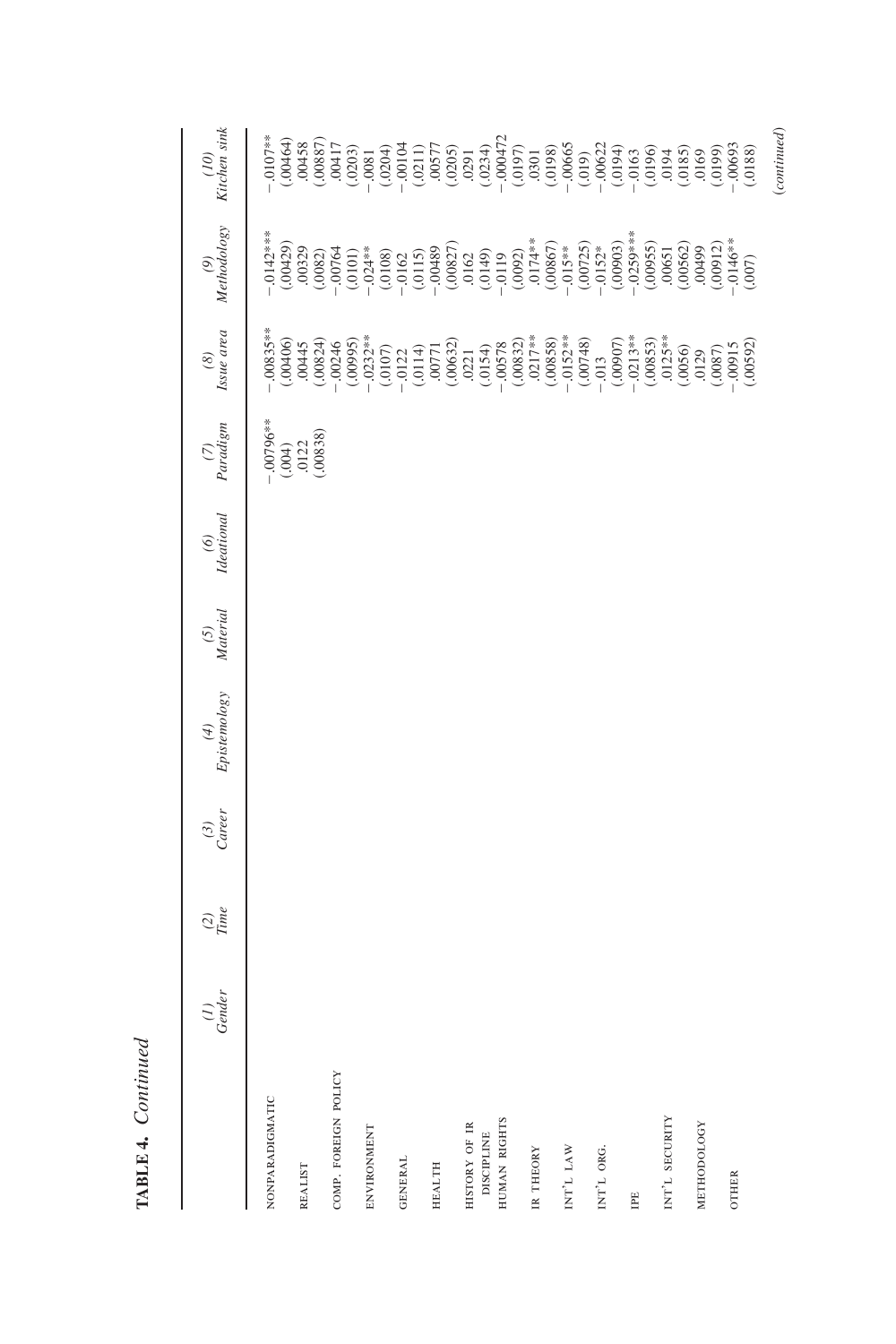|                     | $\frac{(1)}{Gender}$ | $\frac{2}{Time}$ | $\frac{(3)}{Career}$ | Epistemology<br>$(4)$ | $\frac{(5)}{Material}$ | $10$<br>$10$<br>$10$ | $P\nangle P\nand is m$ | Issue area<br>$(\mathcal{S})$ | $\stackrel{(9)}{Methodology}$ | Kitchen sink<br>(10)                                                                                                                                                                                                                                                                                       |
|---------------------|----------------------|------------------|----------------------|-----------------------|------------------------|----------------------|------------------------|-------------------------------|-------------------------------|------------------------------------------------------------------------------------------------------------------------------------------------------------------------------------------------------------------------------------------------------------------------------------------------------------|
| PHIL. OF SCIENCE    |                      |                  |                      |                       |                        |                      |                        | (.0103)<br>.0112              | .00696<br>(.0109)             | (.0213)<br>.0226                                                                                                                                                                                                                                                                                           |
| POLITICAL THEORY    |                      |                  |                      |                       |                        |                      |                        | $.0243***$                    | $***8610.$                    | 0301                                                                                                                                                                                                                                                                                                       |
| US FOREIGN POLICY   |                      |                  |                      |                       |                        |                      |                        | $-.00657$<br>(.0088)          | (00936)<br>$-0.118$           | .00341<br>(.0202)                                                                                                                                                                                                                                                                                          |
| QUANTITATIVE        |                      |                  |                      |                       |                        |                      |                        | (.00863)                      | $-000099$<br>(.00932)         | .00235<br>(.0202)                                                                                                                                                                                                                                                                                          |
| QUALITATIVE         |                      |                  |                      |                       |                        |                      |                        |                               | $(0.00585)$<br>-0244 ***      | $-0.242***$<br>(.00613)                                                                                                                                                                                                                                                                                    |
| <b>EXPERIMENTAL</b> |                      |                  |                      |                       |                        |                      |                        |                               | $(.00623)$<br>-0.194**        | $\begin{array}{l} (0.0618) \\ -0.202^{**} \\ (0.0951) \\ -0.0031 \\ -0.031 \\ (-0.07) \\ -0.195^{**} \\ \end{array}$                                                                                                                                                                                       |
|                     |                      |                  |                      |                       |                        |                      |                        |                               | (.00915)                      |                                                                                                                                                                                                                                                                                                            |
| FORMAL              |                      |                  |                      |                       |                        |                      |                        |                               | (.00679)<br>.0013             |                                                                                                                                                                                                                                                                                                            |
| <b>ANALYSIS</b>     |                      |                  |                      |                       |                        |                      |                        |                               | (68200)                       |                                                                                                                                                                                                                                                                                                            |
| POLICY ANALYSIS     |                      |                  |                      |                       |                        |                      |                        |                               | $-0201***$                    |                                                                                                                                                                                                                                                                                                            |
| <b>DESCRIPTIVE</b>  |                      |                  |                      |                       |                        |                      |                        |                               | $(.00625)$<br>-0.198 ***      |                                                                                                                                                                                                                                                                                                            |
|                     |                      |                  |                      |                       |                        |                      |                        |                               | (.00745)<br>$-0.0097$         |                                                                                                                                                                                                                                                                                                            |
| COUNTERFACTUAL      |                      |                  |                      |                       |                        |                      |                        |                               | (.0121)                       |                                                                                                                                                                                                                                                                                                            |
| <b>AJPS</b>         |                      |                  |                      |                       |                        |                      |                        |                               |                               |                                                                                                                                                                                                                                                                                                            |
| APSR                |                      |                  |                      |                       |                        |                      |                        |                               |                               |                                                                                                                                                                                                                                                                                                            |
| EJIR                |                      |                  |                      |                       |                        |                      |                        |                               |                               | $\begin{array}{l} (0.00787)\\ (-0.175^{***}\atop -0.175^{***}\atop -0.175^{***}\atop -0.1742)\\ (-0.0615)\\ (-0.0474)\\ (-0.144)\\ (-0.017)\\ (0.017)\\ (0.022)\\ (0.052)\\ (0.068)\\ (0.008)\\ (0.0134)\\ (0.0134)\\ (0.0134)\\ (0.0134)\\ (0.0134)\\ (0.0134)\\ (0.0135)\\ (0.0135)\\ (0.0135)\\ (0.013$ |
| $\overline{a}$      |                      |                  |                      |                       |                        |                      |                        |                               |                               | $(0156)$<br>$(0129)$                                                                                                                                                                                                                                                                                       |
|                     |                      |                  |                      |                       |                        |                      |                        |                               |                               | (continued)                                                                                                                                                                                                                                                                                                |

TABLE 4. Continued **TABLE 4.** *Continued*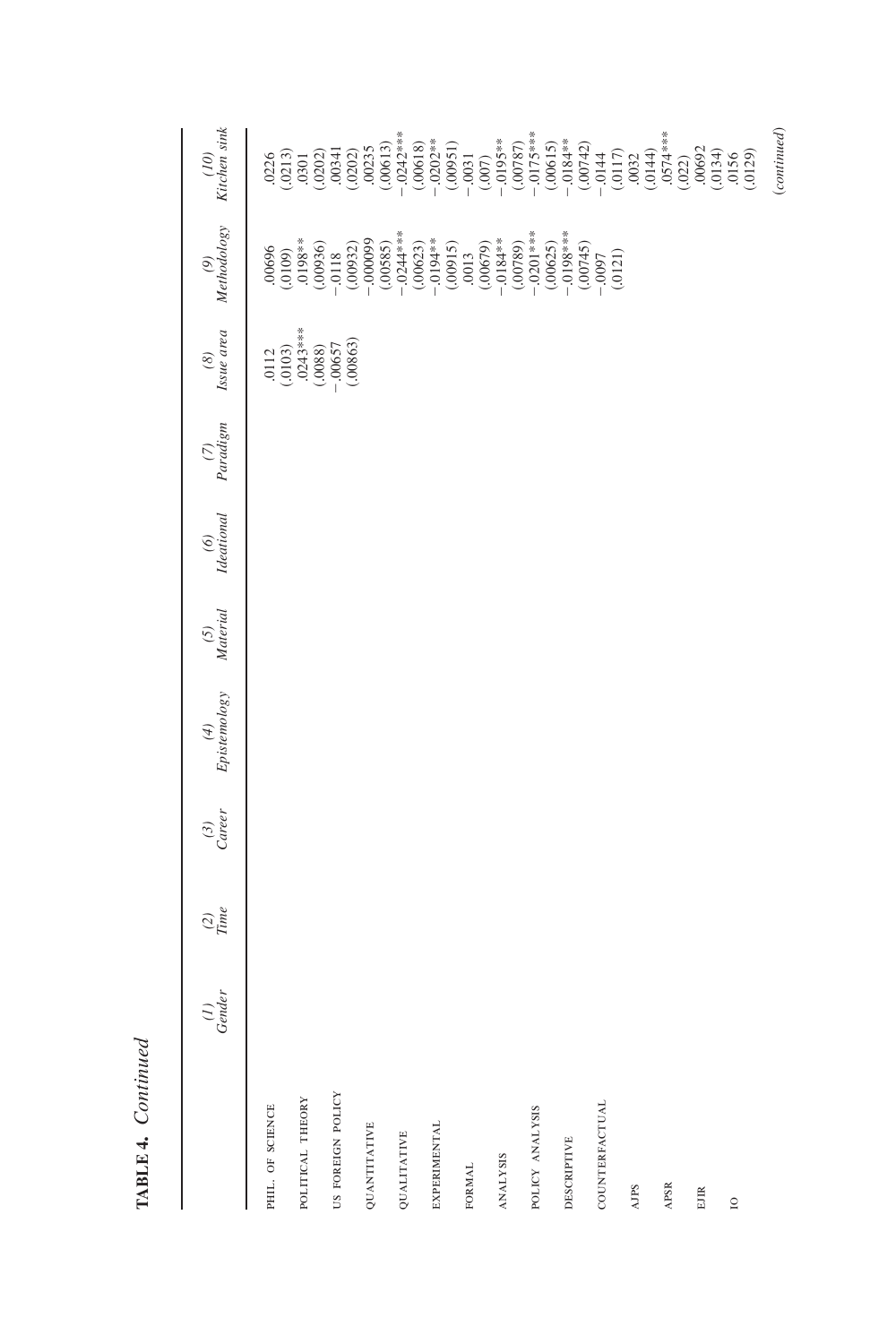|                                                                                                | $\frac{(1)}{Gender}$          | $\frac{2}{Time}$              | $\frac{(3)}{G \, \alpha \, \nu \, \epsilon \, \rho}$                         | $Ep$ istemology               | $\frac{(5)}{Material}$        | $10^{6)}$<br>$10^{4}$                              | $P^{(7)}_{\alpha\alpha\alpha\delta\beta}$ | $(8)$ Issue area              | Methodogy                    | $\begin{array}{c} (10) \\ {\it Kirchen~sink} \end{array}$                                                                                                                                                                                                                                                           |
|------------------------------------------------------------------------------------------------|-------------------------------|-------------------------------|------------------------------------------------------------------------------|-------------------------------|-------------------------------|----------------------------------------------------|-------------------------------------------|-------------------------------|------------------------------|---------------------------------------------------------------------------------------------------------------------------------------------------------------------------------------------------------------------------------------------------------------------------------------------------------------------|
| ĽS                                                                                             |                               |                               |                                                                              |                               |                               |                                                    |                                           |                               |                              |                                                                                                                                                                                                                                                                                                                     |
| <b>ISQ</b>                                                                                     |                               |                               |                                                                              |                               |                               |                                                    |                                           |                               |                              |                                                                                                                                                                                                                                                                                                                     |
| JCR                                                                                            |                               |                               |                                                                              |                               |                               |                                                    |                                           |                               |                              |                                                                                                                                                                                                                                                                                                                     |
| JOP                                                                                            |                               |                               |                                                                              |                               |                               |                                                    |                                           |                               |                              |                                                                                                                                                                                                                                                                                                                     |
| JPR                                                                                            |                               |                               |                                                                              |                               |                               |                                                    |                                           |                               |                              |                                                                                                                                                                                                                                                                                                                     |
| SS                                                                                             |                               |                               |                                                                              |                               |                               |                                                    |                                           |                               |                              |                                                                                                                                                                                                                                                                                                                     |
| WP                                                                                             |                               |                               |                                                                              |                               |                               |                                                    |                                           |                               |                              |                                                                                                                                                                                                                                                                                                                     |
| Constant                                                                                       | (0.0204)                      | $-0.0143$<br>(.0193)          |                                                                              | $-0.333*$<br>(.0193)          | $-0.0362*$                    |                                                    | $-0255$<br>(.0223)                        | $-0.0363$<br>(.0234)          | $-0173$<br>(.0232)           | $\begin{array}{l} 3653 \\[-4pt] 0.012 \\[-4pt] 0.012 \\[-4pt] 0.012 \\[-4pt] 0.012 \\[-4pt] 0.012 \\[-4pt] 0.012 \\[-4pt] 0.012 \\[-4pt] 0.012 \\[-4pt] 0.012 \\[-4pt] 0.012 \\[-4pt] 0.012 \\[-4pt] 0.012 \\[-4pt] 0.012 \\[-4pt] 0.012 \\[-4pt] 0.012 \\[-4pt] 0.012 \\[-4pt] 0.012 \\[-4pt] 0.012 \\[-4pt] 0.01$ |
| Log likelihood                                                                                 | 2061<br>2087.035<br>-4116.069 | 2061<br>2087.035<br>-4116.069 | $\begin{array}{c} -0215 \\ (0191) \\ 2061 \\ 208.638 \\ 131.276 \end{array}$ | 2061<br>2106.468<br>-4144.935 | 2061<br>2106.618<br>-4143.236 | $-0371*$<br>(.021)<br>2061<br>2106.649<br>2106.649 | 2061<br>2140.207<br>-4198.414             | 2061<br>2165.416<br>-4218.833 | 2061<br>2181.414<br>4234.827 | 2061<br>2205.996<br>4261.993                                                                                                                                                                                                                                                                                        |
|                                                                                                |                               |                               |                                                                              |                               |                               |                                                    |                                           |                               |                              |                                                                                                                                                                                                                                                                                                                     |
| <i>Notes:</i> Standard errors are in parentheses. * $p < .10$ ; ** $p < .05$ ; *** $p < .01$ . |                               |                               |                                                                              |                               |                               |                                                    |                                           |                               |                              |                                                                                                                                                                                                                                                                                                                     |

TABLE 4. Continued **TABLE 4.** *Continued*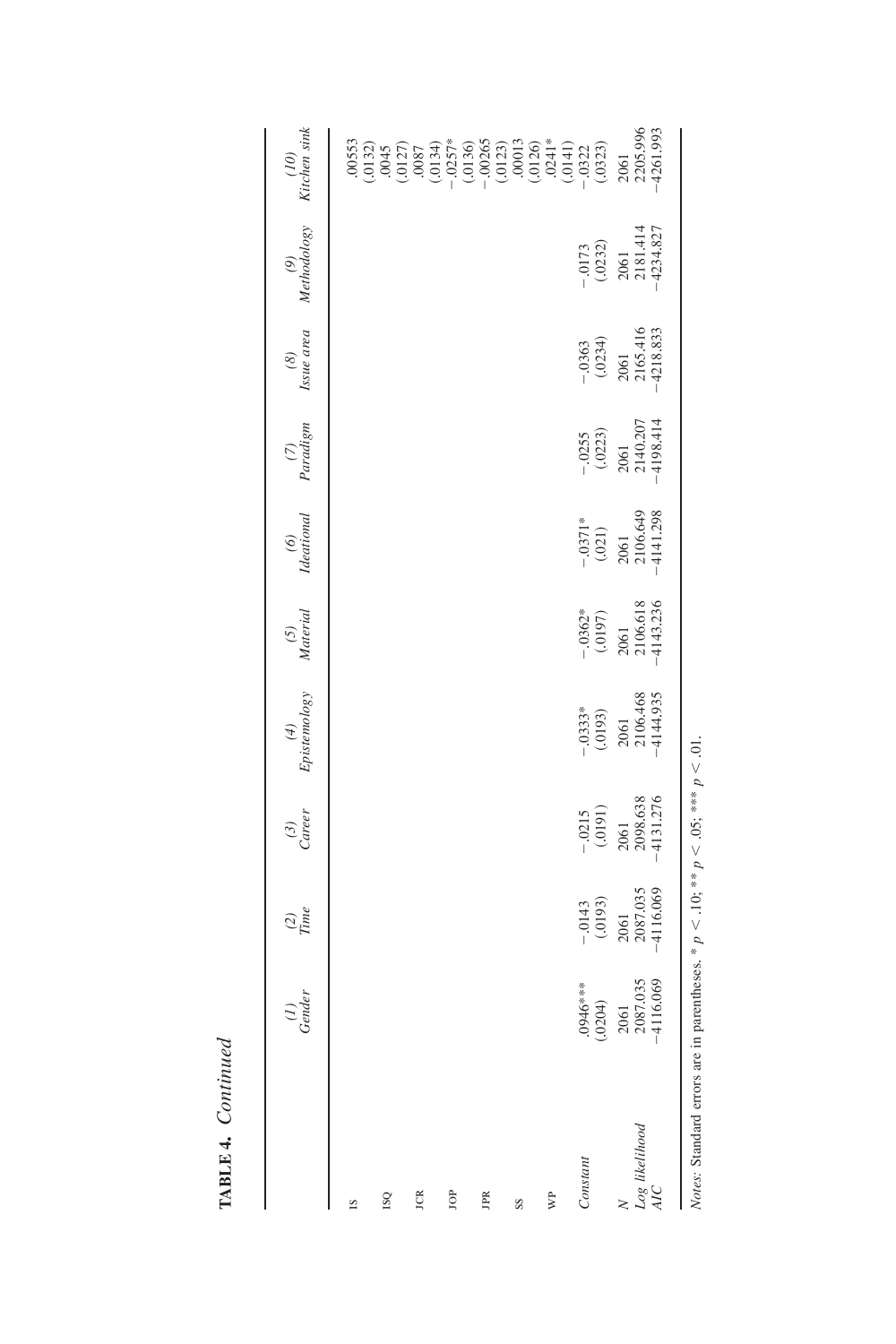are colored green. Articles written by all men are blue, and those written by some combination of men and women are colored red. As you can see from Figure 2, the all-female nodes (green) are much smaller on average than the male (blue) and mixed gender nodes (red). The green nodes also tend to be smaller than their blue counterparts.



Notes: Green nodes are authored by all females. Blue nodes are authored by all males. Red nodes are authored by at least one male and at least one female. The size of the node is proportional to its HITS centrality score.

**FIGURE 2.** *Visualization of citation network*

# **Is The Gap Getting Smaller Over Time?**

Readers will want to know if the gap is declining over time. If the field of IR is becoming more gender balanced, then it could be that younger female scholars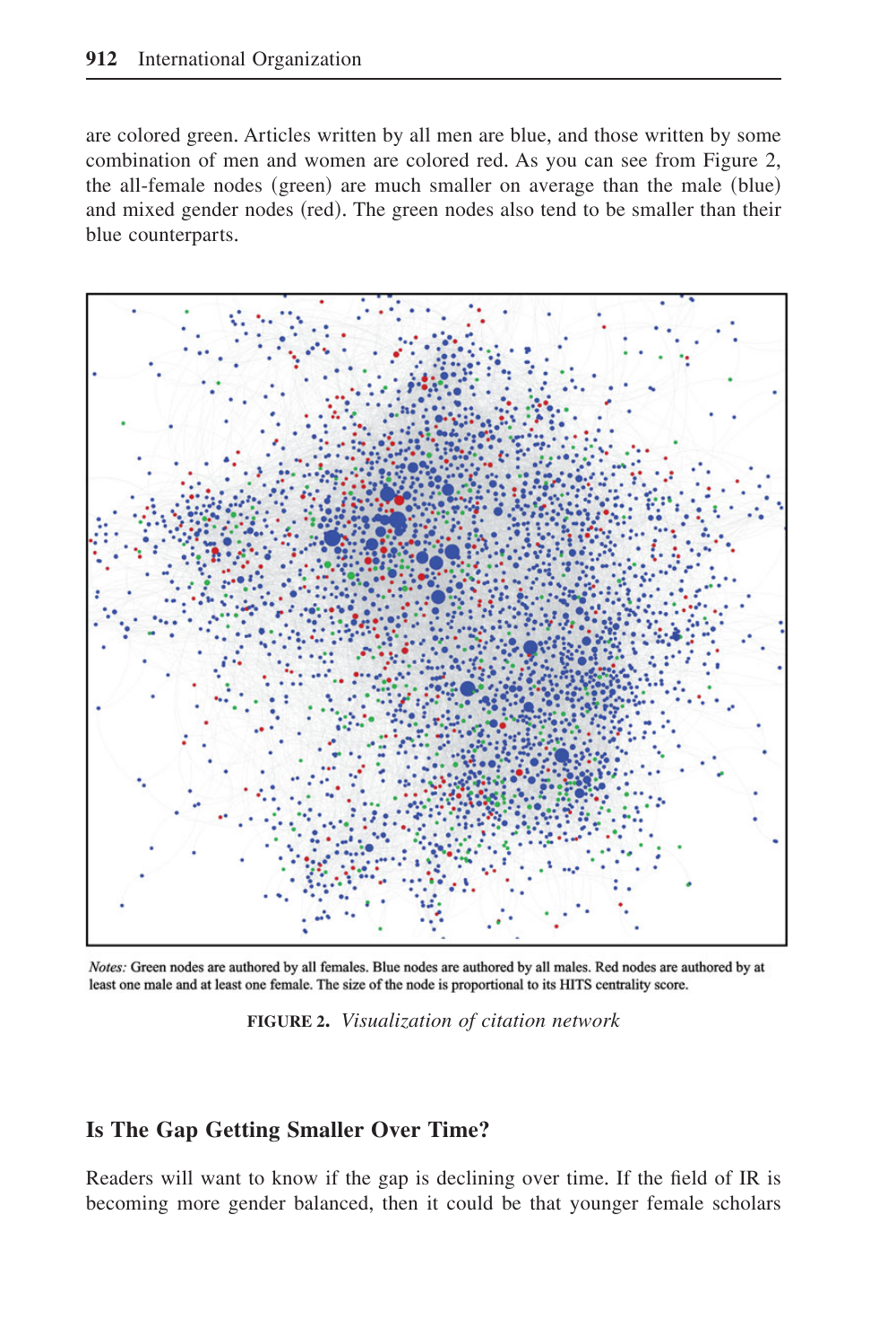will be disadvantaged less or not at all. To address this question, we estimate a slightly different version of our preferred model. Here we include an interaction between our all-female variable and the age of the article.<sup>49</sup> Table A5 reports the results. Because of the multiplicative interaction term, the effect of all gender is not clear from simply looking at the table. Figure 3 plots the coefficient on allfemale as it changes over the range of the article-age variable. We see that older articles written by women are subject to greater bias than those written by men or coauthored with men. As we move from right to left on the graph, we see that the coefficient on all female declines in magnitude and eventually becomes statistically insignificant at conventional levels in more recent periods+



**FIGURE 3.** *Coefficient on all female at different levels of article age*

The most confident conclusion we can draw is that the gap is not statistically significant in the most recent periods. The lack of significance, however, is not tantamount to there being no gap. An optimist might argue this pattern illustrates the decline in the gender bias over time. But this result is consistent with the bias

<sup>49.</sup> For ease of interpretation, we omit the age-squared term and the tenured-female variable.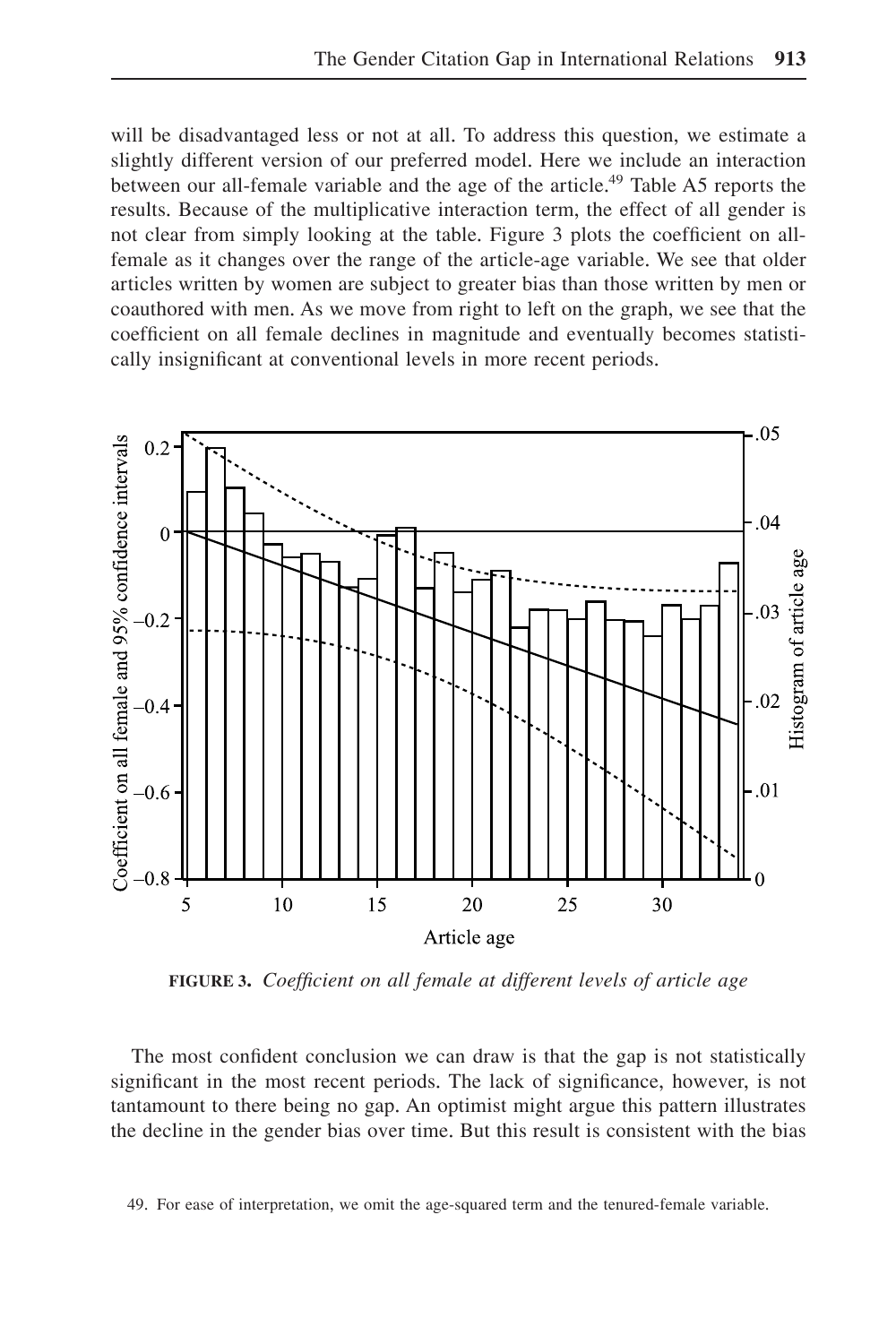in citation counts taking a number of years to be realized. In an attempt to discern between these two observationally equivalent but substantively different outcomes, we constructed two new dependent variables. The first is the cumulative number of citations that a given article has received when it is six years old, and the second is the authority score of a given article at six years. We choose six years because it is roughly the length of many tenure clocks and allows us to include most of our data, as a later year would result in dropped cases in the later part of our sample.

Table A6 in the appendix displays the results for cumulative citations as the dependent variable. We conduct subsample analyses by decade. Column (1) replicates the full sample analysis using our new dependent variable. Columns  $(2)$  to  $(4)$  report the results from our decade subsamples. We see from this analysis that in the 1980s, the coefficient is negative, statistically significant, and substantially larger than the coefficient for the full sample. In the 1990s and 2000s, the coefficient on all female is smaller in magnitude and, while it is negative, is no longer statistically significant. While one might take heart from these results, we caution that the insignificant finding in later decades means only that we cannot say the gap exists with certainty, and that the reduced sample because of the time constraint could be causing this result.

Table A7 in the appendix displays the results of our subsample analysis on the authority score at six years. Again, column  $(1)$  replicates our full sample analysis using our new dependent variable, while columns (2) to (4) report the results from our decade subsample analyses. In contrast to our cumulative citation count variable, we see that ALL FEMALE is negative and statistically significant across all models. While the coefficient is declining in magnitude over time, it is difficult to compare the coefficients across models, thus preventing us from saying that the gender bias in authority scores is, in fact, declining over time. In some respects, these results are more important to IR as a discipline because they are based on dyadic citation behavior within the IR literature, while the cumulative citations count is based on all citations recorded by WOK—whether from IR articles, political science in general, or other disciplines. While we are less sure about the magnitude of the gap in recent years, it does appear that women are still systematically less central in the IR citation network than are men+

## **Other Explanations for the Citation Gap**

The data reveal that articles published by women in the top IR journals are cited less often than those written by men even after controlling for the age of publication, whether the author came from an R1 school, the topic under study, the quality of the publishing venue, the methodological and theoretical approach, and the author's tenure status. Articles written by women are cited less often than articles coauthored with at least one man. They are also cited less often in seminal articles in the field. This bias may or may not be declining, but even if it is, women's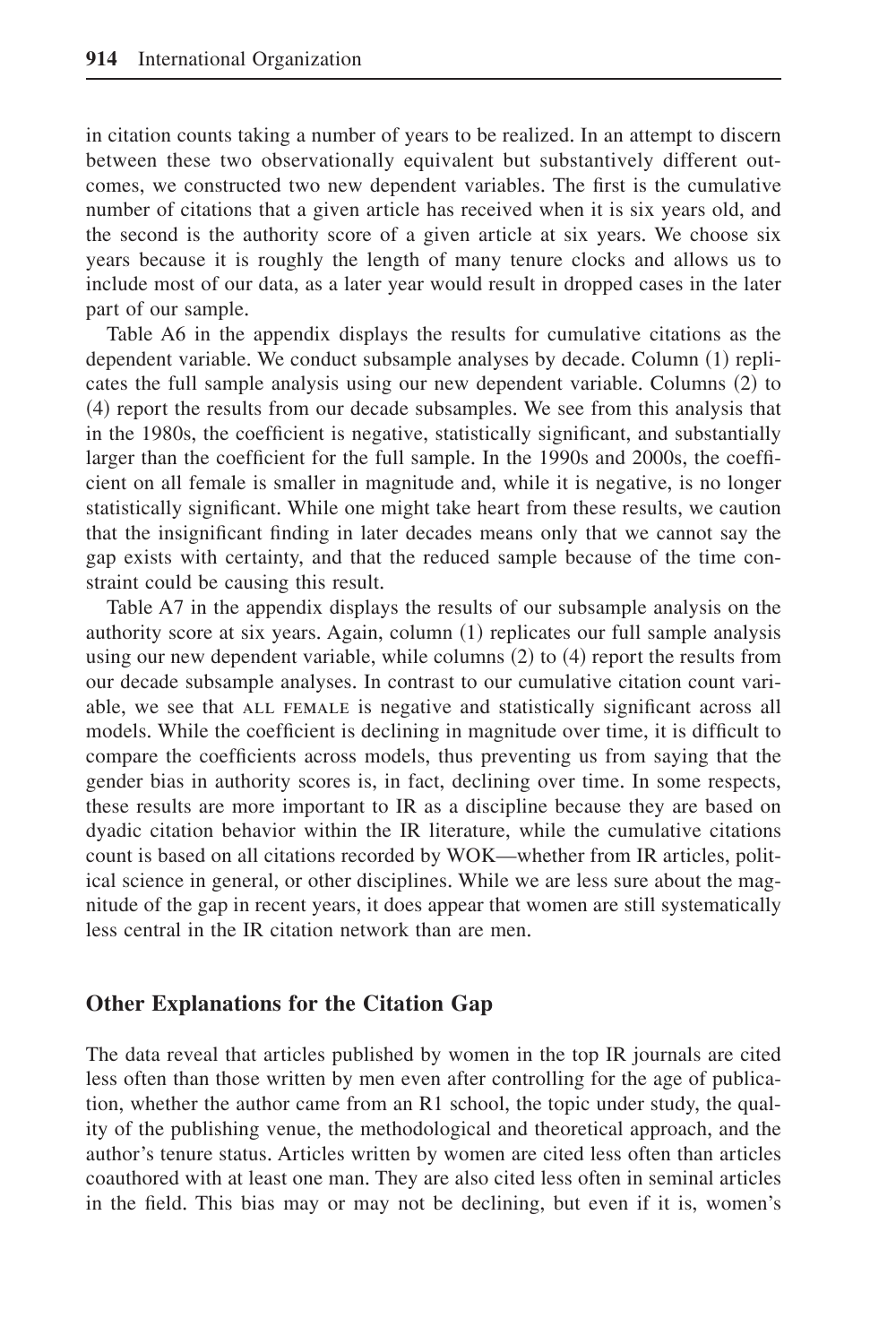work is still not valued to the same degree as men's. This is a striking and disturbing pattern given the weight the profession assigns citation counts in evaluating scholars and their institutions.

#### *Women Cite Themselves Less Than Men*

If the obvious factors do not account for the citation gap, what does? It is possible that the gap in citation counts is the result of women failing to cite their own work as frequently as men do. Self-citation is the easiest way to increase one's citation count because the total number of citations any one article receives over the course of its lifetime is small. In fact, the average number of citations an article in the social sciences and humanities receives in a year is less than one.<sup>50</sup> The average number of total citations received by articles in the TRIP data set was twenty-five. Adding even one additional citation every year, therefore, quickly adds up.

Self-citation also appears to have a compounding effect. Fowler and Aksnes find that self-citation increases future citations from others, at least among the Norwegian scientists they studied.<sup>51</sup> In their study, each self-citation generated an additional 3.65 citations from others after ten years. Thus, even if promotion and review committees were to subtract self-citations from overall citation counts, there would still be a substantial benefit from citing oneself.

A look at our data reveals that women in IR do, in fact, cite their work significantly less than men.<sup>52</sup> We begin by defining a self-cite as any citation that has a common author with the author of the published article.<sup>53</sup> As Table 5 shows, among those single-authored articles, male-authored articles have 0.4 self-cites on average, while articles authored by one woman self-cite 0.25 articles. Looking at only coauthored articles reveals a similar pattern, where those written by two or more men cite themselves more than women. There is no significant difference between articles written by two or more men, and those written by at least one man and one woman, Again, we see that the introduction of one male author to the mix

- 50. Harzing 2010.
- 51. Fowler and Aksnes 2007.

52. Here we must rely on citation counts from within the network of top twelve journals tracked by the TRIP project. Recall that the dependent variable is the total number of times an article is cited in all of the journals tracked by the WOK. We are unable to collect information about the identity of each of these citations. We are, however, able to identify cases in which a given scholar in the TRIP database cites his or her own work elsewhere in the TRIP database. As such, our dependent variable here is the total number of times a scholar is cited by articles in the TRIP database minus the number of times a given author cites him- or herself in the TRIP database. The correlation between the number of citation counts from WOK and citation counts just from articles within the TRIP database is greater than 80 percent.

53. Although it is possible that a larger portion of women's research is published outside these twelve journals where women might be citing themselves at the same rate as men, we assume that the citations within this network closely mirror those overall. Because we cannot test this proposition, one should consider these results with this proviso in mind.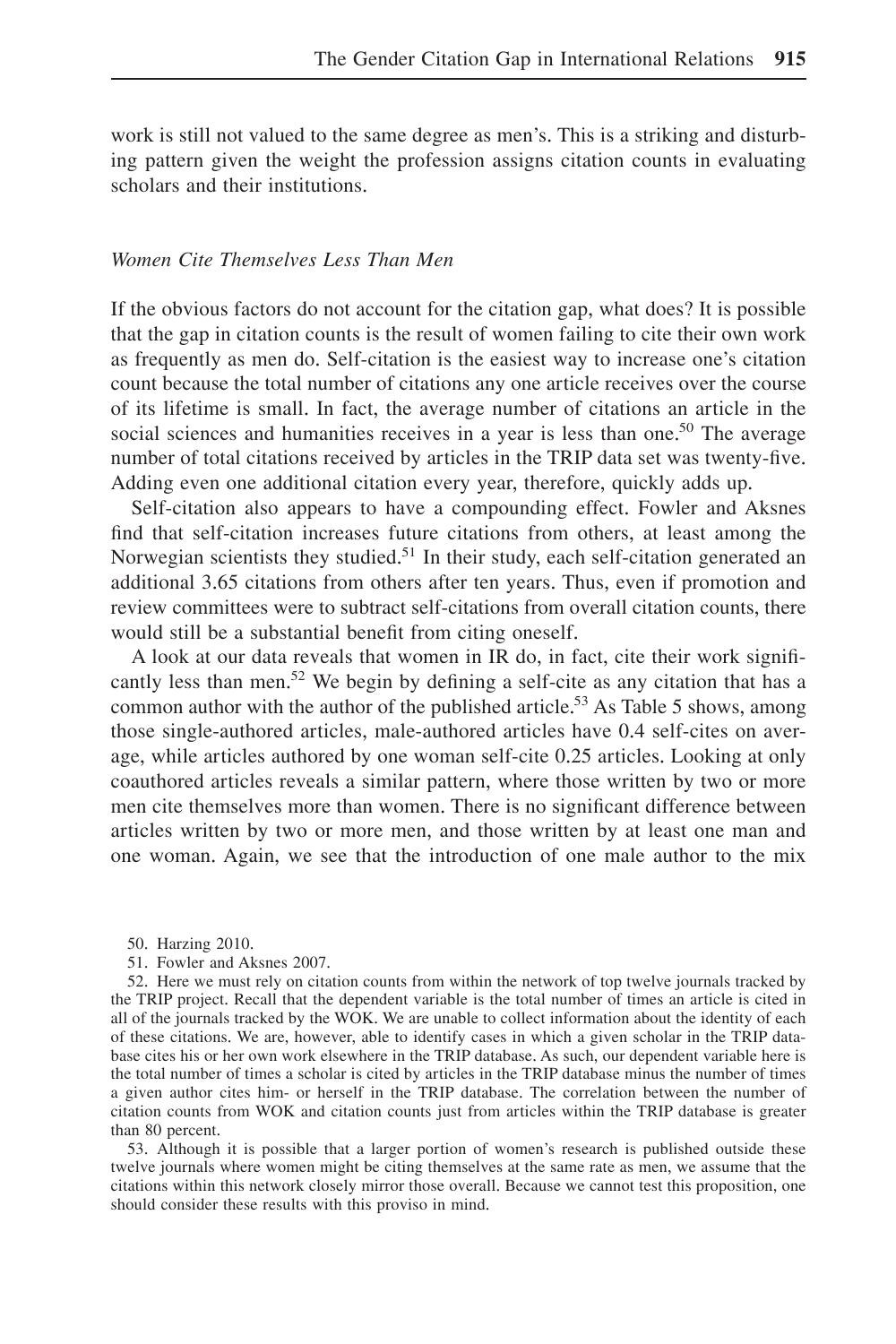causes articles to "look" more like male-authored articles.<sup>54</sup> In both cases, the difference is substantively large, being just under 40 percent more in single-authored work, and more than double in coauthored work.

| Group             | Mean      | Standard<br>deviation | 95%<br>confidence interval |
|-------------------|-----------|-----------------------|----------------------------|
| Single-authored   |           |                       |                            |
| Men               | 0.40      | 0.02                  | $0.37 - 0.43$              |
| Women             | 0.25      | 0.03                  | $0.19 - 0.31$              |
| Difference        | $0.15***$ | 0.04                  | $0.07 - 0.24$              |
| Coauthored        |           |                       |                            |
| Men               | 0.91      | 0.04                  | $0.83 - 1.00$              |
| Women             | 0.41      | 0.16                  | $0.08 - 0.74$              |
| Difference        | $0.50**$  | 0.24                  | $0.03 - 0.97$              |
| Men               | 0.91      | 0.04                  | $0.83 - 1.00$              |
| Mixed gender      | 0.89      | 0.06                  | $0.77 - 1.01$              |
| <i>Difference</i> | $-0.02$   | 0.08                  | $-0.17-0.13$               |

**TABLE 5.** *T-test comparing self-citations among author gender*

*Notes:* \*\*  $p < .05$ ; \*\*\*  $p < .01$ .

Does controlling for self-citation have a major effect on the gap? Here, we take the number of citations within our twelve-journal network and subtract all selfcitations. Using this new citation count as the dependent variable, we find that the gender gap still exists. Articles written by women still receive fewer citations than those written by men. Moreover, as we suspected, coed-authored articles do not differ statistically from male-authored articles. The coefficients from models that do and do not account for self-citation do not differ statistically from each other.

The fact that the gender gap in citations continues even when we remove selfcitations from the analysis is not surprising. If one self-citation translates into almost four additional citations, as Fowler and Aksnes found, then removing the selfcitations will not correct for this additional benefit.<sup>55</sup> To address this, we not only subtract all self-citations from the total number of citations an article receives, but we also subtract an additional 3.65 citations for each self-cite.<sup>56</sup> When we control

54. This gender gap persists when we conduct additional analysis that controls for the number of authors+

55. Fowler and Aksnes 2007.

56. One challenge, however, exists. For those articles that have three or less citations, and where one or more is a self-cite, the value turns negative when we subtract 3.65. Since we cannot have negative citations, we code these cases as having zero citations+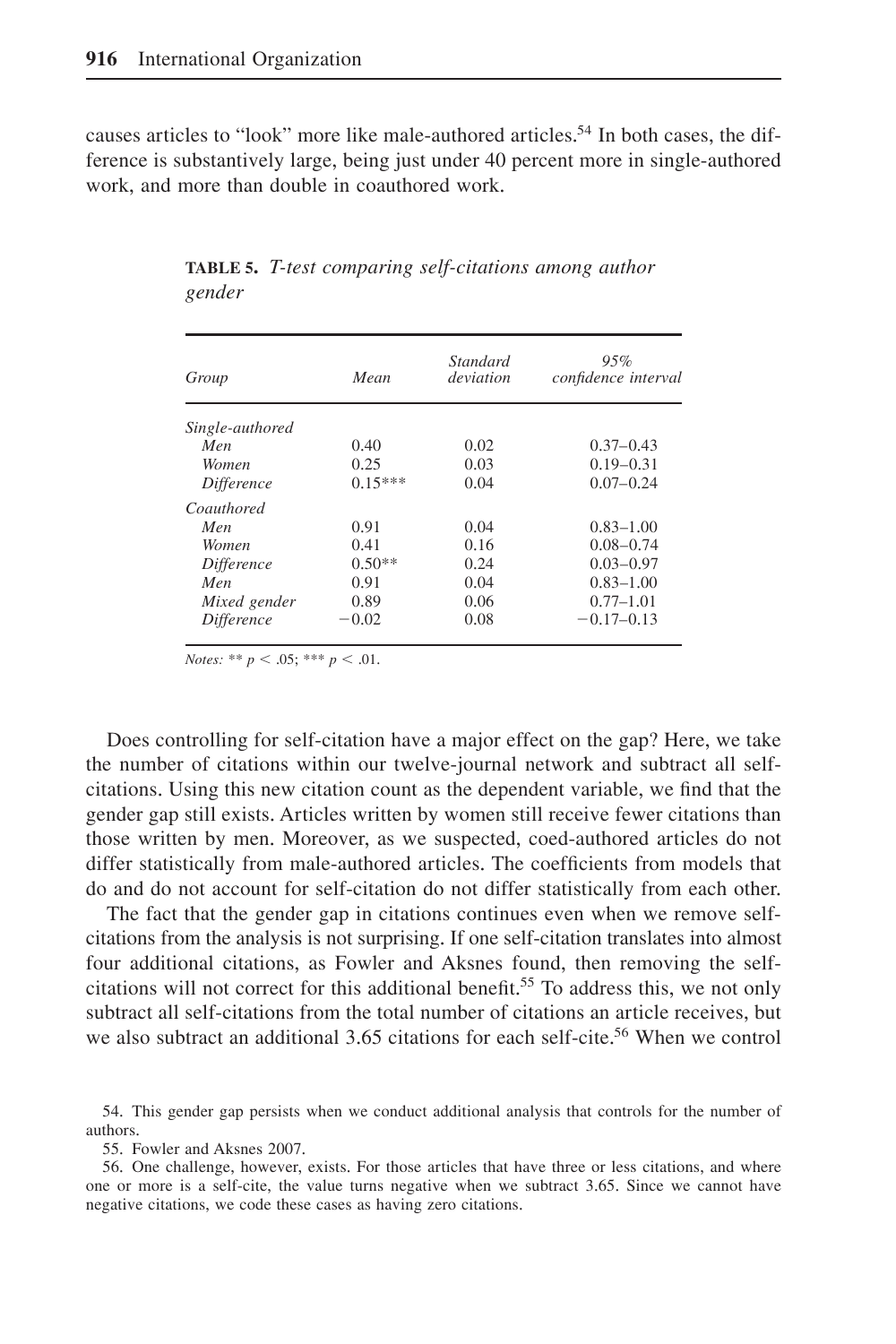for "bonus" citations, the results still hold+ Articles written solely by women are still cited significantly less than those written by men. Thus, although self-citation may explain some of the discrepancy between men and women, it does not explain all+

#### *The Existence of Citation Groups*

The second possible explanation has to do with informal agreements made among a group of scholars to cite each other. Clusters of individuals could inflate their citation counts by agreeing to cite each other in every article they write even if their research is only tangentially related+ One type of citation game is the citation cartel. Here, groups of editors at academic journals have been known to collude to publish review articles that heavily cite articles published in each others' journals as a way to improve their impact factor.<sup>57</sup> This type of behavior is not only an easy way to increase citations, but it is also more difficult to trace than selfcitations. If men are more apt to form such alliances than women, or have more opportunity to do so given their larger numbers or more extensive social networks, then this informal collaboration could account for the higher rate of citations for men.

We have no definitive evidence that such informal arrangements exist or that they are more prevalent among men than women. However, stories abound in the halls of academia of such groups forming between graduate-student friends, or subfield cohorts. The evidence we do have reveals that citations appear to split along gender lines. Men tend to cite male-authored articles more than femaleauthored articles and women tend to cite female-authored articles more than maleauthored articles.<sup>58</sup> This difference alone could account for the gender gap in citations since the number of men in IR is significantly higher than women. If IR scholars tend to cite along gender lines, which Table 6 suggests they do, then any researcher who is male will get a boost in citation counts simply for being a member of the dominant gender.

# **Conclusion**

These powerful findings reveal that articles written by women in IR are cited less than men even after controlling for a wide range of factors. A research article written by a woman and published in any of the top journals will still receive significantly fewer citations than if that same article had been written by a man.

<sup>57.</sup> Franck 1999.

<sup>58.</sup> This supports Mitchell, Lange, and Brus (forthcoming), whose study of articles published in *ISQ* and *ISP* finds that women were three times more likely to cite the work of other women compared with all-male or mixed-gender teams.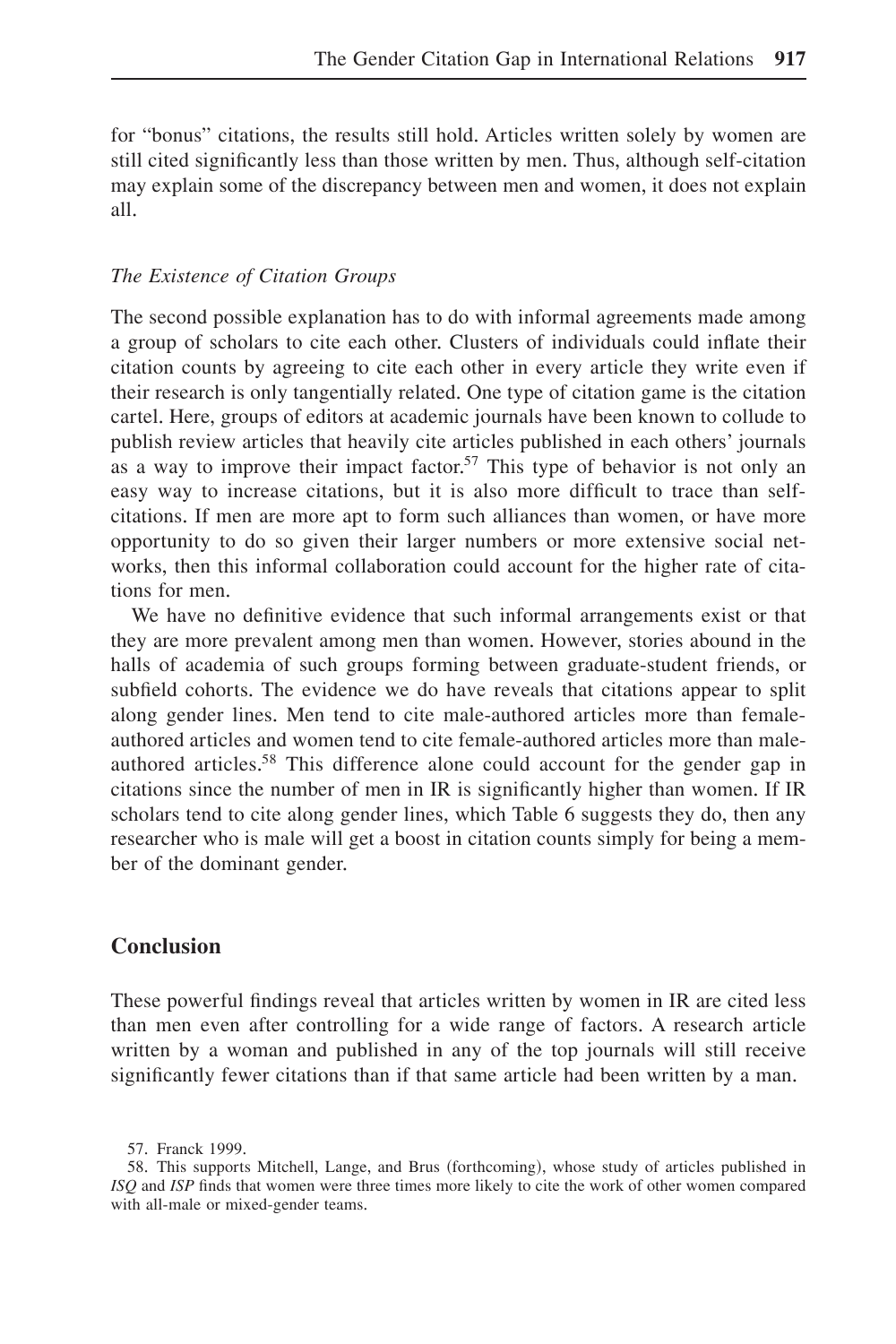| Type citing       | All articles | Male-authored | Female-authored | Coed-authored |
|-------------------|--------------|---------------|-----------------|---------------|
| All male citing   | 71.07%       | 75.00%        | 59.60%          | 63.17%        |
| All female citing | $9.62\%$     | 8.65%         | 18.56%          | 10.03%        |
| Coed citing       | $10.92\%$    | 9.63%         | 14.96%          | 18.21%        |

**TABLE 6.** *Dyadic citations by gender, percentages represent the mean for all articles of each type*

We do not believe the citation gap will go away on its own even if it might improve over time. In fact, these findings make five things clear. First, citation counts are not a fair and objective measure of the quality and impact of a scholar. We now know that women will have lower citation counts than their male colleagues, at least into the foreseeable future, all else equal. Moreover, the bias stems not from a difference in quality, topic, or choice of research strategy but from certain underlying behaviors (fewer self-citations by women, and more withingender citations).

Second, self-promotion strongly affects citation counts and women are less likely to promote themselves. Not only does self-citation increase one's overall citation score, but it also exposes one's work to a larger number of scholars, exponentially increasing citations. The fact that citation counts can be manipulated, and that this strategy is more apt to be pursued by men, disadvantages women.

Third, scholars tend to cite work by scholars of the same gender. This does not necessarily pose a problem for citation counts if a field has a fairly equal number of male and female scholars. If, however, a field is heavily dominated by men, as is the case in IR, then this pattern will lead to significantly fewer citations for women and significantly less exposure for their scholarship. It also means that the gap is not likely to disappear until a more equal number of male and female researchers exists.<sup>59</sup>

Fourth, networks matter. Producing high-quality work is not sufficient for research to gain the attention of the widest number of scholars or have the greatest impact. Scholars tend to cite scholars they know, and work produced by lesserknown scholars, or scholars in small or peripheral networks, is likely to be cited less. If networks tend to bifurcate along gender lines, then any field that is disproportionately male will also disproportionately favor their work.

<sup>59.</sup> Ferber and Brün (2011) found that the gender citation gap significantly decreases when women constitute a critical mass in the discipline.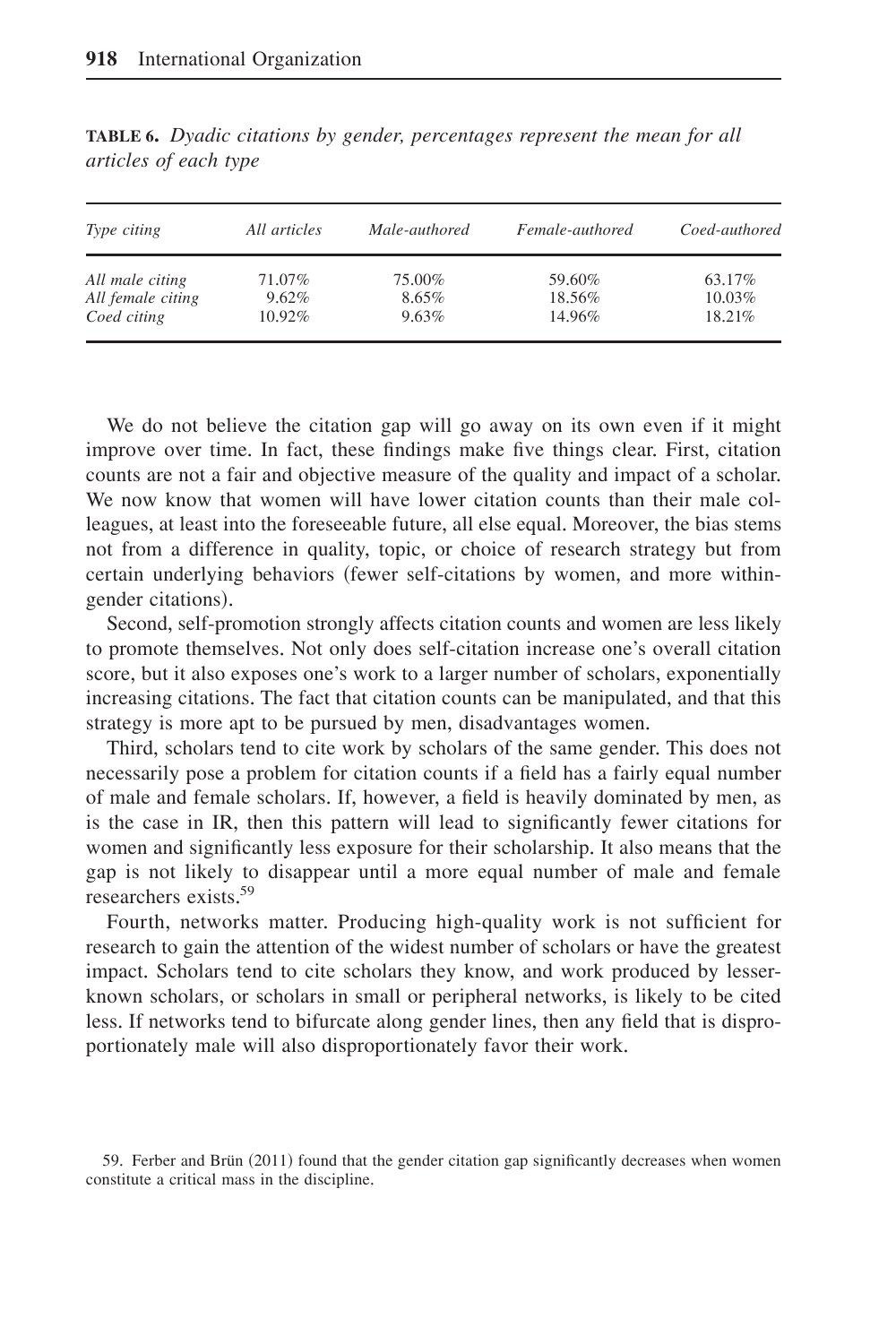Finally, this study reveals that a subset of scholarship in IR is being systematically undervalued, even if inadvertently.<sup>60</sup> Research produced by a woman will be read less and cited less than research produced by a man. Not only does this mean that the trajectory of intellectual developments will be slower than it should be, but it means that the types of topics and methods being showcased in journals and on syllabi are likely to be skewed toward those favored and pursued by men.

The implications of this gap are potentially large. If citation counts, such as the h-index, are the main means by which review committees measure productivity and impact, then women will not gain tenure at the same rate as men, they will not be promoted at the same rate as men, and they will not be offered comparable salaries to men. This may help explain why women represent such a small percentage of tenured faculty, especially at major research universities. Understanding that a bias exists, therefore, is a first step in improving gender diversity in the make-up of the academic community.

This study suggests a variety of things faculty, department heads, and journal editors can do to reduce the gap. For faculty, three strategies are likely to be helpful. First, faculty can inform all of their students (especially female students) of the value of self-citation. If self-citation is a common and conventional practice, and we know it is, then women need to be encouraged to advocate for themselves and their work. As Fowler and Aksnes discovered, there are no penalties even for the most egregious self-citation.<sup>61</sup> In a world where the absolute number of citations an article receives is low and where citations can mean the difference between promotion or none, the failure to cite oneself can be professionally harmful. Second, faculty should also make female students aware of the benefits of coauthorship across gender lines since collaboration may be one way to increase the visibility of one's scholarly work. We do not think this should be a call for researchers to choose their coauthors based on anything but research abilities and collaborative qualities. Still, the real advantages of coauthoring should be known. Finally, faculty can emphasize the value of networking by helping their students make connections, especially with powerful members of the field. This is especially important for women in a field that is disproportionately dominated by men.

The most important recommendation for departments is to take the existence of gender bias seriously when evaluating female scholars for promotion and review. One could argue that citations should no longer be used as a measure of scholarly impact or weighted as heavily as they have been. Any measure that has been shown to include significant bias and is easy to manipulate should be discarded in favor of other, better measures. We do not believe this is the best path to take. Citation counts are a biased measure of quality and impact, but—as we demonstrated above—this bias is quantifiable to a significant degree. We believe it is better to

61. Fowler and Aksnes 2007.

<sup>60.</sup> See also Kadera 2013.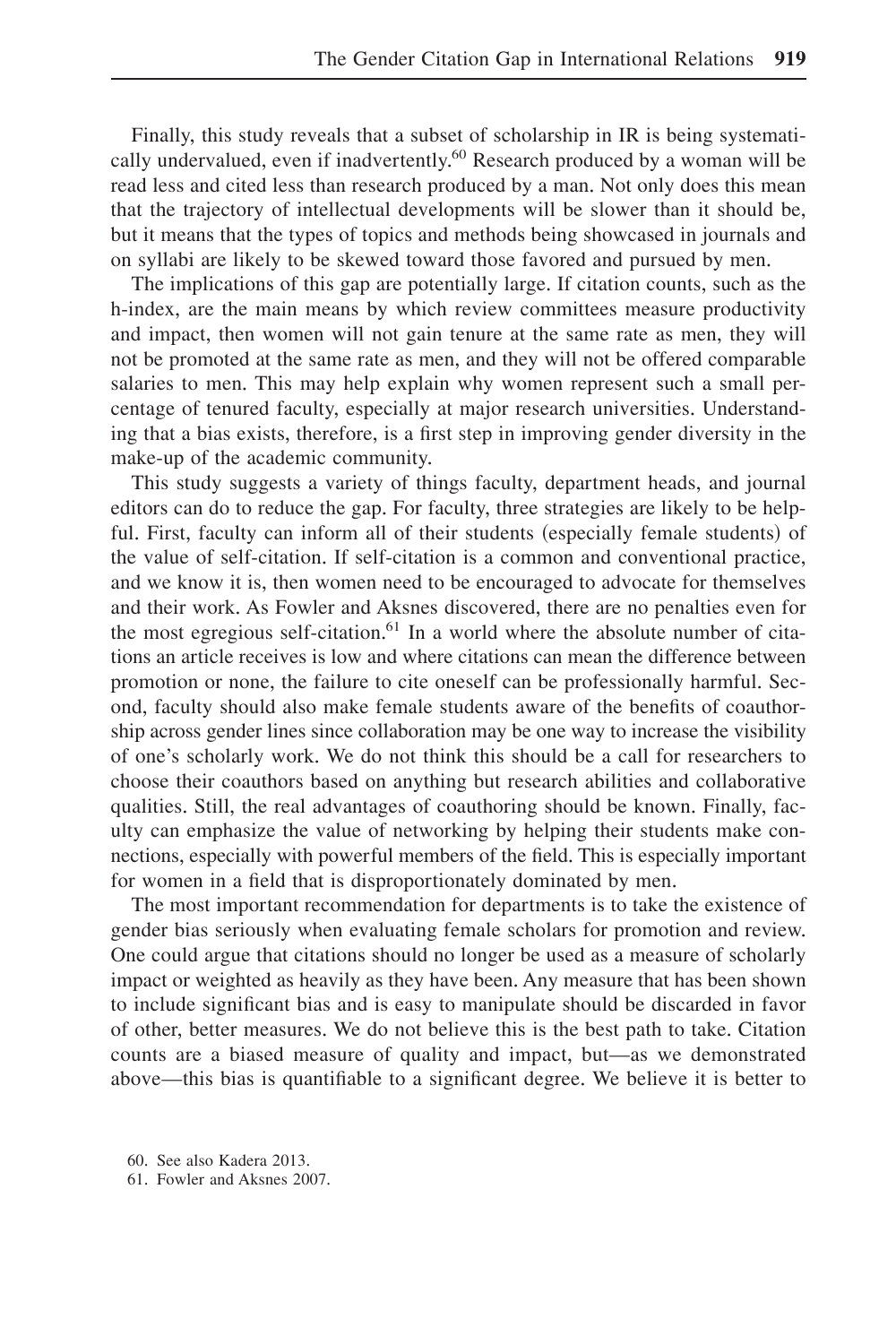work with an existing indicator whose bias is known, than to switch to one that is assumed to be unbiased but is not.

The findings also suggest that departments will need to determine whether bias exists in the other subfields as well. One of the questions that is likely to come up in department meetings is whether this finding is unique to IR or more widespread. It is possible, for example, that IR is a more "masculinized" subfield because of its connections with the foreign policy world or because a greater proportion of IR scholars are male. While it is possible that IR is disproportionately affected by this problem, we do not believe this is likely to be the case. Additional research will be needed to determine whether this is true, but until then, departments will need to consider that other subfields may be affected as well.

This research suggests ways in which editors at academic journals might help reduce the gap. One of the fascinating findings to emerge from this study is the tendency for men and women to more heavily cite authors from their own gender. A large portion of the gender citation gap, therefore, could be narrowed if men and women were made aware of this pattern and encouraged to be more gender neutral in who they choose to cite. One suggestion for editors is simply to monitor the ratio of male to female citations in the articles they publish.<sup>62</sup> What if reviewers took note of the gender ratio of citations and pointed this out to authors when citations are heavily skewed in favor of one or the other gender? Simply making authors aware of this tendency and identifying it when it occurs could help narrow the gap.

Some of the factors we discuss may be relatively easy to fix—such as the tendency for women in IR to cite themselves less. Some will be more difficult to fix—such as the tendency of individuals to cite members of their own gender. All require additional research to understand why these patterns exist and why individuals behave this way. This article says nothing about other systematic ways in which women might be disadvantaged in IR and in academia more generally. A similar study, for example, has not yet been done on whether a gender bias exists in hiring and promotion, or whether a bias exists in rates of submission and acceptance at top journals. Are articles written by women treated differently in the publication review process? Until we know the full range of bias that exists, it will be difficult to fully reach gender parity on campuses across the country.

Our first hope is that this study serves as a catalyst for additional research into the subtle and not-so-subtle barriers that may stand in the way of women rising through the ranks in any field historically dominated by men. We also hope that it helps pave the way for real changes in how universities mentor, support, and promote women. We are not the first to talk about bias in academia. The challenge has always been to prove that it exists. This study shows that it exists in at least one area related to women's advancement in the field: citations. If colleges and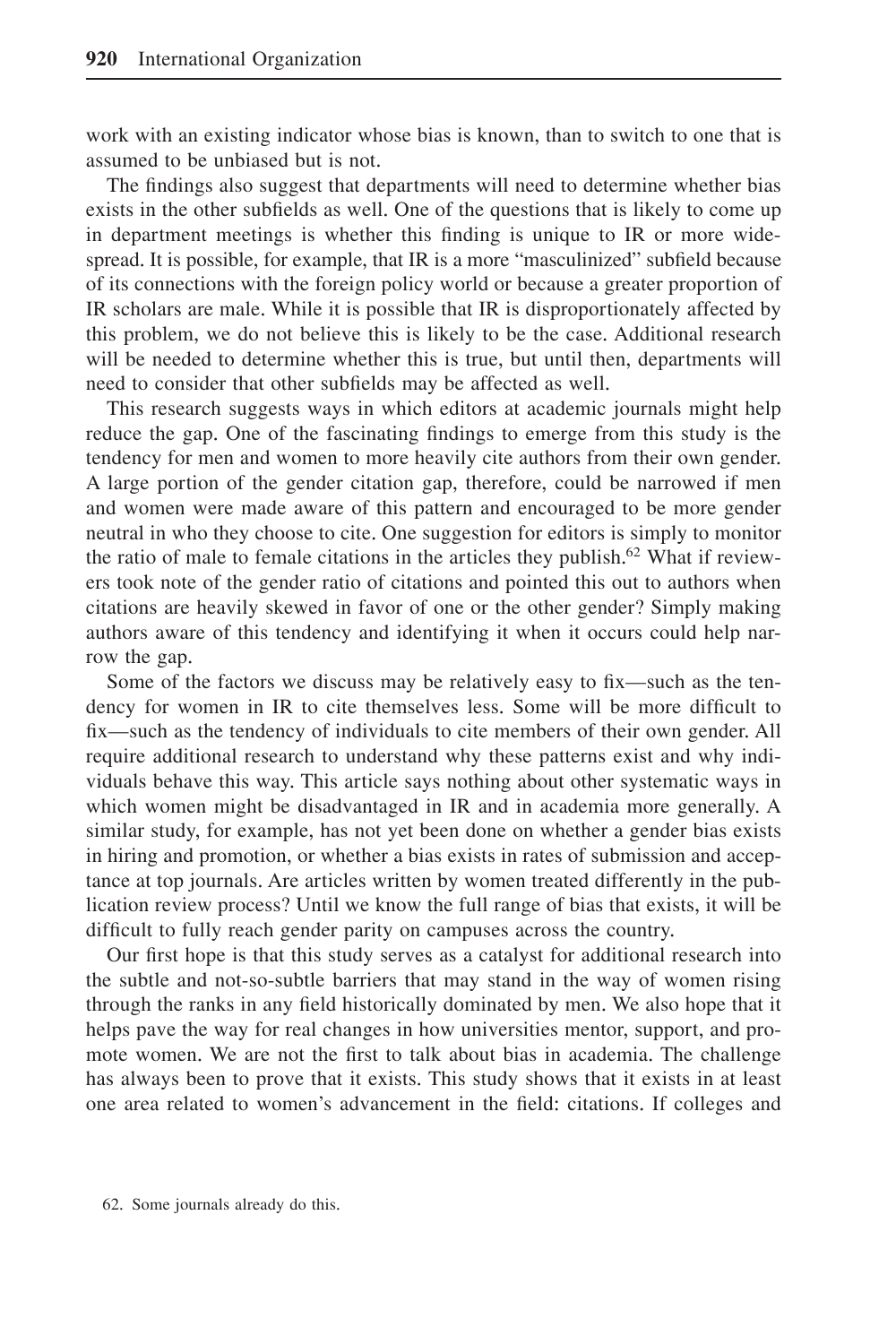universities are serious about increasing the number of women on campuses, then this research reveals one area ready for improvement.

# **References**

- American Political Science Association (APSA). 1992. Improving the Status of Women in Political Science: A Report with Recommendations, *PS: Political Science and Politics* 25 (3):547–54.
- -. 2004. Report of Workplace and Family Issues Subcommittee. Available at  $\langle$ https://www .apsanet.org/imgtest/APSAReportofWorkplace&FamilyIssuesSubcmt2.pdf). Accessed 8 May 2013.
- ———+ 2007+ *Data Snapshot: The Proportion of Women in the Political Science Profession*+ Available at  $\langle$ https://www.apsanet.org/imgtest/Website%20brief%20on%20women%20in%20PS%20v2%20 1%202007.pdf). Accessed 8 May 2013.
- Breuning, Marijke, Joseph Bredehoft, and Eugene Walton. 2005. Promise and Performance: An Evaluation of Journals in International Relations. *International Studies Perspectives* 6 (4):447–61.
- Büthe, Tim, and Vinod Aggarwal. 2013. Citation Counts: Measuring Impact in the Social Science. Unpublished manuscript, Duke University, Durham, N.C., and University of California, Berkeley.
- Charles, Maria, and David B+ Grusky+ 2005+ *Occupational Ghettos: The Worldwide Segregation of* Women and Men. Stanford, Calif.: Stanford University Press.
- Copenheaver, Carolyn A., Kyrille Goldbeck, and Paolo Cherubini. 2010. Lack of Gender Bias in Citation Rates of Publications by Dendrochronologists: What Is Unique About This Discipline? *Tree-Ring Research* 66 (2):127-33.
- Dries, Nicky, Roland Pepermans, and Olivier Carlier. 2008. Career Success: Constructing a Multidimensional Model. *Journal of Vocational Behavior* 73 (2):254–67.
- Ferber, Marianne A., and Michael Brün. 2011. The Gender Gap in Citations: Does It Persist? *Feminist Economics* 17 (1):151-58.
- Finifter, Ada W. 1973. The Professional Status of Women Political Scientists: Some Current Data. PS: *Political Science and Politics* 6 (4):406-19.
- Fisher, Bonnie S., Craig T. Cobane, Thomas M. Vander Ven, and Francis T. Cullen. 1998. How Many Authors Does It Take to Publish an Article? Trends and Patterns in Political Science+ *PS: Political Science and Politics* 34 (4):847–56.
- Fowler, James H., and Dag W. Aksnes. 2007. Does Self-Citation Pay? *Scientometrics* 72 (3):427–37.
- Fowler, James H., Bernard Grofman, and Natalie Masuoka. 2007. Social Networks in Political Science: Hiring and Placement of PhDs, 1960–2002. *PS: Political Science and Politics* 40 (4): 729–39+
- Franck, Georg. 1999. Scientific Communication: A Vanity Fair? *Science* 286 (5437):53–55.
- Ginther, Donna K. 2004. Gender Differences in Salary and Promotion in Political Science. Paper presented at the American Political Science Association workshop on "Women in the Profession," March, Washington, D.C.
- Gruberg, Martin, and Virginia Sapiro. 1979. Participation by Women in Annual Meetings, 1970–78. *PS: Political Science and Politics* 12 (3):318–24.
- Harzing, Anne-Wil, 2010. The Publish or Perish Book: Your Guide to Effective and Responsible Cita*tion Analysis*. Melbourne, Australia: Tarma Software Research.
- Hesli, Vicki L., Jae Mook Lee, and Sara McLaughlin Mitchell. 2012. Predicting Rank Attainment in Political Science: What Else Besides Publications Affects Promotion? *PS: Political Science and Politics* 45 (3):475-92.
- Hix, Simon. 2004. A Global Ranking of Political Science Departments. *Political Studies Review* 2  $(3):293-313.$
- Imbens, Guido W. 2000. The Role of the Propensity Score in Estimating Dose-Response Functions. *Biometrika* 87 (3):706-10.